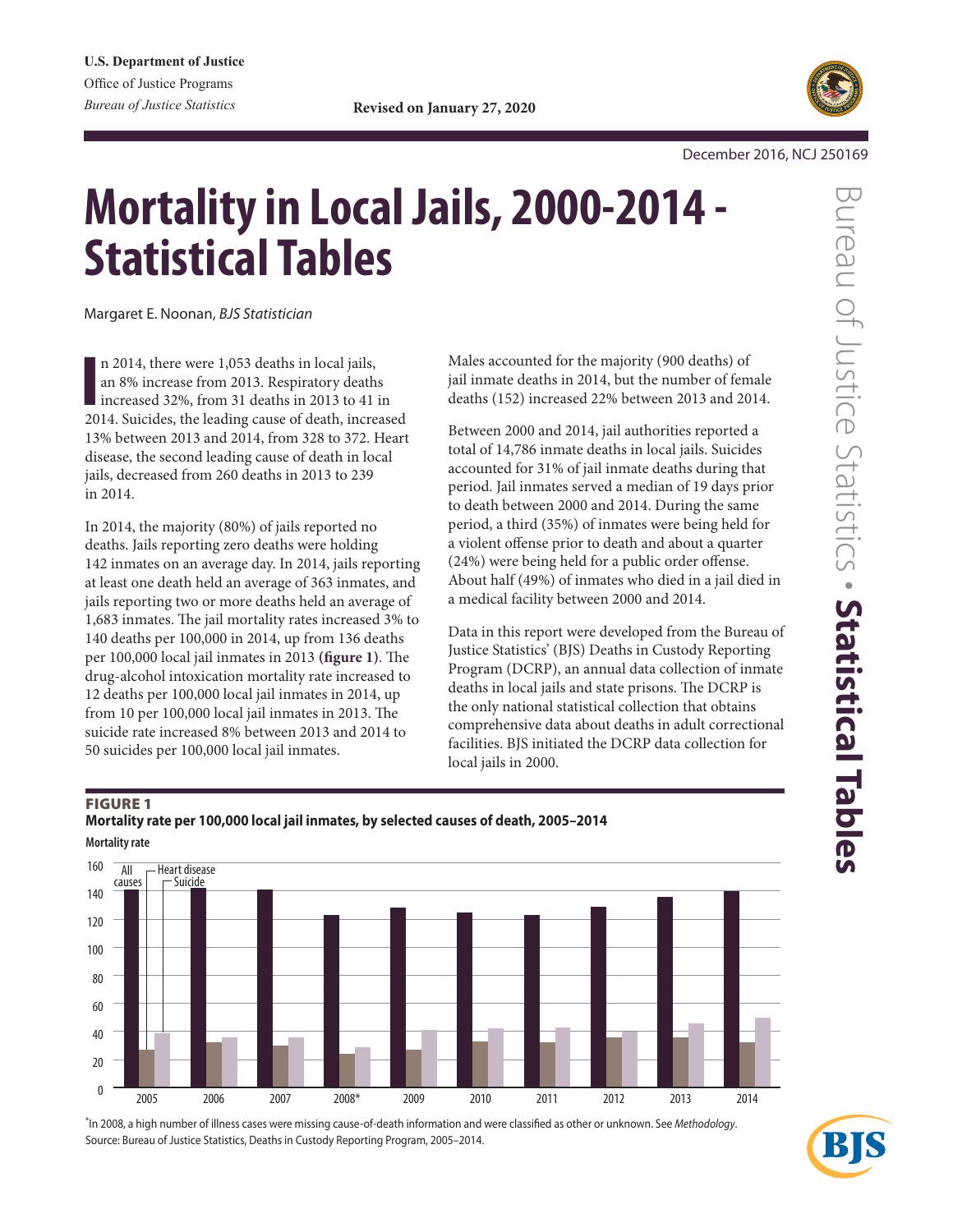This report details reported deaths that occurred in local jails between 2000 and 2014. It provides information about the causes and circumstances of local jail inmate deaths including selected decedent and event characteristics and jail mortality rates by state. Data on mortality in state and federal prisons can be found in *Mortality in State Prisons, 2001-2014 - Statistical Tables* (NCJ 250150, BJS web, December 2016).

# **Highlights**

### **Cause of death**

- Heart disease was the second leading cause of death in local jails, accounting for 23% of deaths between 2000 and 2014 **(table 1)**.
- Deaths due to drug-alcohol intoxication increased from 72 in 2013 to 90 deaths in 2014 **(table 2)**.
- Heart disease deaths declined from 27% of all deaths in 2013 to 23% in 2014 **(table 3)**.
- The suicide rate in local jails in 2014 was 50 per 100,000 local jail inmates. This is the highest suicide rate observed in local jails since 2000 **(table 4)**.

#### **Decedent characteristics**

- More than a third (425 of 1,053 deaths, or 40%) of inmate deaths occurred within the frst 7 days of admission **(table 5)**.
- $\blacksquare$  In 2014, more than a third (41%) of local jail inmates who died were being held for a violent offense prior to death **(table 6)**.
- The female mortality rate (143 per 100,000 local jail inmates) and the male mortality rate (140 per 100,000 local jail inmates) were about equal in 2014 **(table 7)**.

#### **Cause of death and demographics**

- More than a third of inmates who died of homicide (137 of 327) were being held for a violent offense in 2014 **(table 8)**.
- Inmates being held for drug (11 per 100,000 local jail inmates) or public order (11 per 100,000 local jail inmates) offenses died from drug-alcohol intoxication at equal rates between 2000 and 2014 **(table 9)**.

## **2015 preliminary count of jail inmate deaths**

As of September 6, 2016, a total of 2,891 jails submitted 1,069 local jail inmate death records to the Deaths in Custody Reporting Program. This is a 97% response rate. BJS will publish full detail on the 2015 mortality of local jail inmates in 2017.

- $\blacksquare$  Inmates who died of cancer had the longest median time served (136 days) prior to death. Inmates who died from drug-alcohol intoxication served a median of 1 day prior to death **(table 10)**.
- Inmates held on a homicide charge served the most number of days (129 days) of all inmates who died in local jails between 2000 and 2014 **(table 11)**.
- Between 2000 and 2014, convicted jail inmates served more than 1 month (49 days) prior to death, while unconvicted inmates served less than two weeks (12 days) prior to death **(table 12)**.

#### **Facility characteristics**

- Almost half (47%) of suicides occurred in general housing within jails between 2000 and 2014 **(table 13)**.
- $\blacksquare$  In 2014, 15% of the total jail population was being held for other correctional authorities, such as state prisons, the U.S. Marshal's Service, and Immigration Services **(table 14)**.
- I Jails reporting two or more inmate deaths held on average fve times as many inmates as jails reporting a single inmate death in 2014 **(table 15)**.
- The jail population had an average annual growth of 2% between 2000 and 2014 **(table 16)**.
- Alaska was the only state that reported zero deaths in local jails in 2014 **(table 17)**.
- Overall mortality rates and mortality rates by state and by cause of death may not be directly compared between states due to diferences in age, sex, race or Hispanic origin, and other decedent characteristics **(table 18)**.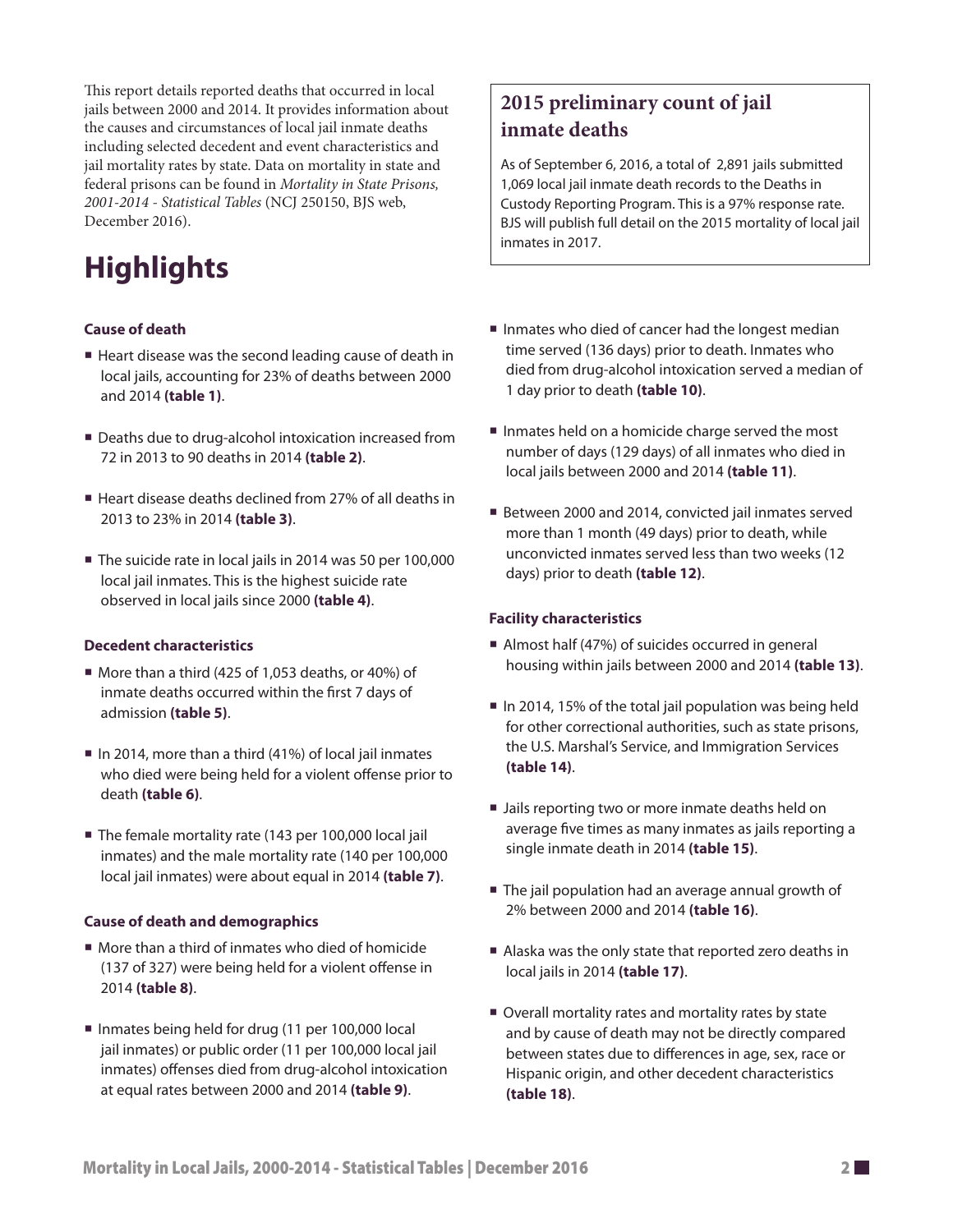**(appendix table 2)**. jail inmates **(appendix table 4).** 

## List of tables

#### TABLE 1

| Number of local jail inmate deaths, by cause of death,                                                                                    | Offenses of deceased local jail inmates, by conviction                                                                               |
|-------------------------------------------------------------------------------------------------------------------------------------------|--------------------------------------------------------------------------------------------------------------------------------------|
|                                                                                                                                           | status and time served before death, 2000-2014  13                                                                                   |
| <b>TABLE 2</b>                                                                                                                            | <b>TABLE 13</b>                                                                                                                      |
| Number of local jail inmate deaths, by cause of death, 2000                                                                               | Death location of local jail inmates, by cause of death,                                                                             |
|                                                                                                                                           |                                                                                                                                      |
| <b>TABLE 3</b>                                                                                                                            | <b>TABLE 14</b>                                                                                                                      |
| Percent of local jail inmate deaths, by cause of death, 2000                                                                              | Number, percent, average daily population, and mortality                                                                             |
|                                                                                                                                           | rate per 100,000 local jail inmate deaths, by hold status,                                                                           |
| <b>TABLE 4</b>                                                                                                                            |                                                                                                                                      |
| Mortality rate per 100,000 local jail inmates, by cause of                                                                                | <b>TABLE 15</b><br>Number and percent of local jail jurisdictions reporting<br>to the Deaths in Custody Program, by number of deaths |
| <b>TABLE 5</b><br>Number of local jail inmate deaths, by selected decedent                                                                | reported each year, 2000-2014 14<br><b>TABLE 16</b>                                                                                  |
| <b>TABLE 6</b>                                                                                                                            | Number of local jail inmates held on an average day, by                                                                              |
| Percent of local jail inmate deaths, by selected decedent                                                                                 | state, 2000 and 2005-2014 15                                                                                                         |
| characteristics, 2000 and 2005-20148<br><b>TABLE 7</b>                                                                                    | <b>TABLE 17</b><br>Number of local jail deaths, by state, 2000 and 2005-2014                                                         |
| Mortality rate per 100,000 local jail inmates, by selected                                                                                | <b>TABLE 18</b>                                                                                                                      |
| decedent characteristics, 2000 and 2005-2014  9                                                                                           | Mortality rate per 100,000 local jail inmates, by state, 2000                                                                        |
| <b>TABLE 8</b>                                                                                                                            |                                                                                                                                      |
| Number of local jail inmate deaths, by cause of death and                                                                                 | <b>TABLE 19</b>                                                                                                                      |
| selected decedent characteristics, 2000-2014  10                                                                                          | Number of local jail jurisdictions reporting to the Deaths in                                                                        |
| <b>TABLE 9</b>                                                                                                                            | Custody Reporting Program, by state, 2000 and 2005-2014                                                                              |
| Average annual mortality rate per 100,000 local jail<br>inmates, by cause of death and selected decedent<br>characteristics, 2000-2014 11 | <b>TABLE 20</b>                                                                                                                      |
| <b>TABLE 10</b><br>Cause of death for local jail inmates, by time served before                                                           | Number of local jail jurisdictions reporting one or more<br>deaths to the Deaths in Custody Program, by state, 2000                  |
|                                                                                                                                           | <b>TABLE 21</b>                                                                                                                      |
| <b>TABLE 11</b>                                                                                                                           | Preliminary number and percent of jail inmate deaths, by                                                                             |
| Offenses of deceased local jail inmates, by time served<br>before death, 2000-2014  12                                                    |                                                                                                                                      |
|                                                                                                                                           |                                                                                                                                      |

- 581 of the 2,870 jail jurisdictions that reported data In 2014, non-Hispanic white and non-Hispanic black jail to the DCRP reported at least one death to the DCRP inmates died from heart disease at nearly equal rates
- The mortality rates for illness among females were From 2009 to 2014, the suicide rate increased 28% from higher than the rates for males from 2005 to 2014 35 per 100,000 local jail inmates to 45 per 100,000 local

| <b>TABLE 12</b><br>Offenses of deceased local jail inmates, by conviction<br>status and time served before death, 2000-2014  13                                          |  |
|--------------------------------------------------------------------------------------------------------------------------------------------------------------------------|--|
| <b>TABLE 13</b><br>Death location of local jail inmates, by cause of death,                                                                                              |  |
| <b>TABLE 14</b><br>Number, percent, average daily population, and mortality<br>rate per 100,000 local jail inmate deaths, by hold status,                                |  |
| <b>TABLE 15</b><br>Number and percent of local jail jurisdictions reporting<br>to the Deaths in Custody Program, by number of deaths<br>reported each year, 2000-2014 14 |  |
| <b>TABLE 16</b><br>Number of local jail inmates held on an average day, by<br>state, 2000 and 2005-2014 15                                                               |  |
| <b>TABLE 17</b><br>Number of local jail deaths, by state, 2000 and 2005-2014                                                                                             |  |
| <b>TABLE 18</b><br>Mortality rate per 100,000 local jail inmates, by state, 2000                                                                                         |  |
| <b>TABLE 19</b><br>Number of local jail jurisdictions reporting to the Deaths in<br>Custody Reporting Program, by state, 2000 and 2005-2014                              |  |
| <b>TABLE 20</b><br>Number of local jail jurisdictions reporting one or more<br>deaths to the Deaths in Custody Program, by state, 2000                                   |  |
| <b>TABLE 21</b><br>Preliminary number and percent of jail inmate deaths, by<br>select causes 2015                                                                        |  |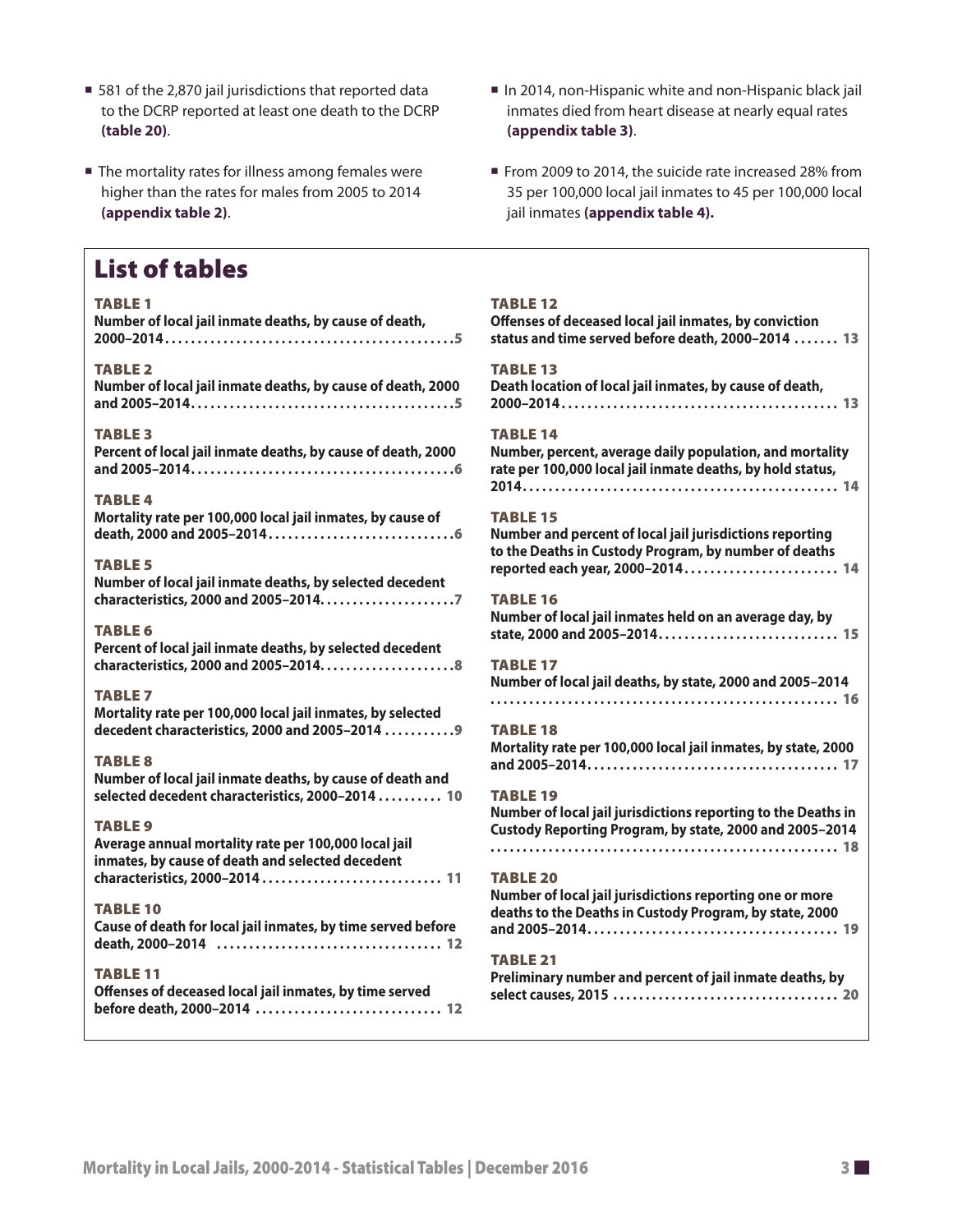## List of appendix tables

#### APPENDIX TABLE 1

| Estimated number of local jail inmates in custody on an   |
|-----------------------------------------------------------|
| average day, by selected inmate characteristics, 2000 and |
|                                                           |

#### APPENDIX TABLE 2

**Illness mortality rate per 100,000 local jail inmates, by selected decedent characteristics, 2005–2014 . . . . . . . . . . .**26

#### APPENDIX TABLE 3

**Heart disease mortality rate per 100,000 local jail inmates, by selected characteristics, 2005–2014. . . . . . . . . . . . . . . . . .**27

#### APPENDIX TABLE 4

**Suicide mortality rate per 100,000 local jail inmates, by selected characteristics, 2005–2014 . . . . . . . . . . . . . . . . . . . .**28

#### APPENDIX TABLE 5

**Mortality rate for all other unnatural deaths per 100,000 local jail inmates, by selected characteristics, 2005–2014** 29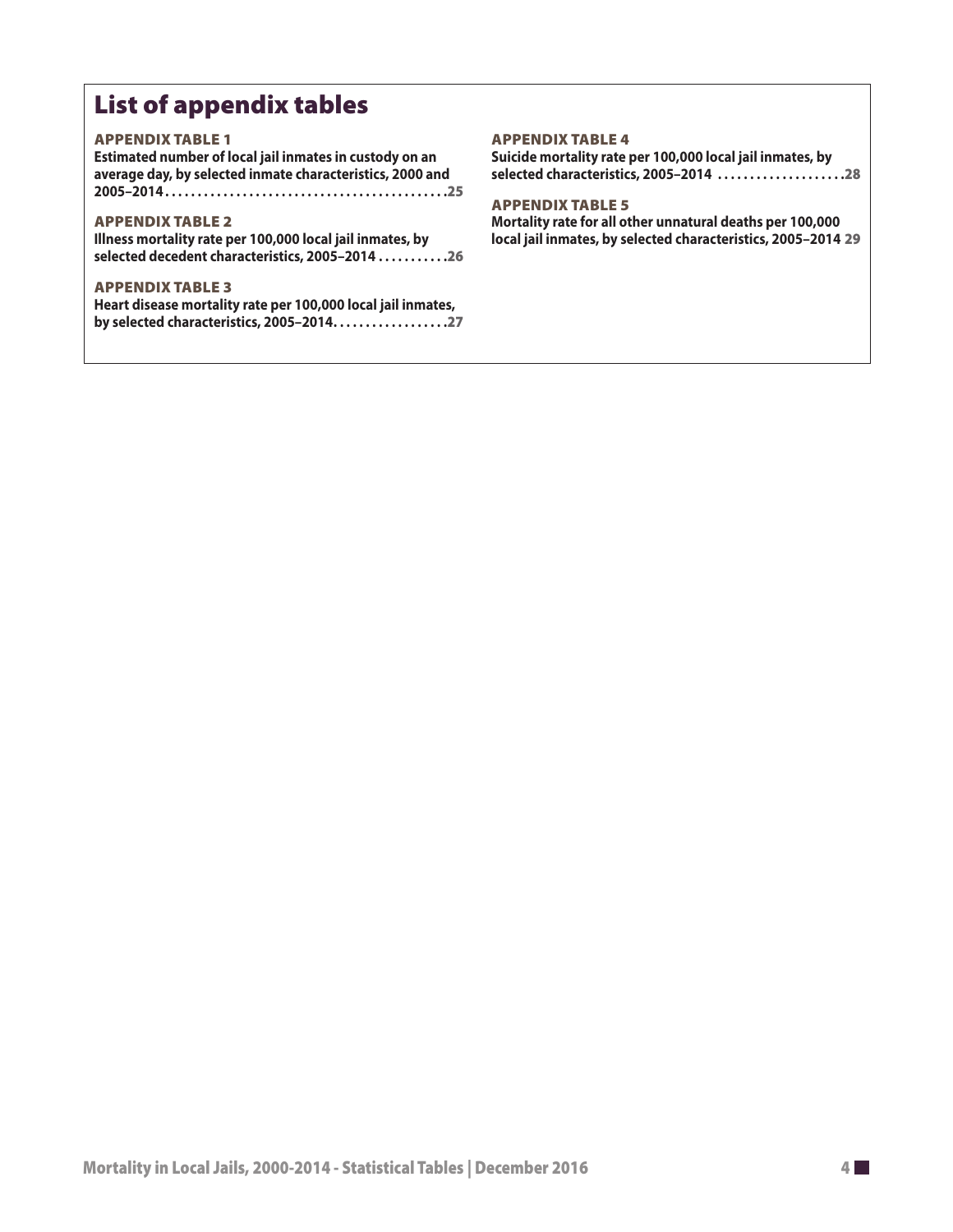#### TABLE 1 **Number of local jail inmate deaths, by cause of death, 2000–2014**

| Cause of death                   | Number | Percent | <b>Mortality rate</b><br>per 100,000 local<br>iail inmates |
|----------------------------------|--------|---------|------------------------------------------------------------|
| All causes                       | 14,786 | 100%    | 137                                                        |
| Illness                          | 7,609  | 51%     | 70                                                         |
| Heart disease                    | 3,415  | 23      | 32                                                         |
| AIDS-related                     | 569    | 4       | 5                                                          |
| Cancer                           | 536    | 4       | 5                                                          |
| Respiratory disease              | 425    | 3       | 4                                                          |
| Liver disease                    | 394    | 3       | 4                                                          |
| All other illnesses <sup>a</sup> | 2.270  | 15      | 21                                                         |
| Suicide                          | 4,508  | 31%     | 42                                                         |
| Drug/alcohol intoxication        | 1,017  | 7%      | 9                                                          |
| <b>Accident</b>                  | 395    | 3%      | 4                                                          |
| Homicideb                        | 327    | 2%      | 3                                                          |
| Other/unknown                    | 548    | 4%      | 5                                                          |
| Missing                          | 382    | 3%      | 4                                                          |

Note: Local jail mortality rates are per 100,000 inmates held in custody. Mortality rates are based on the average daily population (ADP). In 2000, ADP was estimated by taking the average of January 1 and December 31 one-day inmate population counts. Data may have been revised from previously published statistics. See *Methodology* for details on rates, cause of death, illnesses, and homicides.

aIncludes other specified illnesses, such as cerebrovascular disease, influenza, and other nonleading natural causes of death, as well as unspecifed illnesses. bIncludes homicides committed by other inmates, incidental to the staff use of force, and resulting from assaults sustained prior to incarceration. Source: Bureau of Justice Statistics, Deaths in Custody Reporting Program, 2000–2014.

#### TABLE 2

#### **Number of local jail inmate deaths, by cause of death, 2000 and 2005–2014**

| Cause of death                   | 2000 | 2005  | 2006  | 2007  | 2008 <sup>a</sup> | 2009 | 2010 | 2011 | 2012 | 2013 | 2014  |
|----------------------------------|------|-------|-------|-------|-------------------|------|------|------|------|------|-------|
| All causes                       | 904  | 1,045 | 1,094 | 1,100 | 958               | 960  | 918  | 889  | 959  | 971  | 1,053 |
| <b>Illness</b>                   | 516  | 501   | 604   | 608   | 444               | 491  | 477  | 425  | 529  | 482  | 498   |
| Heart disease                    | 198  | 202   | 246   | 231   | 186               | 202  | 242  | 234  | 271  | 260  | 239   |
| AIDS-related                     | 57   | 40    | 54    | 43    | 32                | 27   | 26   | 13   | 21   | 20   | 17    |
| Cancer                           | 31   | 37    | 39    | 42    | 25                | 47   | 34   | 32   | 44   | 40   | 38    |
| Respiratory disease              | 31   | 21    | 27    | 48    | 33                | 31   | 18   | 20   | 28   | 31   | 41    |
| Liver disease                    | 23   | 29    | 25    | 38    | 32                | 28   | 25   | 12   | 28   | 18   | 27    |
| All other illnesses <sup>b</sup> | 176  | 172   | 213   | 206   | 136               | 156  | 132  | 114  | 137  | 113  | 136   |
| Suicide                          | 289  | 286   | 278   | 284   | 228               | 304  | 305  | 311  | 301  | 328  | 372   |
| Drug/alcohol intoxication        | 37   | 83    | 87    | 79    | 44                | 64   | 54   | 73   | 57   | 72   | 90    |
| Accident                         | 25   | 24    | 33    | 18    | 15                | 26   | 23   | 27   | 18   | 31   | 24    |
| <b>Homicide<sup>c</sup></b>      | 17   | 22    | 36    | 20    | 16                | 23   | 20   | 21   | 22   | 28   | 25    |
| Other/unknown                    | 17   | 110   | 52    | 71    | 8                 | 24   | 13   | 22   | 24   | 19   | 27    |
| <b>Missing</b>                   |      | 19    | 4     | 20    | 203               | 28   | 26   | 10   | 8    |      |       |

Note: Data may have been revised from previously published statistics. See *Methodology* for details on rates, cause of death, illnesses, and homicides.

<sup>a</sup>In 2008, a high number of cases were missing cause-of-death information and were classified as missing.

bIncludes other specified illnesses, such as cerebrovascular disease, influenza, and other nonleading natural causes of death, as well as unspecified illnesses.

cIncludes homicides committed by other inmates, incidental to the staf use of force, and resulting from assaults sustained prior to incarceration.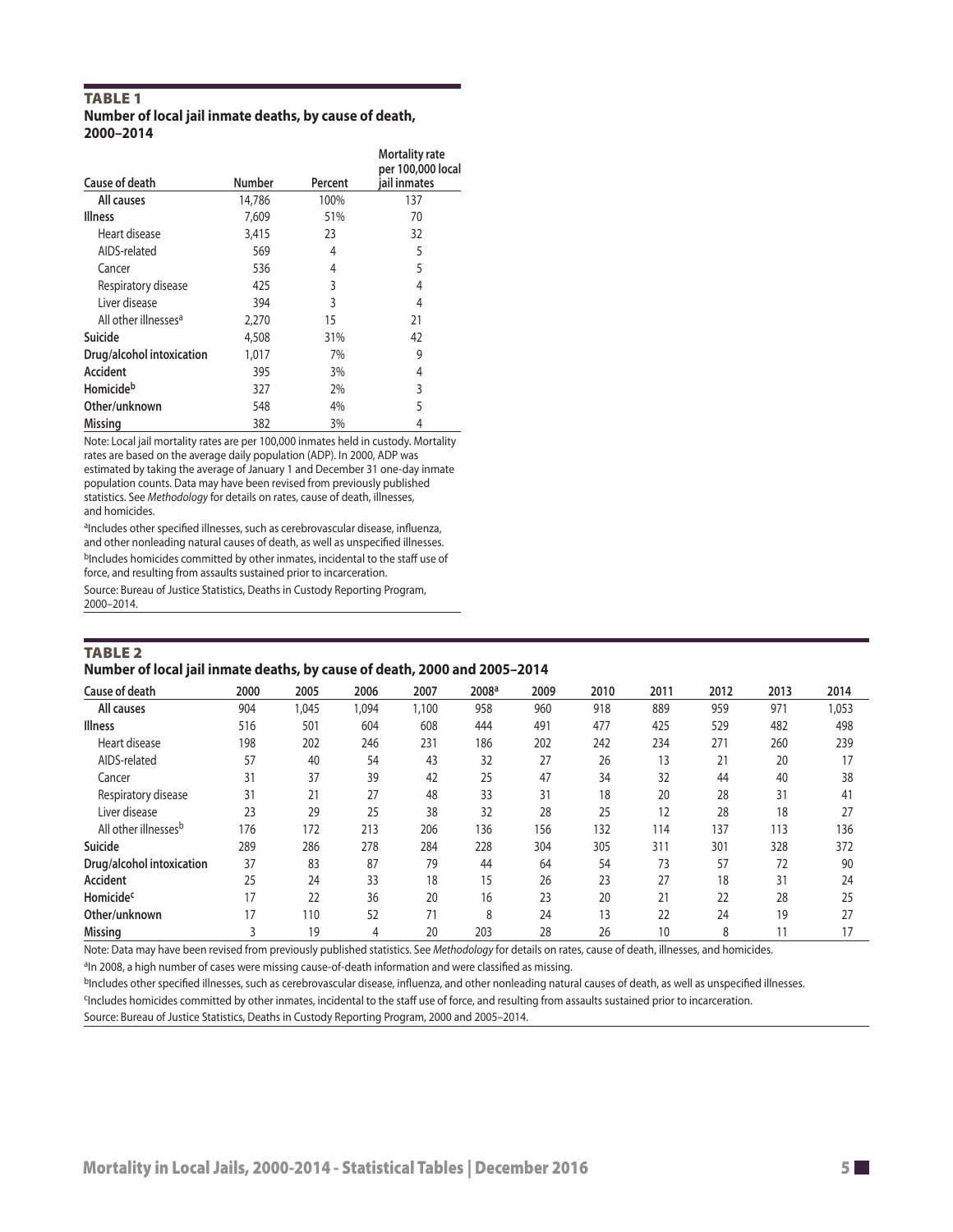| <b>TABLE 3</b>                                                             |  |
|----------------------------------------------------------------------------|--|
| Percent of local jail inmate deaths, by cause of death, 2000 and 2005-2014 |  |

| Cause of death                   | 2000  | 2005  | 2006  | 2007   | 2008 <sup>a</sup> | 2009  | 2010  | 2011  | 2012  | 2013  | 2014  |
|----------------------------------|-------|-------|-------|--------|-------------------|-------|-------|-------|-------|-------|-------|
| All causes                       | 100%  | 100%  | 100%  | 100%   | 100%              | 100%  | 100%  | 100%  | 100%  | 100%  | 100%  |
| <b>Illness</b>                   | 57.1% | 47.9% | 55.2% | 55.3%  | 46.3%             | 51.1% | 52.0% | 47.8% | 55.2% | 49.6% | 47.3% |
| Heart disease                    | 21.9  | 19.3  | 22.5  | 21.0   | 19.4              | 21.0  | 26.4  | 26.3  | 28.3  | 26.8  | 22.7  |
| AIDS-related                     | 6.3   | 3.8   | 4.9   | 3.9    | 3.3               | 2.8   | 2.8   | 1.5   | 2.2   | 2.1   | 1.6   |
| Cancer                           | 3.4   | 3.5   | 3.6   | 3.8    | 2.6               | 4.9   | 3.7   | 3.6   | 4.6   | 4.1   | 3.6   |
| Respiratory disease              | 3.4   | 2.0   | 2.5   | 4.4    | 3.4               | 3.2   | 2.0   | 2.2   | 2.9   | 3.2   | 3.9   |
| Liver disease                    | 2.5   | 2.8   | 2.3   | 3.5    | 3.3               | 2.9   | 2.7   | 1.3   | 2.9   | 1.9   | 2.6   |
| All other illnesses <sup>b</sup> | 19.5  | 16.5  | 19.5  | 18.7   | 14.2              | 16.3  | 14.4  | 12.8  | 14.3  | 11.6  | 12.9  |
| Suicide                          | 32.0% | 27.4% | 25.4% | 25.8%  | 23.8%             | 31.7% | 33.2% | 35.0% | 31.4% | 33.8% | 35.3% |
| Drug/alcohol intoxication        | 4.1%  | 7.9%  | 8.0%  | 7.2%   | 4.6%              | 6.7%  | 5.9%  | 8.2%  | 5.9%  | 7.4%  | 8.5%  |
| <b>Accident</b>                  | 2.8%  | 2.3%  | 3.0%  | 1.6%   | 1.6%              | 2.7%  | 2.5%  | 3.0%  | 1.9%  | 3.2%  | 2.3%  |
| Homicide <sup>c</sup>            | 1.9%  | 2.1%  | 3.3%  | $.8\%$ | 1.7%              | 2.4%  | 2.2%  | 2.4%  | 2.3%  | 2.9%  | 2.4%  |
| Other/unknown                    | 1.9%  | 10.5% | 4.8%  | 6.5%   | 0.8%              | 2.5%  | 1.4%  | 2.5%  | 2.5%  | 2.0%  | 2.6%  |
| <b>Missing</b>                   | 0.3%  | 1.8%  | 0.4%  | 1.8%   | 21.2%             | 2.9%  | 2.8%  | 1.1%  | 0.8%  | 1.1%  | 1.6%  |

Note: Data may have been revised from previously published statistics. See *Methodology* for details on cause of death, illnesses, and homicides.

<sup>a</sup>In 2008, a high number of cases were missing cause-of-death information and were classified as missing.

bIncludes other specified illnesses, such as cerebrovascular disease, influenza, and other nonleading natural causes of death, as well as unspecified illnesses.

cIncludes homicides committed by other inmates, incidental to the staf use of force, and resulting from assaults sustained prior to incarceration.

Source: Bureau of Justice Statistics, Deaths in Custody Reporting Program, 2000 and 2005–2014.

| <b>TABLE 4</b>                                                                       |  |  |  |  |  |  |
|--------------------------------------------------------------------------------------|--|--|--|--|--|--|
| Mortality rate per 100,000 local jail inmates, by cause of death, 2000 and 2005-2014 |  |  |  |  |  |  |

| Cause of death            | 2000 | 2005 | 2006 | 2007 | 2008 <sup>a</sup> | 2009 | 2010 | 2011 | 2012 | 2013 | 2014 |
|---------------------------|------|------|------|------|-------------------|------|------|------|------|------|------|
| All causes                | 151  | 141  | 142  | 141  | 123               | 128  | 125  | 123  | 129  | 136  | 140  |
| <b>Illness</b>            | 86   | 67   | 78   | 78   | 57                | 66   | 65   | 59   | 71   | 67   | 66   |
| Heart disease             | 33   | 27   | 32   | 30   | 24                | 27   | 33   | 32   | 36   | 36   | 32   |
| AIDS-related              | 10   |      |      |      |                   |      |      |      |      |      |      |
| Cancer                    |      |      |      |      |                   |      |      |      |      |      |      |
| Respiratory disease       |      |      |      |      |                   |      |      |      |      |      |      |
| Liver disease             |      |      |      |      |                   |      |      |      |      |      |      |
| All other illnessesb      | 29   | 23   | 28   | 26   | 17                | 21   | 18   | 16   | 18   | 16   | 18   |
| Suicide                   | 48   | 39   | 36   | 36   | 29                | 41   | 42   | 43   | 40   | 46   | 50   |
| Drug/alcohol intoxication | 6    |      |      | 10   | 6                 | q    |      | 10   | 8    | 10   | 12   |
| Accident                  |      |      |      |      |                   |      |      |      |      |      |      |
| Homicidec                 |      |      |      |      |                   |      |      |      |      |      |      |
| Other/unknown             |      | 15   |      |      |                   |      |      |      |      |      |      |
| <b>Missing</b>            |      |      |      |      | 26                |      |      |      |      | 2!   |      |

Note: Data may have been revised from previously published statistics. Local jail mortality rates are per 100,000 inmates held in custody. Mortality rates are based on the average daily population (ADP). In 2000, ADP was estimated by taking the average of January 1 and December 31 inmate population counts. See *Methodology* for details on cause of death, illnesses, and homicides.

! Interpret with caution. Too few cases to provide a reliable rate.

aln 2008, a high number of cases were missing cause-of-death information and were classified as missing.

bIncludes other specified illnesses, such as cerebrovascular disease, influenza, and other nonleading natural causes of death, as well as unspecified illnesses.

<sup>c</sup>Includes homicides committed by other inmates, incidental to the staff use of force, and resulting from assaults sustained prior to incarceration.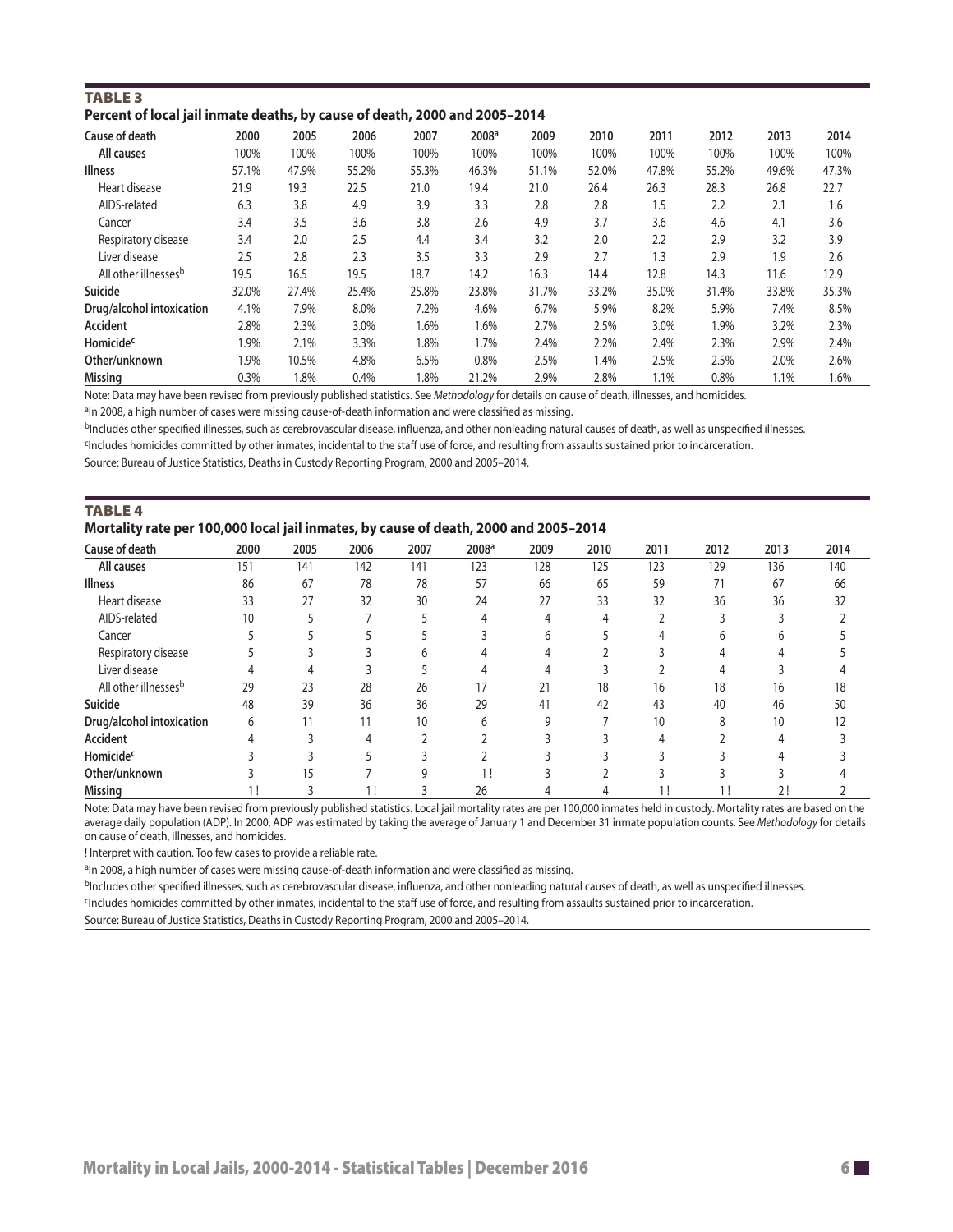| Number of local Jail Inmate deaths, by selected decedent characteristics, 2000 and 2005–2014 |      |       |       |       |      |      |      |            |                |      |       |  |
|----------------------------------------------------------------------------------------------|------|-------|-------|-------|------|------|------|------------|----------------|------|-------|--|
| Characteristic                                                                               | 2000 | 2005  | 2006  | 2007  | 2008 | 2009 | 2010 | 2011       | 2012           | 2013 | 2014  |  |
| <b>Total</b>                                                                                 | 904  | 1,045 | 1,094 | 1,100 | 958  | 960  | 918  | 889        | 959            | 971  | 1,053 |  |
| Sex                                                                                          |      |       |       |       |      |      |      |            |                |      |       |  |
| Male                                                                                         | 813  | 925   | 964   | 970   | 839  | 850  | 804  | 778        | 837            | 846  | 900   |  |
| Female                                                                                       | 91   | 120   | 130   | 130   | 119  | 110  | 114  | 111        | 122            | 125  | 152   |  |
| Race/Hispanic origin <sup>a</sup>                                                            |      |       |       |       |      |      |      |            |                |      |       |  |
| White                                                                                        | 453  | 560   | 528   | 548   | 512  | 535  | 516  | 525        | 554            | 523  | 621   |  |
| Black/African American                                                                       | 305  | 332   | 408   | 398   | 310  | 272  | 265  | 234        | 272            | 278  | 272   |  |
| Hispanic/Latinob                                                                             | 118  | 116   | 126   | 125   | 107  | 109  | 90   | 106        | 100            | 146  | 119   |  |
| Other <sup>c</sup>                                                                           | 17   | 22    | 27    | 27    | 27   | 31   | 23   | 19         | 25             | 22   | 32    |  |
| Age                                                                                          |      |       |       |       |      |      |      |            |                |      |       |  |
| 17 or younger                                                                                | 8    | 5     | 6     | 4     | 6    | 3    | 3    | $\sqrt{2}$ | $\overline{2}$ | 3    | 3     |  |
| $18 - 24$                                                                                    | 89   | 107   | 103   | 101   | 85   | 86   | 80   | 81         | 83             | 75   | 89    |  |
| $25 - 34$                                                                                    | 184  | 192   | 196   | 199   | 167  | 175  | 187  | 207        | 189            | 215  | 230   |  |
| $35 - 44$                                                                                    | 265  | 284   | 312   | 292   | 246  | 236  | 201  | 198        | 197            | 215  | 230   |  |
| $45 - 54$                                                                                    | 239  | 275   | 303   | 322   | 275  | 258  | 253  | 227        | 274            | 260  | 262   |  |
| 55 or older                                                                                  | 115  | 170   | 168   | 182   | 178  | 194  | 172  | 172        | 210            | 203  | 231   |  |
| Legal status                                                                                 |      |       |       |       |      |      |      |            |                |      |       |  |
| Convicted <sup>d</sup>                                                                       | 258  | 231   | 238   | 246   | 200  | 247  | 232  | 220        | 255            | 229  | 262   |  |
| Unconvicted <sup>e</sup>                                                                     | 628  | 798   | 846   | 850   | 753  | 693  | 664  | 664        | 699            | 740  | 782   |  |
| Time served                                                                                  |      |       |       |       |      |      |      |            |                |      |       |  |
| 7 days or fewer                                                                              | 328  | 385   | 382   | 393   | 348  | 364  | 345  | 347        | 349            | 390  | 425   |  |
| $8 - 30$                                                                                     | 168  | 188   | 205   | 184   | 164  | 166  | 176  | 172        | 200            | 162  | 216   |  |
| $31 - 60$                                                                                    | 111  | 112   | 126   | 137   | 106  | 99   | 91   | 97         | 99             | 88   | 105   |  |
| $61 - 120$                                                                                   | 115  | 128   | 148   | 147   | 122  | 117  | 92   | 90         | 116            | 124  | 97    |  |
| $121 - 180$                                                                                  | 56   | 69    | 80    | 81    | 68   | 51   | 58   | 56         | 58             | 45   | 51    |  |
| 181 or more                                                                                  | 119  | 127   | 123   | 152   | 128  | 147  | 133  | 124        | 133            | 157  | 145   |  |
| Offense                                                                                      |      |       |       |       |      |      |      |            |                |      |       |  |
| Violent                                                                                      | 350  | 339   | 342   | 368   | 299  | 339  | 338  | 345        | 354            | 347  | 396   |  |
| Property                                                                                     | 160  | 206   | 189   | 176   | 173  | 164  | 158  | 144        | 176            | 181  | 218   |  |
| Drug                                                                                         | 143  | 180   | 201   | 211   | 169  | 139  | 126  | 121        | 157            | 139  | 174   |  |
| Public order/other <sup>f</sup>                                                              | 223  | 269   | 296   | 286   | 234  | 246  | 225  | 230        | 223            | 250  | 183   |  |

| <b>TABLE 5</b>                                                                               |  |
|----------------------------------------------------------------------------------------------|--|
| Number of local jail inmate deaths, by selected decedent characteristics, 2000 and 2005-2014 |  |

Note: Data may have been revised from previously published statistics. Detail may not sum to total due to missing data. See *Methodology* for details on Hispanic origin and probation or parole violations.

aExcludes persons of Hispanic or Latino origin, unless specified.

b<sub>In</sub> 2013, the survey separated Hispanic origin from race. Comparisons with previous years should not be made.

<sup>c</sup>Includes American Indians or Alaska Natives; Asians, Native Hawaiians, or Other Pacific Islanders; and persons identifying two or more races.

dIncludes inmates who returned on a probation or parole violation.

eIncludes inmates whose status was marked as other or was unspecified.

f Public order ofenses include weapon ofenses, driving under the infuence, court ofenses, commercialized vice, and morals and decency ofenses. Other includes holds and holds for jurisdiction and probation and parole violations.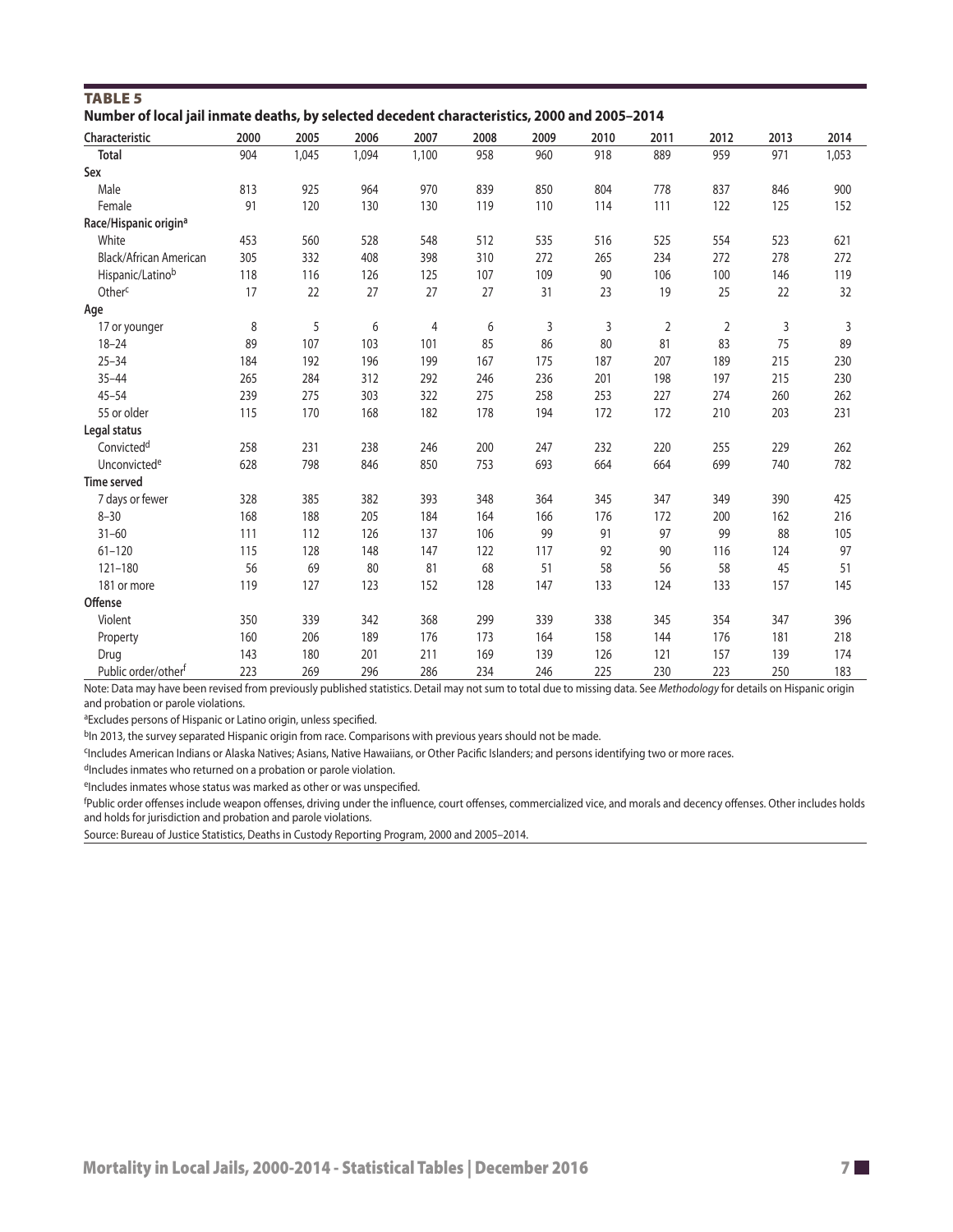| Percent of local Jail inmate deaths, by selected decedent characteristics, 2000 and 2005–2014 |       |       |       |       |       |       |       |       |       |       |       |
|-----------------------------------------------------------------------------------------------|-------|-------|-------|-------|-------|-------|-------|-------|-------|-------|-------|
| Characteristic                                                                                | 2000  | 2005  | 2006  | 2007  | 2008  | 2009  | 2010  | 2011  | 2012  | 2013  | 2014  |
| <b>Total</b>                                                                                  | 100%  | 100%  | 100%  | 100%  | 100%  | 100%  | 100%  | 100%  | 100%  | 100%  | 100%  |
| Sex                                                                                           |       |       |       |       |       |       |       |       |       |       |       |
| Male                                                                                          | 89.9% | 88.5% | 88.1% | 88.2% | 87.6% | 88.5% | 87.6% | 87.5% | 87.3% | 87.1% | 85.6% |
| Female                                                                                        | 10.1  | 11.5  | 11.9  | 11.8  | 12.4  | 11.5  | 12.4  | 12.5  | 12.7  | 12.9  | 14.4  |
| Race/Hispanic origin <sup>a</sup>                                                             |       |       |       |       |       |       |       |       |       |       |       |
| White                                                                                         | 50.7% | 54.4% | 48.5% | 49.9% | 53.6% | 56.5% | 57.7% | 59.4% | 58.3% | 54.0% | 59.5% |
| Black/African American                                                                        | 34.2  | 32.2  | 37.5  | 36.2  | 32.4  | 28.7  | 29.6  | 26.5  | 28.6  | 28.7  | 26.1  |
| Hispanic/Latinob                                                                              | 13.2  | 11.3  | 11.6  | 11.4  | 11.2  | 11.5  | 10.1  | 12.0  | 10.5  | 15.1  | 11.4  |
| Other <sup>c</sup>                                                                            | 1.9   | 2.1   | 2.5   | 2.5   | 2.8   | 3.3   | 2.6   | 2.1   | 2.6   | 2.3   | 3.1   |
| Age                                                                                           |       |       |       |       |       |       |       |       |       |       |       |
| 17 or younger                                                                                 | 0.9%  | 0.5%  | 0.6%  | 0.4%  | 0.6%  | 0.3%  | 0.3%  | 0.2%  | 0.2%  | 0.3%  | 0.3%  |
| $18 - 24$                                                                                     | 9.9   | 10.4  | 9.5   | 9.2   | 8.9   | 9.0   | 8.9   | 9.1   | 8.7   | 7.7   | 8.5   |
| $25 - 34$                                                                                     | 20.4  | 18.6  | 18.0  | 18.1  | 17.5  | 18.4  | 20.9  | 23.3  | 19.8  | 22.1  | 22.0  |
| $35 - 44$                                                                                     | 29.4  | 27.5  | 28.7  | 26.5  | 25.7  | 24.8  | 22.4  | 22.3  | 20.6  | 22.1  | 22.0  |
| $45 - 54$                                                                                     | 26.6  | 26.6  | 27.8  | 29.3  | 28.7  | 27.1  | 28.2  | 25.6  | 28.7  | 26.8  | 25.1  |
| 55 or older                                                                                   | 12.8  | 16.5  | 15.4  | 16.5  | 18.6  | 20.4  | 19.2  | 19.4  | 22.0  | 20.9  | 22.1  |
| Legal status                                                                                  |       |       |       |       |       |       |       |       |       |       |       |
| Convicted <sup>d</sup>                                                                        | 29.1% | 22.4% | 22.0% | 22.4% | 21.0% | 26.3% | 25.9% | 24.9% | 26.7% | 23.6% | 25.1% |
| Unconvicted <sup>e</sup>                                                                      | 70.9  | 77.6  | 78.0  | 77.6  | 79.0  | 73.7  | 74.1  | 75.1  | 73.3  | 76.4  | 74.9  |
| Time served                                                                                   |       |       |       |       |       |       |       |       |       |       |       |
| 7 days or fewer                                                                               | 36.6% | 38.2% | 35.9% | 35.9% | 37.2% | 38.6% | 38.5% | 39.2% | 36.5% | 40.4% | 40.9% |
| $8 - 30$                                                                                      | 18.7  | 18.6  | 19.3  | 16.8  | 17.5  | 17.6  | 19.7  | 19.4  | 20.9  | 16.8  | 20.8  |
| $31 - 60$                                                                                     | 12.4  | 11.1  | 11.8  | 12.5  | 11.3  | 10.5  | 10.2  | 10.9  | 10.4  | 9.1   | 10.1  |
| $61 - 120$                                                                                    | 12.8  | 12.7  | 13.9  | 13.4  | 13.0  | 12.4  | 10.3  | 10.2  | 12.1  | 12.8  | 9.3   |
| $121 - 180$                                                                                   | 6.2   | 6.8   | 7.5   | 7.4   | 7.3   | 5.4   | 6.5   | 6.3   | 6.1   | 4.7   | 4.9   |
| 181 or more                                                                                   | 13.3  | 12.6  | 11.6  | 13.9  | 13.7  | 15.6  | 14.9  | 14.0  | 13.9  | 16.3  | 14.0  |
| Offense                                                                                       |       |       |       |       |       |       |       |       |       |       |       |
| Violent                                                                                       | 39.9% | 34.1% | 33.3% | 35.4% | 34.2% | 38.2% | 39.9% | 41.1% | 38.9% | 37.8% | 40.8% |
| Property                                                                                      | 18.3  | 20.7  | 18.4  | 16.9  | 19.8  | 18.5  | 18.6  | 17.1  | 19.3  | 19.7  | 22.5  |
| Drug                                                                                          | 16.3  | 18.1  | 19.6  | 20.3  | 19.3  | 15.6  | 14.9  | 14.4  | 17.3  | 15.2  | 17.9  |
| Public order/other <sup>f</sup>                                                               | 25.4  | 27.1  | 28.8  | 27.5  | 26.7  | 27.7  | 26.6  | 27.4  | 24.5  | 27.3  | 18.8  |

TABLE 6 **Percent of local jail inmate deaths, by selected decedent characteristics, 2000 and 2005–2014** 

Note: Data may have been revised from previously published statistics. Detail may not sum to total due to missing data. See *Methodology* for details on Hispanic origin and probation or parole violations.

aExcludes persons of Hispanic or Latino origin, unless specified.

bIn 2013, the survey separated Hispanic origin from race. Comparisons with previous years should not be made.

cIncludes American Indians or Alaska Natives; Asians, Native Hawaiians, or Other Pacifc Islanders; and persons identifying two or more races.

dIncludes inmates who returned on a probation or parole violation.

eIncludes inmates whose status was marked as other or was unspecified.

f Public order ofenses include weapon ofenses, driving under the infuence, court ofenses, commercialized vice, and morals and decency ofenses. Other includes holds and holds for jurisdiction and probation and parole violations.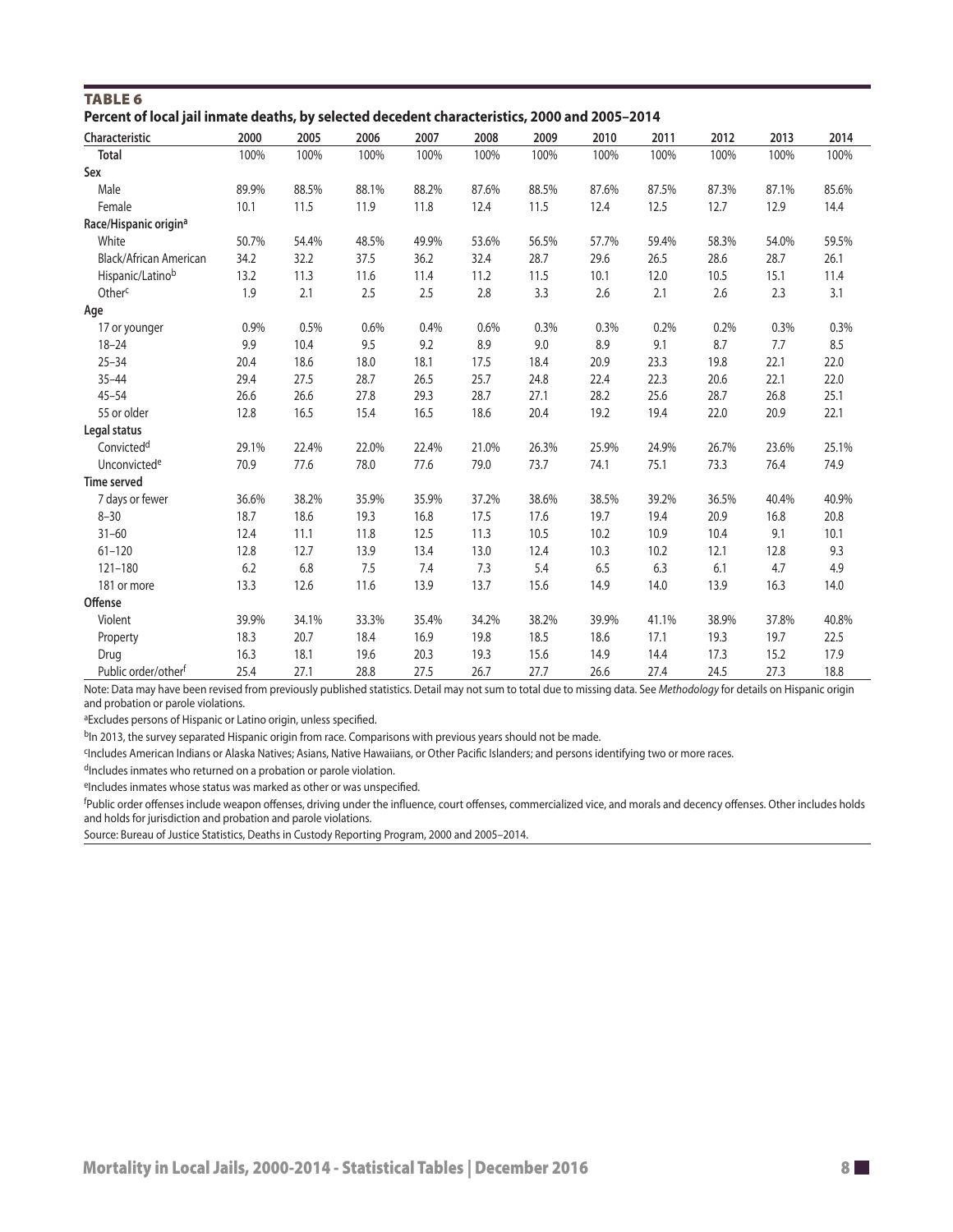| <b>TABLE 7</b><br>Mortality rate per 100,000 local jail inmates, by selected decedent characteristics, 2000 and 2005-2014 |      |      |      |      |      |      |      |      |      |      |      |
|---------------------------------------------------------------------------------------------------------------------------|------|------|------|------|------|------|------|------|------|------|------|
| Characteristic                                                                                                            | 2000 | 2005 | 2006 | 2007 | 2008 | 2009 | 2010 | 2011 | 2012 | 2013 | 2014 |
| <b>Total</b>                                                                                                              | 151  | 141  | 142  | 141  | 123  | 128  | 125  | 123  | 129  | 136  | 140  |
| Sex                                                                                                                       |      |      |      |      |      |      |      |      |      |      |      |
| Male                                                                                                                      | 153  | 143  | 143  | 142  | 123  | 129  | 125  | 123  | 129  | 137  | 140  |
| Female                                                                                                                    | 133  | 127  | 130  | 129  | 120  | 120  | 124  | 122  | 123  | 126  | 143  |
| Race/Hispanic origin <sup>a</sup>                                                                                         |      |      |      |      |      |      |      |      |      |      |      |
| White                                                                                                                     | 211  | 211  | 191  | 196  | 185  | 202  | 204  | 215  | 220  | 216  | 245  |
| Black/African American                                                                                                    | 127  | 117  | 141  | 138  | 109  | 100  | 103  | 96   | 109  | 116  | 108  |
| Hispanic/Latinob                                                                                                          | 107  | 85   | 88   | 87   | 70   | 71   | 57   | 66   | 60   | 91   | 71   |
| Other <sup>c</sup>                                                                                                        | 52   | 39   | 42   | 38   | 41   | 53   | 35   | 26   | 33   | 30   | 42   |
| Age                                                                                                                       |      |      |      |      |      |      |      |      |      |      |      |
| 17 or younger                                                                                                             | 122! | 70!  | 84!  | 58!  | 86!  | 43!  | 49!  | 37!  | 36!  | 56!  | 54!  |
| $18 - 24$                                                                                                                 | 52   | 53   | 49   | 48   | 40   | 42   | 41   | 44   | 43   | 41   | 46   |
| $25 - 34$                                                                                                                 | 96   | 81   | 80   | 81   | 67   | 72   | 76   | 83   | 73   | 87   | 89   |
| $35 - 44$                                                                                                                 | 169  | 154  | 166  | 156  | 137  | 143  | 128  | 132  | 127  | 144  | 147  |
| $45 - 54$                                                                                                                 | 396  | 302  | 302  | 300  | 259  | 255  | 249  | 222  | 259  | 256  | 247  |
| 55 or older                                                                                                               | 870  | 818  | 726  | 728  | 666  | 707  | 601  | 576  | 681  | 686  | 745  |
| Legal status                                                                                                              |      |      |      |      |      |      |      |      |      |      |      |
| Convicted <sup>d</sup>                                                                                                    | 98   | 82   | 81   | 83   | 69   | 87   | 81   | 77   | 87   | 84   | 94   |
| Unconvictede                                                                                                              | 187  | 173  | 176  | 175  | 154  | 149  | 148  | 152  | 155  | 167  | 166  |
| Offense                                                                                                                   |      |      |      |      |      |      |      |      |      |      |      |
| Violent                                                                                                                   | 230  | 195  | 184  | 213  | 174  | 205  | 207  | 212  | 211  | 215  | 235  |
| Property                                                                                                                  | 110  | 116  | 102  | 95   | 94   | 93   | 88   | 79   | 94   | 101  | 116  |
| Drug                                                                                                                      | 97   | 97   | 105  | 107  | 86   | 74   | 71   | 72   | 90   | 83   | 99   |
| Public order/other <sup>f</sup>                                                                                           | 149  | 132  | 144  | 125  | 103  | 112  | 105  | 110  | 103  | 121  | 84   |

Note: Data may have been revised from previously published statistics. Detail may not sum to total due to missing data. Local jail mortality rates are per 100,000 inmates held in custody. Mortality rates are based on the average daily population (ADP). In 2000, ADP was estimated by taking the average of January 1 and December 31 inmate population counts. See *Methodology* for details on rates, Hispanic origin, and probation or parole violations.

! Interpret with caution. Too few cases to provide a reliable rate.

aExcludes persons of Hispanic or Latino origin, unless specified.

<sup>b</sup>In 2013, the survey separated Hispanic origin from race. Comparisons with previous years should not be made.

cIncludes American Indians or Alaska Natives; Asians, Native Hawaiians, or Other Pacifc Islanders; and persons identifying two or more races.

dIncludes inmates who returned on a probation or parole violation.

eIncludes inmates whose status was marked as other or was unspecified.

f Public order ofenses include weapon ofenses, driving under the infuence, court ofenses, commercialized vice, and morals and decency ofenses. Other includes holds and holds for jurisdiction and probation and parole violations.

Source: Bureau of Justice Statistics, Annual Survey of Jails, 2000 and 2005–2014; Deaths in Custody Reporting Program, 2000 and 2005–2014; National Inmate Survey, 2007–2009 and 2011–2012; and Survey of Inmates in Local Jails, 2002.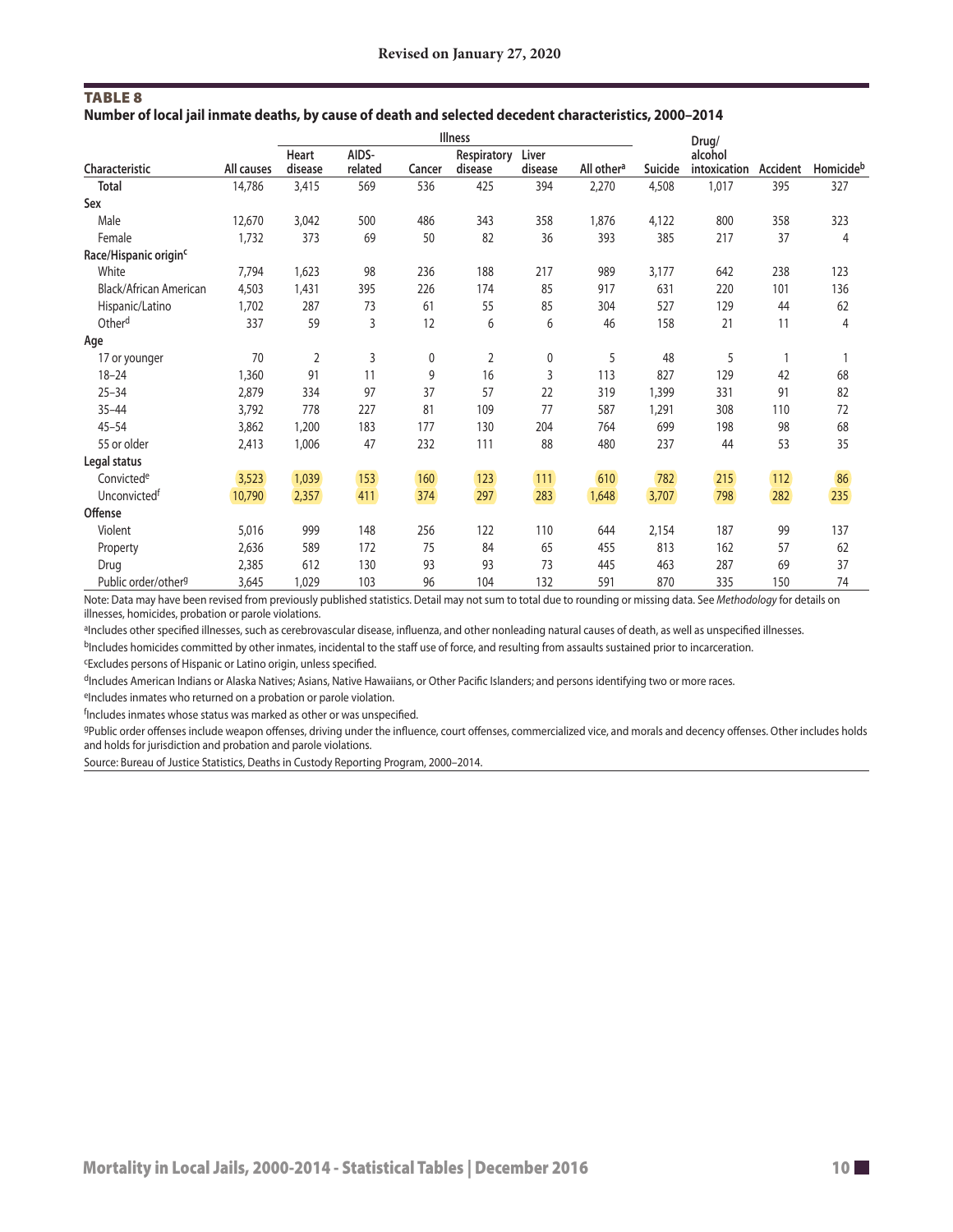S S S S S S S S S S S S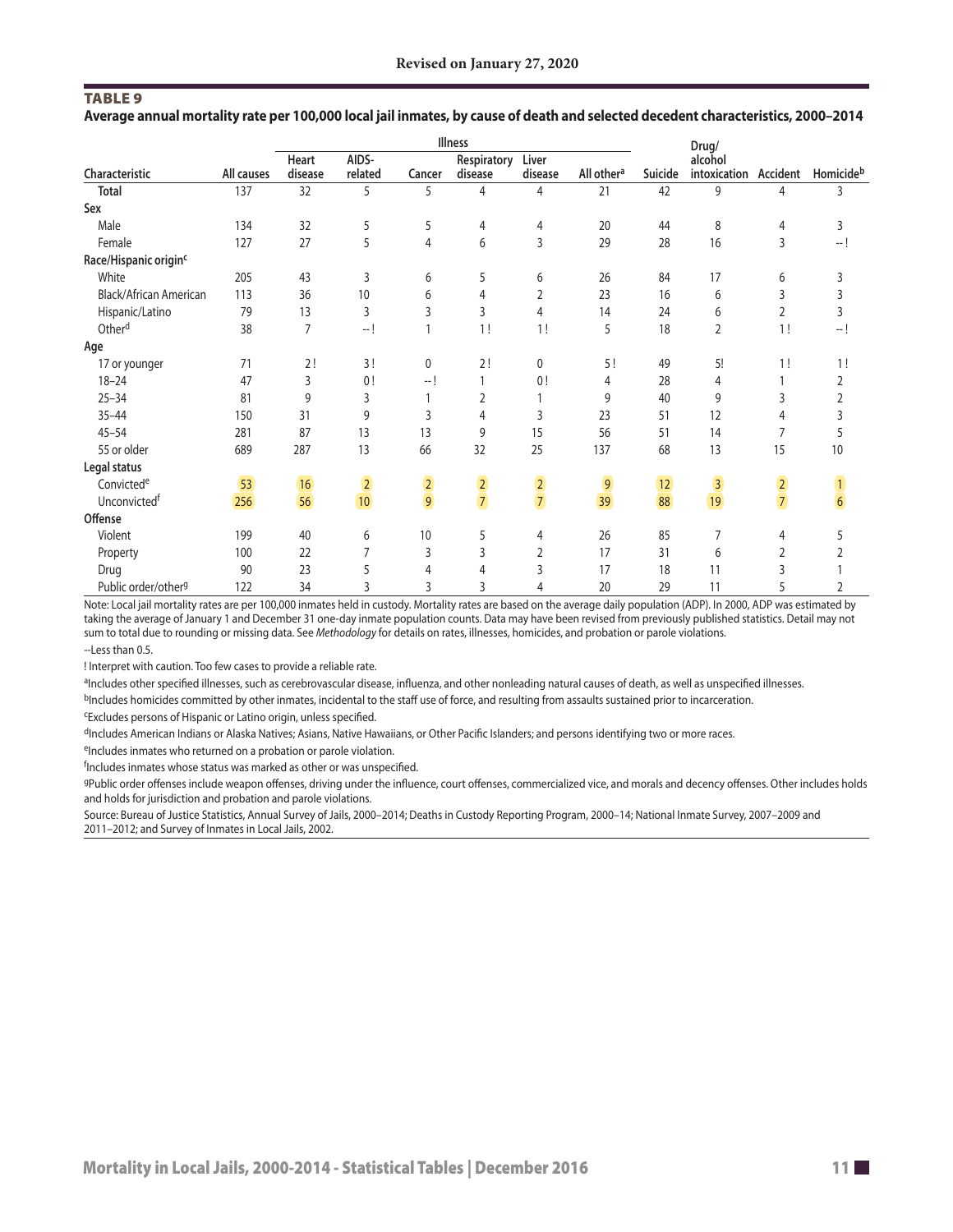#### TABLE 10<br>Cause of death for local jail inmates, by time served before TABLE 11<br>Cause of deceased local jail inmates, by time served **Cause of death for local jail inmates, by time served before death, 2000–2014 before death, 2000–2014**

|                                  |        | <b>Median time</b> |                     |        |         | <b>Median time</b> |
|----------------------------------|--------|--------------------|---------------------|--------|---------|--------------------|
| Cause of death                   | Count  | served (in days)   | <b>Offenses</b>     | Count  | Percent | served (in days)   |
| <b>Total</b>                     | 14,786 | 19                 | <b>Total</b>        | 14,786 | 100%    | 18                 |
| <b>Illness</b>                   | 7,609  | 34                 | <b>Violent</b>      | 5,118  | 34.6%   | 39                 |
| Heart disease                    | 3,415  | 25                 | Murder*             | 971    | 6.6     | 129                |
| AIDS-related                     | 569    | 82                 | Kidnapping          | 228    | 1.5     | 49                 |
| Cancer                           | 536    | 136                | Rape/sexual assault | 995    | 6.7     | 73                 |
| Respiratory disease              | 425    | 48                 | Robbery             | 568    | 3.8     | 52                 |
| Liver disease                    | 394    | 37                 | Assault             | 2,010  | 13.6    | 15                 |
| All other illnesses <sup>a</sup> | 2,270  | 24                 | Other               | 326    | 2.2     | 11                 |
| Suicide                          | 4,508  | 9                  | Property            | 2,686  | 18.2%   | 18                 |
| Drug/alcohol intoxication        | 1,017  |                    | <b>Burglary</b>     | 752    | 5.1     | 34                 |
| <b>Accident</b>                  | 395    | 8                  | Larceny             | 1,399  | 9.5     | 13                 |
| Homicideb                        | 327    | 31                 | Auto                | 94     | 0.6     | 8                  |

Note: Detail may not sum to total due to missing data.<br><sup>a</sup>Includes other specified (such as cerebrovascular disease, influenza, and other non-leading natural causes of death) as well as unspecified illnesses. See

Methodology for details on illness classifications.<br><sup>b</sup>Includes homicides committed by other inmates, incidental to the staff use<br>of force, and resulting from assaults sustained prior to incarceration. See *Methodology* for more information.

Source: Bureau of Justice Statistics, Deaths in Custody Reporting Program, 2000–2014.

| Median time<br>served (in days)            | Offenses                          | Count  | Percent | <b>Median time</b><br>served (in days) |
|--------------------------------------------|-----------------------------------|--------|---------|----------------------------------------|
| 19                                         | <b>Total</b>                      | 14,786 | 100%    | 18                                     |
| 34                                         | <b>Violent</b>                    | 5,118  | 34.6%   | 39                                     |
| 25                                         | Murder*                           | 971    | 6.6     | 129                                    |
| 82                                         | Kidnapping                        | 228    | 1.5     | 49                                     |
| 136                                        | Rape/sexual assault               | 995    | 6.7     | 73                                     |
| 48                                         | Robbery                           | 568    | 3.8     | 52                                     |
| 37                                         | Assault                           | 2,010  | 13.6    | 15                                     |
| 24                                         | Other                             | 326    | 2.2     | 11                                     |
| 9                                          | Property                          | 2,686  | 18.2%   | 18                                     |
|                                            | <b>Burglary</b>                   | 752    | 5.1     | 34                                     |
| 8                                          | Larceny                           | 1,399  | 9.5     | 13                                     |
| 31                                         | Auto                              | 94     | 0.6     | 8                                      |
|                                            | Arson                             | 82     | 0.6     | 28                                     |
| e, influenza, and                          | Fraud                             | 349    | 2.4     | 20                                     |
| specified illnesses. See                   | Drug                              | 2,433  | 16.5%   | 15                                     |
|                                            | Drug possession                   | 1,477  | 10.0    | 12                                     |
| ental to the staff use<br>carceration. See | Drug trafficking                  | 605    | 4.1     | 33                                     |
|                                            | Other                             | 345    | 2.3     | 9                                      |
| porting                                    | Public order                      | 3,576  | 24.2%   | 8                                      |
|                                            | Weapon offense                    | 120    | 0.8     | 13                                     |
|                                            | Obstruction of justice            | 592    | 4.0     | $\overline{7}$                         |
|                                            | Traffic offense excluding DUI/DWI | 337    | 2.3     | 5                                      |
|                                            | <b>DUI/DWI</b>                    | 672    | 4.6     | 6                                      |
|                                            | Probation/parole violation        |        |         |                                        |
|                                            | and escape                        | 1,173  | 7.9     | 15                                     |
|                                            | Other                             | 674    | 4.6     | $\overline{4}$                         |

Note: Detail may not sum to total due to missing data.

\*Includes nonnegligent manslaughter.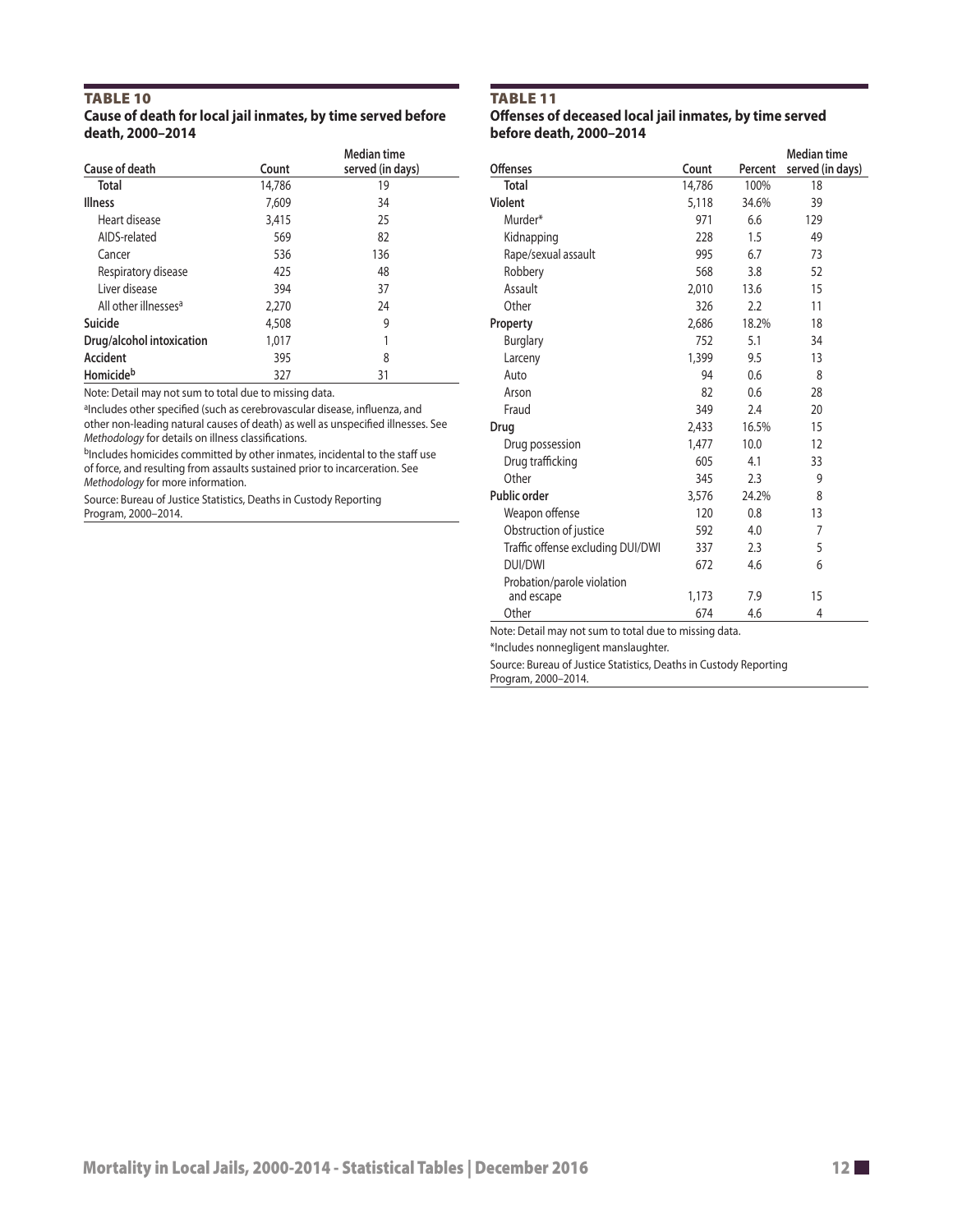#### TABLE 12

|                                         | Offenses of deceased local jail inmates, by conviction status |
|-----------------------------------------|---------------------------------------------------------------|
| and time served before death, 2000–2014 |                                                               |

|                                             |                |                | Convicted        | <b>Unconvicted</b> |                  |  |
|---------------------------------------------|----------------|----------------|------------------|--------------------|------------------|--|
| <b>Offenses</b>                             | Total          | Percent        | Days to<br>death | Percent            | Days to<br>death |  |
| <b>Total</b>                                | 100%           | 25%            | 49               | 75%                | 12               |  |
| Violent                                     |                |                |                  |                    |                  |  |
| Murder*                                     | 7%             | 3%             | 314              | 8%                 | 112              |  |
| Kidnapping                                  | 2              | 1              | 198              | $\mathfrak{D}$     | 38               |  |
| Rape/sexual assault                         | 7              | 6              | 133              | 7                  | 60               |  |
| Robbery                                     | 4              | 3              | 121              | 4                  | 41               |  |
| Assault                                     | 14             | 10             | 67               | 15                 | 11               |  |
| Other                                       | $\overline{2}$ | $\overline{2}$ | 31               | $\overline{2}$     | 9                |  |
| Property                                    |                |                |                  |                    |                  |  |
| <b>Burglary</b>                             | 5%             | 4%             | 88               | 5%                 | 23               |  |
| Larceny                                     | 10             | 10             | 60               | 10                 | 7                |  |
| Auto                                        | 1              | --             | 88               | 1                  | $\overline{7}$   |  |
| Arson                                       | 1              |                | 162              | 1                  | 23               |  |
| Fraud                                       | $\overline{2}$ | $\mathfrak{D}$ | 64               | $\mathfrak{D}$     | 10               |  |
| Drug                                        |                |                |                  |                    |                  |  |
| Drug possession                             | 10%            | 10%            | 57               | 10%                | 6                |  |
| Drug trafficking                            | 4              | 4              | 84               | 4                  | 21               |  |
| Other                                       | 2              | 3              | 37               | $\overline{2}$     | 6                |  |
| Public order                                |                |                |                  |                    |                  |  |
| Weapon offense                              | 1%             | 1%             | 61               | 1%                 | 11               |  |
| Obstruction of justice                      | 4              | 5              | 21               | 4                  | 5                |  |
| Traffic offense excluding<br><b>DUI/DWI</b> | $\overline{2}$ | 3              | 15               | $\overline{2}$     | 3                |  |
| <b>DUI/DWI</b>                              | 5              | 8              | 31               | 4                  | $\overline{2}$   |  |
| Probation/parole violation<br>and escape    | 8              | 17             | 23               | 5                  | 11               |  |
| Other                                       | 5              | 3              | 24               | 5                  | $\overline{2}$   |  |

Note: Detail may not sum to total due to missing data.

--Less than 0.5%.

\*Includes nonnegligent manslaughter.

Source: Bureau of Justice Statistics, Deaths in Custody Reporting Program,

### 2000–2014.

#### TABLE 13 **Death location of local jail inmates, by cause of death, 2000–2014**

| Location                        | All  | Heart<br>disease | AIDS-related | Cancer | Liver<br>disease | Respiratory<br>disease | All other <sup>a</sup>        | Suicide | Drua/<br>alcohol<br>intoxication | Accident | Homicide <sup>b</sup> |
|---------------------------------|------|------------------|--------------|--------|------------------|------------------------|-------------------------------|---------|----------------------------------|----------|-----------------------|
| Total                           | 100% | 100%             | 100%         | 100%   | 100%             | 100%                   | 100%                          | 100%    | 100%                             | 100%     | 100%                  |
| General housing                 | 30.5 | 29.3             | 4.4          | 3.4    | 14.9             | 8.9                    | 20.5                          | 46.9    | 34.9                             | 17.5     | 32.4                  |
| Segregation unit                | 10.6 | 6.0              | 1.9          | د.۱    | 3.3              | 3.1                    | 6.5                           | 21.3    | 9.7                              | 4.8      | 5.0                   |
| Medical unit <sup>c</sup>       | 48.9 | 54.7             | 89.6         | 89.2   | 72.6             | 80.6                   | 64.6                          | 23.6    | 37.9                             | 51.8     | 47.2                  |
| Mental health unit <sup>d</sup> | 1.2  |                  | 0.4          | 1.0    | 1.4              | 0.5                    | 1.5                           | 1.2     | 1.0                              | 2.0      | 3.8                   |
| In transit                      | 1.1  |                  | 0.5          | 0      | 0.9              | 0.3                    | $\mathsf{I} \cdot \mathsf{A}$ | 0.4     | 1.1                              | 4.1      | 1.3                   |
| Elsewhere                       | 7.6  |                  | 3.2          | 5.0    | 6.8              | 6.6                    | 5.5                           | 6.6     | 15.5                             | 19.8     | 10.4                  |

alncludes other specified (such as cerebrovascular disease, influenza, cirrhosis, and other non-leading natural causes of death) as well as unspecified illnesses. See *Methodology* for details on illness classifcations.

bHomicides includes homicides committed by other inmates, homicides incidental to the staff use of force, and homicides resulting from assaults sustained prior to incarceration. See *Methodology* for more information.

cIncludes the special medical unit within the jail facility and outside medical centers.

dIncludes the special mental health services unit within the jail facility and outside mental health centers.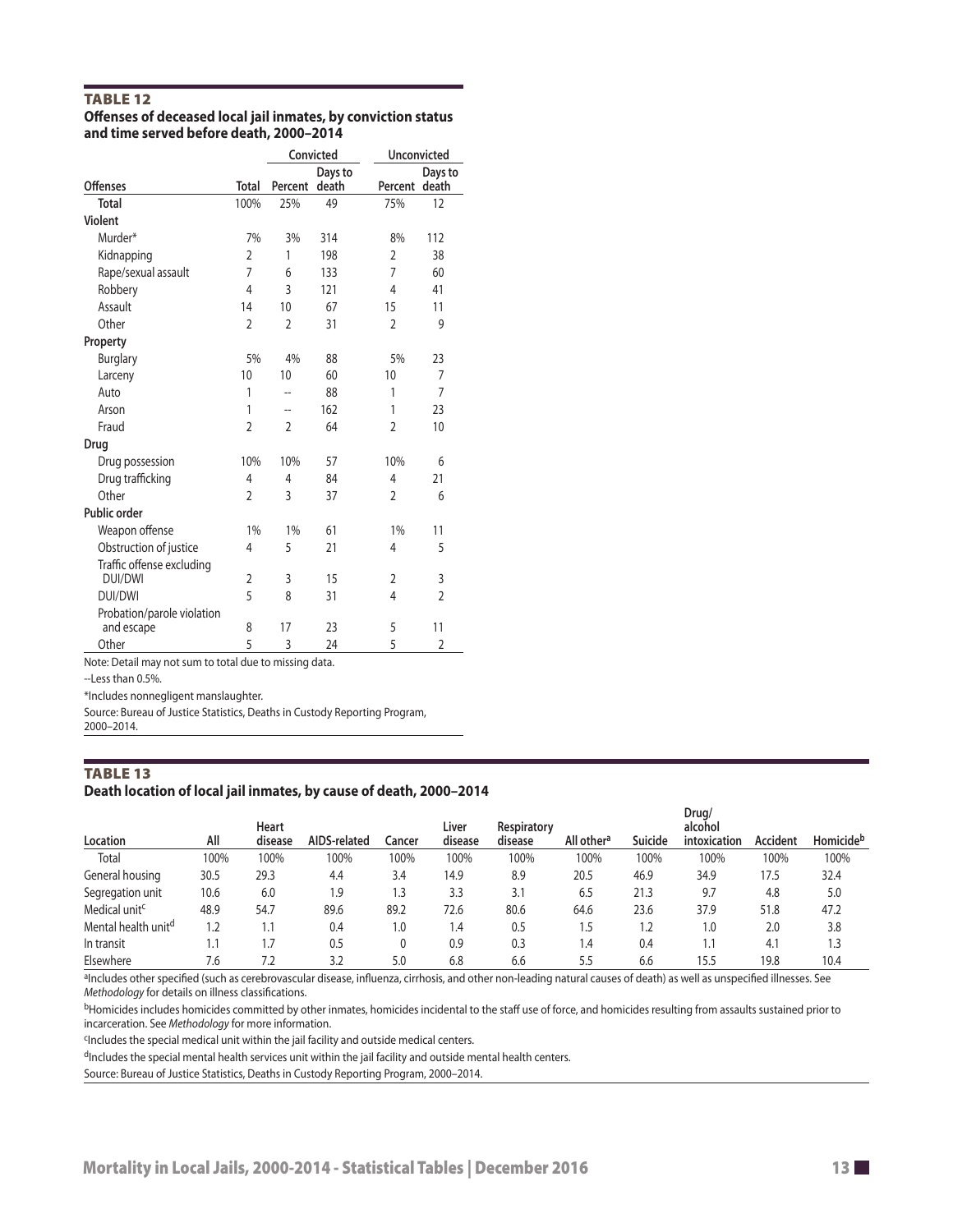#### TABLE 14 **Number, percent, average daily population, and mortality rate per 100,000 local jail inmate deaths, by hold status, 2014**

| Hold status                         | Number of deaths | Percent of total jail population Average daily population |         | Mortality rate per 100,000<br>local jail inmates |
|-------------------------------------|------------------|-----------------------------------------------------------|---------|--------------------------------------------------|
| <b>Total</b>                        | 1,053            | 100%                                                      | 750,128 | 140                                              |
| Hold status <sup>a</sup>            | 121              | 14.8%                                                     | 110,932 | 109                                              |
| Immigration and Customs Enforcement |                  | 9.۱                                                       | 14,271  | 49                                               |
| U.S. Marshals                       | 31               | 3.7                                                       | 27,603  | 112                                              |
| Otherb                              | 83               | 9.2                                                       | 69,057  | 128                                              |
| No hold                             | 932              | 85.2%                                                     | 639,196 | 146                                              |

Note: Average daily population was calculated for Immigration and Customs Enforcement, U.S. Marshals, and other authorities based on their proportion of the confned population on December 31.

aIncludes contractual, temporary, courtesy, or ad hoc holds for federal, local, or state authorities.

bIncludes state or federal prison, Bureau of Indian Affairs, or any other jail jurisdiction.

Source: Bureau of Justice Statistics, Deaths in Custody Reporting Program, 2014.

#### TABLE 15

#### **Number and percent of local jail jurisdictions reporting to the Deaths in Custody Program, by number of deaths reported each year, 2000–2014**

|                             |                                |        | Number of jail jurisdictions reporting deaths |               |         |                  |         |                                            | Median average daily population of jail |                  |  |  |
|-----------------------------|--------------------------------|--------|-----------------------------------------------|---------------|---------|------------------|---------|--------------------------------------------|-----------------------------------------|------------------|--|--|
|                             | <b>Number of jurisdictions</b> |        | 0 deaths                                      |               | 1 death | 2 or more deaths |         | jurisdictions by number of deaths reported |                                         |                  |  |  |
| Year                        | reporting to the DCRP          | Number | Percent                                       | <b>Number</b> | Percent | Number           | Percent | 0 deaths                                   | 1 death                                 | 2 or more deaths |  |  |
| 2000                        | 2,988                          | 2,553  | 85.5%                                         | 289           | 9.7%    | 146              | 4.9%    | 98                                         | 282                                     | 1,825            |  |  |
| 2001                        | 2,973                          | 2,489  | 83.8                                          | 331           | 11.1    | 153              | 5.1     | 107                                        | 319                                     | 1,751            |  |  |
| 2002                        | 2,958                          | 2,473  | 83.6                                          | 332           | 11.2    | 153              | 5.2     | 110                                        | 337                                     | 1,859            |  |  |
| 2003                        | 2,941                          | 2,430  | 82.7                                          | 350           | 11.9    | 161              | 5.5     | 113                                        | 317                                     | 1,879            |  |  |
| 2004                        | 2,924                          | 2,406  | 82.3                                          | 367           | 12.6    | 151              | 5.2     | 114                                        | 378                                     | 2,001            |  |  |
| 2005                        | 2,897                          | 2,375  | 82.0                                          | 362           | 12.5    | 160              | 5.5     | 126                                        | 393                                     | 1,881            |  |  |
| 2006                        | 2,869                          | 2,330  | 81.2                                          | 368           | 12.8    | 171              | 6.0     | 128                                        | 368                                     | 1,975            |  |  |
| 2007                        | 2,848                          | 2,314  | 81.3                                          | 350           | 12.3    | 184              | 6.5     | 128                                        | 384                                     | 1,918            |  |  |
| 2008                        | 2,833                          | 2,332  | 82.4                                          | 345           | 12.2    | 156              | 5.5     | 133                                        | 412                                     | 2,092            |  |  |
| 2009                        | 2,748                          | 2,247  | 81.8                                          | 330           | 12.0    | 171              | 6.2     | 133                                        | 384                                     | 888,1            |  |  |
| 2010                        | 2,754                          | 2,253  | 81.8                                          | 340           | 12.3    | 161              | 5.8     | 136                                        | 361                                     | 1,895            |  |  |
| 2011                        | 2,746                          | 2,223  | 81.0                                          | 352           | 12.8    | 171              | 6.2     | 134                                        | 375                                     | 1,787            |  |  |
| 2012                        | 2,805                          | 2,267  | 80.9                                          | 372           | 13.3    | 166              | 5.9     | 135                                        | 388                                     | 1,778            |  |  |
| 2013                        | 2,706                          | 2,169  | 80.2                                          | 366           | 13.5    | 171              | 6.3     | 136                                        | 354                                     | 1,710            |  |  |
| 2014                        | 2,874                          | 2,293  | 79.8                                          | 399           | 13.9    | 182              | 6.3     | 142                                        | 363                                     | 1,683            |  |  |
| Annual average<br>2000-2014 | 2,858                          | 2,344  | 82.0%                                         | 350           | 12.3%   | 164              | 5.7%    | 125                                        | 361                                     | 1,862            |  |  |

Note: Data may have been revised from previously published statistics. Includes all jails that reported population or death data. See *Methodology* for more information on response rates.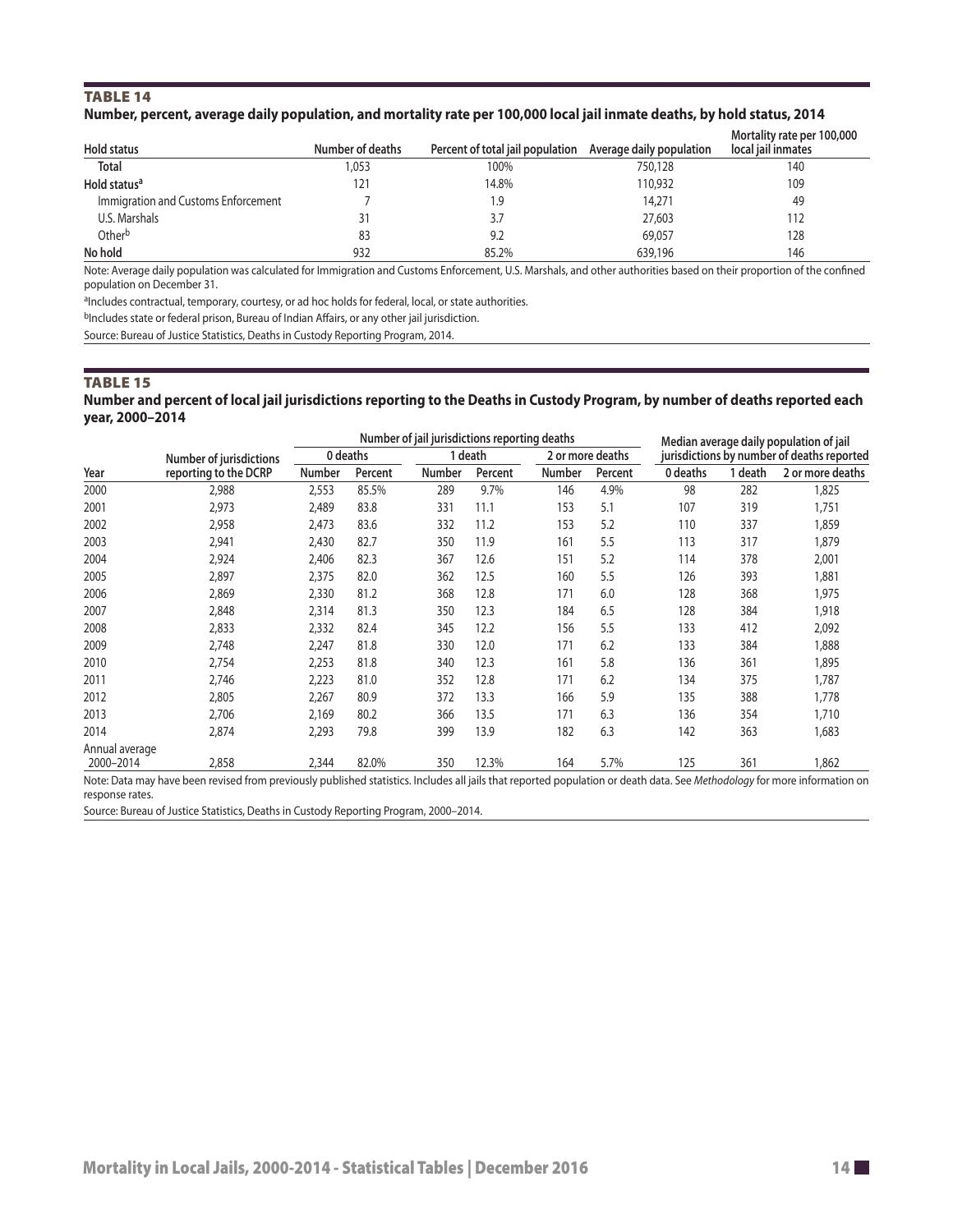| ivumber of local Jail inmates neid on an average day, by state, 2000 and 2005–2014<br>State | 2000        | 2005        | 2006                  | 2007        | 2008        | 2009        | 2010                  | 2011                  | 2012                  | 2013                  | 2014    |
|---------------------------------------------------------------------------------------------|-------------|-------------|-----------------------|-------------|-------------|-------------|-----------------------|-----------------------|-----------------------|-----------------------|---------|
| Total                                                                                       | 598,397     | 74,2261     | 772,334               | 78,2592     | 779,704     | 749,449     | 733,775               | 722,735               | 745,965               | 715,554               | 750,128 |
| Alabama                                                                                     | 12,951      | 1,4653      | 14,921                | 15,858      | 16,156      | 13,868      | 15,054                | 15,333                | 14,944                | 13,333                | 14,322  |
| Alaska*                                                                                     | 60          | 80          | 70                    | 64          | 52          | 70          | 64                    | 73                    | 104                   | 82                    | 95      |
| Arizona                                                                                     | 10,859      | 15,302      | 15,085                | 16,539      | 17,844      | 15,043      | 13,242                | 13,467                | 14,542                | 14,355                | 13,961  |
| Arkansas                                                                                    | 5,271       | 6,023       | 6,402                 | 6,986       | 7,373       | 7,453       | 7,420                 | 7,189                 | 7,447                 | 7,067                 | 7,945   |
| California                                                                                  | 72,640      | 81,951      | 81,778                | 83,483      | 83,520      | 81,652      | 74,830                | 71,781                | 79,513                | 81,728                | 82,440  |
| Colorado                                                                                    | 9,179       | 13,243      | 13,871                | 13,540      | 13,111      | 13,207      | 12,703                | 11,779                | 12,561                | 12,479                | 12,209  |
| Connecticut                                                                                 | $\sim$      | $\tilde{}$  |                       |             |             |             | $\sim$                | $\sim$                | $\sim$                |                       |         |
| Delaware                                                                                    | $\thicksim$ | $\sim$      | $\sim$                | $\thicksim$ | $\sim$      | $\sim$      | $\thicksim$           | $\thicksim$           | $\thicksim$           | $\thicksim$           | $\sim$  |
| District of Columbia                                                                        | 1,656       | 2,318       | 3,473                 | 3,142       | 2,987       | 3,089       | 3,037                 | 3,011                 | 2,455                 | 2,288                 | 1,969   |
| Florida                                                                                     | 49,358      | 63,386      | 64,721                | 66,956      | 66,823      | 61,606      | 58,958                | 57,959                | 57,040                | 52,365                | 54,002  |
| Georgia                                                                                     | 33,617      | 44,555      | 45,774                | 44,963      | 47,625      | 46,417      | 47,101                | 44,559                | 44,850                | 38,269                | 43,720  |
| Hawaii                                                                                      | $\thicksim$ | $\thicksim$ | $\thicksim$           | $\thicksim$ | $\sim$      | $\thicksim$ | $\thicksim$           | $\sim$                | $\sim$                | $\sim$                |         |
| Idaho                                                                                       | 2,668       | 3,939       | 3,929                 | 4,062       | 3,938       | 3,750       | 3,529                 | 3,718                 | 3,728                 | 3,535                 | 3,685   |
| Illinois                                                                                    | 17,452      | 29,744      | 20,391                | 20,660      | 20,966      | 19,601      | 20,224                | 20,666                | 21,376                | 22,173                | 22,536  |
| Indiana                                                                                     | 12,760      | 17,415      | 18,716                | 17,246      | 17,811      | 18,302      | 17,703                | 17,342                | 17,533                | 16,146                | 17,234  |
| lowa                                                                                        | 3,046       | 4,167       | 4,023                 | 4,158       | 4,085       | 3,891       | 3,993                 | 4,099                 | 4,264                 | 4,051                 | 4,326   |
| Kansas                                                                                      | 5,093       | 7,412       | 7,721                 | 7,383       | 7,668       | 6,992       | 7,692                 | 7,236                 | 6,961                 | 7,100                 | 7,483   |
| Kentucky                                                                                    | 11,492      | 16,380      | 16,906                | 18,129      | 18,070      | 17,803      | 17,460                | 18,252                | 19,537                | 17,995                | 22,028  |
| Louisiana                                                                                   | 22744       | 29,863      | 25,979                | 29,801      | 29,060      | 29,572      | 32,199                | 31,022                | 32,651                | 27,151                | 31,169  |
| Maine                                                                                       | 1,297       | 1,567       | 1,767                 | 1,630       | 1,598       | 1,571       | 1,062                 | 1,322                 | 1,299                 | 1,073                 | 1,820   |
| Maryland                                                                                    | 10,471      | 12,696      | 13,039                | 14,005      | 13,577      | 12,205      | 12,398                | 12,423                | 12,233                | 12,063                | 11,164  |
| Massachusetts                                                                               | 9,427       | 12,485      | 13,873                | 13,527      | 13,309      | 13,184      | 10,724                | 10,326                | 9,616                 | 10,471                | 10,228  |
| Michigan                                                                                    | 15,869      | 18,197      | 18,739                | 18,436      | 17,676      | 17,001      | 16,457                | 16,541                | 17,089                | 17,203                | 16,990  |
| Minnesota                                                                                   | 4,958       | 7,265       | 7,286                 | 7,582       | 7,105       | 6,747       | 6,835                 | 6,537                 | 6,473                 | 6,624                 | 6,930   |
| Mississippi                                                                                 | 9,885       | 10,984      | 10981                 | 11,811      | 11,057      | 9,732       | 10,501                | 10,601                | 12,620                | 11,575                | 13,071  |
| Missouri                                                                                    | 7,596       | 10,277      | 11,245                | 10,660      | 11,658      | 11,402      | 10,664                | 11,520                | 12,393                | 11,769                | 11,350  |
| Montana                                                                                     | 1,291       | 2,084       | 1,981                 | 1,721       | 1,781       | 1,741       | 1,952                 | 1,035                 | 1,972                 | 2,799                 | 2,318   |
| Nebraska                                                                                    | 2,140       | 2,962       | 2,741                 | 2,940       | 3,135       | 3,427       | 3,391                 | 3,406                 | 3,442                 | 3,530                 | 3,489   |
| Nevada                                                                                      | 5,216       | 6,144       | 6,479                 | 7,638       | 7,531       | 7,737       | 7,410                 | 7,083                 | 6,922                 | 6,902                 | 7,286   |
| New Hampshire                                                                               | 887         | 1,841       | 2,048                 | 2,039       | 2,024       | 2,108       | 2,103                 | 2,063                 | 2,143                 | 2,012                 | 2,200   |
| New Jersey                                                                                  | 15,102      | 18,035      | 19,096                | 18,403      | 17,824      | 16,426      | 15,955                | 15,280                | 16,193                | 16,398                | 14,997  |
| New Mexico                                                                                  | 5,918       | 8,585       | 9,031                 | 8,753       | 9,089       | 8,273       | 8,886                 | 8,297                 | 8,408                 | 8,474                 | 8,278   |
| New York                                                                                    | 27,403      | 30,778      | 32,229                | 31,335      | 30,304      | 29,877      | 30,122                | 29,793                | 28,259                | 26,959                | 27,453  |
| North Carolina                                                                              | 12,276      | 17,958      | 18,295                | 19,104      | 19,382      | 16,470      |                       | 18,288                | 19,168                | 18,825                | 19,412  |
| North Dakota                                                                                | 619         | 997         | 963                   | 889         | 962         | 897         | 18,601<br>947         | 1,111                 | 1,190                 | 1,088                 | 1,418   |
| Ohio                                                                                        | 16,118      | 19,594      | 20,664                | 20,539      | 19,254      | 19,944      | 17,454                | 17,788                | 18,704                | 18,384                | 19,112  |
| Oklahoma                                                                                    | 7,228       | 10,053      | 10,988                | 10,796      | 10,062      | 10,493      | 8,632                 | 8,654                 | 9,544                 | 8,624                 | 13,599  |
| Oregon                                                                                      | 6,685       | 6,812       | 6,684                 | 8,296       | 6,304       | 5,803       | 5,890                 | 5,872                 | 7,844                 | 5,678                 | 5,985   |
|                                                                                             | 28,248      | 34,264      |                       | 38,221      | 37,350      | 38,010      |                       |                       |                       |                       |         |
| Pennsylvania<br>Rhode Island                                                                | $\sim$      | $\sim$      | 36,168<br>$\thicksim$ | $\thicksim$ | $\thicksim$ | $\thicksim$ | 35,444<br>$\thicksim$ | 36,290<br>$\thicksim$ | 37,519<br>$\thicksim$ | 37,334<br>$\thicksim$ | 37,764  |
| South Carolina                                                                              | 8,752       | 12,104      | 12,749                | 13,608      | 13,634      | 12,654      | 12,236                | 11,970                | 11,472                | 11,592                | 11,501  |
|                                                                                             | 1,163       |             | 1,645                 | 1,537       |             | 1,626       |                       |                       | 1,746                 | 1,845                 | 1,733   |
| South Dakota<br>Tennessee                                                                   |             | 1,562       |                       |             | 1,417       |             | 1,572                 | 1,505                 |                       |                       |         |
|                                                                                             | 20,232      | 24,224      | 32,464                | 25,177      | 26,547      | 26,350      | 23,553                | 24,104                | 24,783                | 25,253                | 27,210  |
| Texas                                                                                       | 57,999      | 53,967      | 68,106                | 69,284      | 69,392      | 67,519      | 67,302                | 66,604                | 67,396                | 64,317                | 66,434  |
| Utah                                                                                        | 5,378       | 6,407       | 6,567                 | 6,881       | 6,929       | 6,928       | 7,267                 | 7,194                 | 7,288                 | 6,446                 | 7,352   |
| Vermont                                                                                     | $\sim$      | $\sim$      | $\thicksim$           | $\thicksim$ | $\thicksim$ | $\sim$      | $\thicksim$           | $\thicksim$           | $\thicksim$           | $\sim$                | $\sim$  |
| Virginia                                                                                    | 20,021      | 26,567      | 28,407                | 29,561      | 28,824      | 28,276      | 29,003                | 27,313                | 30,013                | 27,783                | 30,159  |
| Washington                                                                                  | 8,638       | 12,899      | 13,390                | 13,727      | 13,461      | 13,076      | 12,350                | 12,988                | 12,008                | 10,920                | 12,311  |
| West Virginia                                                                               | 2,824       | 4,081       | 4,321                 | 4,331       | 4,336       | 3,879       | 4,145                 | 3,882                 | 4,351                 | 4,466                 | 4,292   |
| Wisconsin                                                                                   | 12,986      | 14,908      | 15,098                | 15,641      | 15,401      | 12,157      | 14,143                | 13,965                | 12,835                | 12,625                | 13,209  |
| Wyoming                                                                                     | 924         | 1,534       | 1,532                 | 1,553       | 1,694       | 1,620       | 1,567                 | 1,494                 | 1,536                 | 1,582                 | 1,940   |

TABLE 16 **Number of local jail inmates held on an average day, by state, 2000 and 2005–2014** 

Note: Data may have been revised from previously published statistics. See *Methodology* for more information on response rates.

~Not applicable. Prisons and jails form one integrated system. See prison tables for mortality data.

\*Prisons and jails form one integrated system. Includes data for 14 locally operated jails; excludes data for prisons and jails operated by the Alaska Department of Corrections.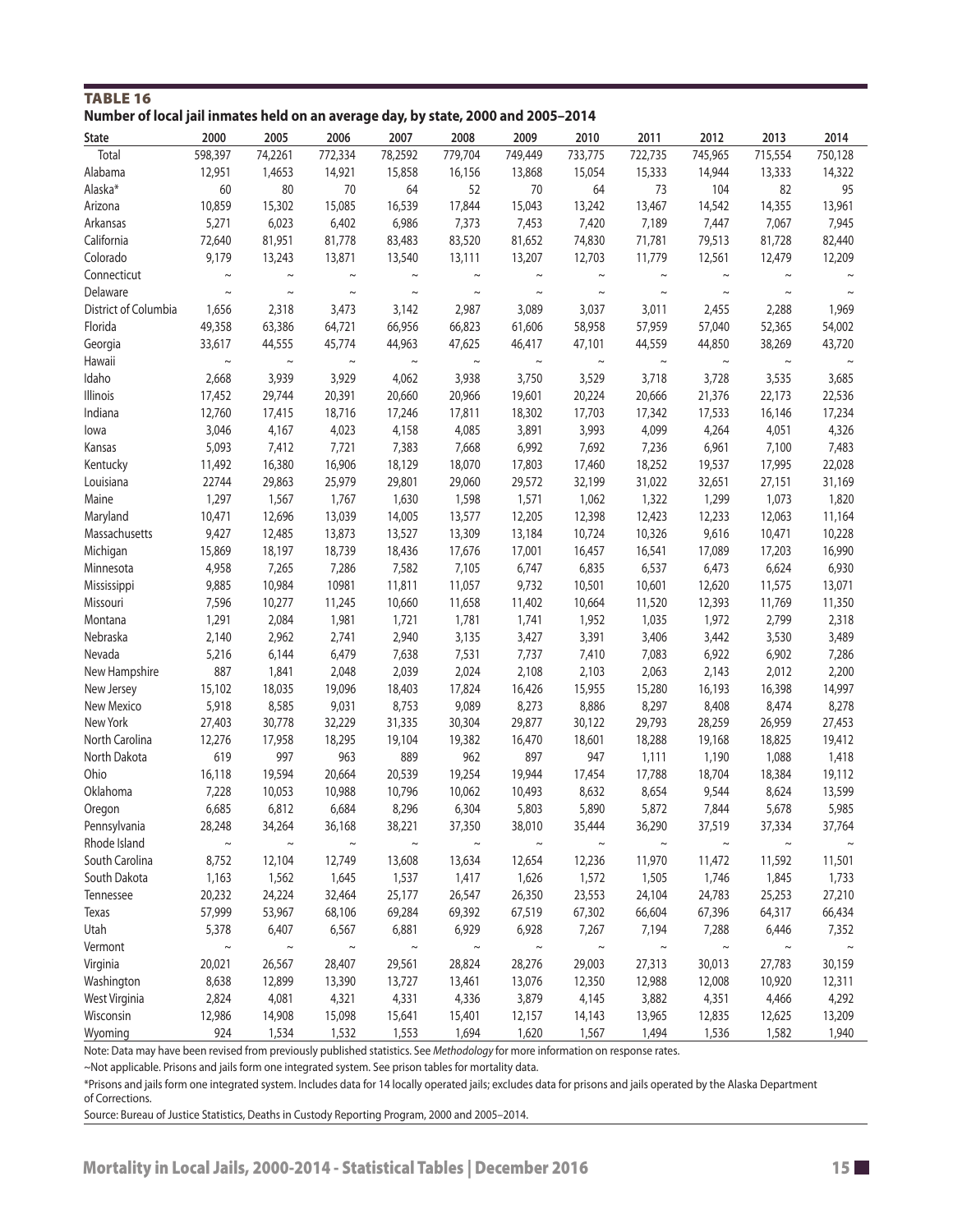| <b>TABLE 17</b>                                           |  |  |
|-----------------------------------------------------------|--|--|
| Number of local jail deaths, by state, 2000 and 2005-2014 |  |  |

| <b>State</b>         | 2000           | 2005           | 2006                 | 2007           | 2008           | 2009           | 2010           | 2011                     | 2012         | 2013           | 2014                  |
|----------------------|----------------|----------------|----------------------|----------------|----------------|----------------|----------------|--------------------------|--------------|----------------|-----------------------|
| Total                | 904            | 1,045          | 1,094                | 1,100          | 958            | 960            | 918            | 889                      | 959          | 971            | 1,053                 |
| Alabama              | 24             | 23             | 34                   | 21             | 19             | 20             | 28             | 18                       | 18           | 19             | 21                    |
| Alaska*              | 0              | $\pmb{0}$      | 0                    | $\pmb{0}$      | $\pmb{0}$      | $\mathbf{0}$   | $\pmb{0}$      | $\mathbf{1}$             | $\mathbf{1}$ | $\mathbf 0$    | 0                     |
| Arizona              | 15             | 27             | 19                   | 21             | 12             | 11             | 16             | 9                        | 10           | 14             | 17                    |
| Arkansas             | 9              | 7              | 11                   | 10             | 15             | 5              | 7              | 16                       | 10           | 15             | 17                    |
| California           | 109            | 156            | 126                  | 129            | 106            | 138            | 121            | 92                       | 113          | 129            | 145                   |
| Colorado             | 13             | 18             | 13                   | 21             | 21             | 14             | 20             | 12                       | 9            | 20             | 20                    |
| Connecticut          | $\sim$         | $\sim$         | $\sim$               | $\sim$         | $\sim$         | $\sim$         | $\sim$         | $\sim$                   | $\sim$       | $\sim$         | $\tilde{\phantom{a}}$ |
| Delaware             | $\sim$         | $\sim$         | $\sim$               | $\sim$         | $\sim$         | $\thicksim$    | $\sim$         | $\thicksim$              | $\sim$       | $\thicksim$    | $\tilde{}$            |
| District of Columbia | 4              | 11             | 12                   | 10             | 7              | 8              | 4              | 7                        | 2            | 6              | 3                     |
| Florida              | 82             | 79             | 99                   | 103            | 77             | 88             | 57             | 66                       | 69           | 68             | 83                    |
| Georgia              | 38             | 41             | 46                   | 44             | 55             | 45             | 48             | 45                       | 47           | 47             | 43                    |
| Hawaii               | $\sim$         | $\sim$         | $\sim$               | $\sim$         | $\sim$         | $\sim$         | $\sim$         | $\thicksim$              | $\thicksim$  | $\sim$         | $\tilde{\phantom{a}}$ |
| Idaho                | 3              | $\overline{7}$ | 5                    | $\overline{7}$ | $\mathbf{1}$   | 6              | 3              | 5                        | 4            | 6              | 6                     |
| Illinois             | 31             | 25             | 37                   | 31             | 29             | 29             | 23             | 21                       | 23           | 33             | 30                    |
| Indiana              | 21             | 16             | 26                   | 18             | 11             | 16             | 22             | 21                       | 19           | 18             | 28                    |
| lowa                 | $\overline{2}$ | 4              | 3                    | 5              | $\overline{2}$ | 6              | 3              | 8                        | 4            | 9              | 6                     |
| Kansas               | 9              | 11             | 10                   | 7              | 12             | 11             | 10             | 10                       | 11           | 17             | 10                    |
| Kentucky             | 16             | 22             | 21                   | 25             | 22             | 18             | 21             | 16                       | 21           | 13             | 20                    |
| Louisiana            | 10             | 31             | 26                   | 31             | 34             | 22             | 26             | 20                       | 42           | 37             | 39                    |
| Maine                | $\overline{2}$ | $\mathbf{1}$   | 5                    | $\mathbf{1}$   | $\mathbf{1}$   | $\overline{2}$ | 3              | $\overline{7}$           | 0            | $\mathbf{1}$   | 4                     |
| Maryland             | 22             | 23             | 27                   | 32             | 25             | 20             | 24             | 21                       | 17           | 20             | 14                    |
| Massachusetts        | 5              | 21             | 14                   | 14             | 17             | 17             | 16             | 5                        | 14           | 10             | 17                    |
| Michigan             | 23             | 29             | 21                   | 18             | 12             | 20             | 18             | 24                       | 17           | 14             | 34                    |
| Minnesota            | 6              | 8              | 11                   | 8              | 4              | 3              | 10             | 6                        | 7            | 5              | 9                     |
| Mississippi          | 9              | 16             | 18                   | 18             | 14             | 13             | 14             | 14                       | 9            | 15             | 18                    |
| Missouri             | 16             | 10             | 13                   | 25             | 17             | 20             | 21             | 12                       | 27           | 19             | 17                    |
| Montana              | 3              | 6              | $\mathbf{1}$         | $\overline{2}$ | 2              | 6              | 3              | 8                        | 3            | 5              | 2                     |
| Nebraska             | 5              | $\overline{2}$ | 6                    | $\overline{2}$ | 5              | 7              | 6              | 5                        | 4            | $\overline{7}$ | 8                     |
| Nevada               | 15             | 14             | 9                    | 10             | 8              | 14             | 8              | 13                       | 12           | 10             | 10                    |
| New Hampshire        | 3              | $\mathbf{1}$   | 4                    | 4              | $\sqrt{2}$     | 5              | $\mathbf{1}$   | 4                        | 3            | $\mathbf{1}$   | 1                     |
| New Jersey           | 31             | 32             | 36                   | 34             | 27             | 25             | 29             | 20                       | 25           | 23             | 34                    |
| New Mexico           | 15             | 11             | 21                   | 15             | 11             | 11             | 17             | 23                       | 16           | 10             | 10                    |
| New York             | 57             | 51             | 52                   | 52             | 32             | 37             | 37             | 36                       | 40           | 40             | 37                    |
| North Carolina       | 15             | 17             | 21                   | 28             | 19             | 21             | 24             | 17                       | 25           | 21             | 22                    |
| North Dakota         | $\mathbf{1}$   | 0              | 2                    | $\mathbf{1}$   | $\mathbf{1}$   | 2              | $\overline{2}$ | $\overline{\phantom{a}}$ | 3            | 5              | 3                     |
| Ohio                 | 23             | 24             | 26                   | 26             | 23             | 26             | 23             | 28                       | 33           | 30             | 29                    |
| Oklahoma             | 15             | 18             | 21                   | 24             | 17             | 18             | 18             | 12                       | 13           | 16             | 18                    |
| Oregon               | 10             | 8              | 11                   | 3              | 15             | 7              | 9              | 8                        | 3            | 4              | 9                     |
| Pennsylvania         | 38             | 57             | 56                   | 55             | $\Delta\Delta$ | 37             | 31             | 46                       | 58           | 41             | $\Delta$ 7            |
| Rhode Island         | $\thicksim$    | $\thicksim$    | $\sim$               | $\thicksim$    | $\sim$         | $\thicksim$    | $\thicksim$    | $\sim$                   | $\sim$       | $\thicksim$    |                       |
| South Carolina       | 17             | 19             | 21                   | 14             | 19             | 15             | 19             | 7                        | 22           | 21             | 14                    |
| South Dakota         | 4              | 3              | $\mathbf{1}$         | $\mathbf{1}$   | $\overline{2}$ | $\overline{2}$ | $\mathbf 0$    | 1                        | $\pmb{0}$    | $\overline{2}$ | 1                     |
| Tennessee            | 29             | 36             | 30                   | 35             | 37             | 34             | 20             | 40                       | 35           | 26             | 29                    |
| <b>Texas</b>         | 97             | 89             | 98                   | 90             | 86             | 76             | 84             | 70                       | 72           | 97             | 74                    |
| Utah                 | 6              | 10             | $\overline{7}$       | 11             | 6              | 12             | 8              | 14                       | 11           | 16             | 19                    |
| Vermont              | $\sim$         | $\sim$         | $\sim$               | $\sim$         | $\sim$         | $\thicksim$    | $\sim$         | $\sim$                   | $\thicksim$  | $\sim$         | $\tilde{}$            |
| Virginia             | 34             | 30             | 36                   | 59             | 49             | 39             | 29             | 42                       | 40           | 27             | 48                    |
| Washington           | 8              | 11             | 19                   | 15             | 16             | 14             | 16             | 16                       | 20           | 16             |                       |
| West Virginia        | $\overline{2}$ | 6              |                      | $\overline{4}$ | 6              | $\overline{7}$ | 5              | $\overline{7}$           | 10           |                | 19<br>8               |
| Wisconsin            |                | 11             | 6                    | 15             | 17             | 11             | 13             | 14                       | 13           | 6<br>10        | 7                     |
| Wyoming              | 7<br>0         | $\overline{3}$ | 11<br>$\overline{2}$ | $\mathbf{1}$   | $\mathbf{1}$   | $\overline{2}$ | $\mathbf{1}$   | $\mathbf{1}$             | 4            | $\overline{2}$ | 3                     |
|                      |                |                |                      |                |                |                |                |                          |              |                |                       |

Note: Data may have been revised from previously published statistics. See *Methodology* for more information on response rates.

~Not applicable. Prisons and jails form one integrated system. See prison tables for mortality data.

\*Prisons and jails form one integrated system. Includes data for 14 locally operated jails; excludes data for prisons and jails operated by the Alaska Department of Corrections.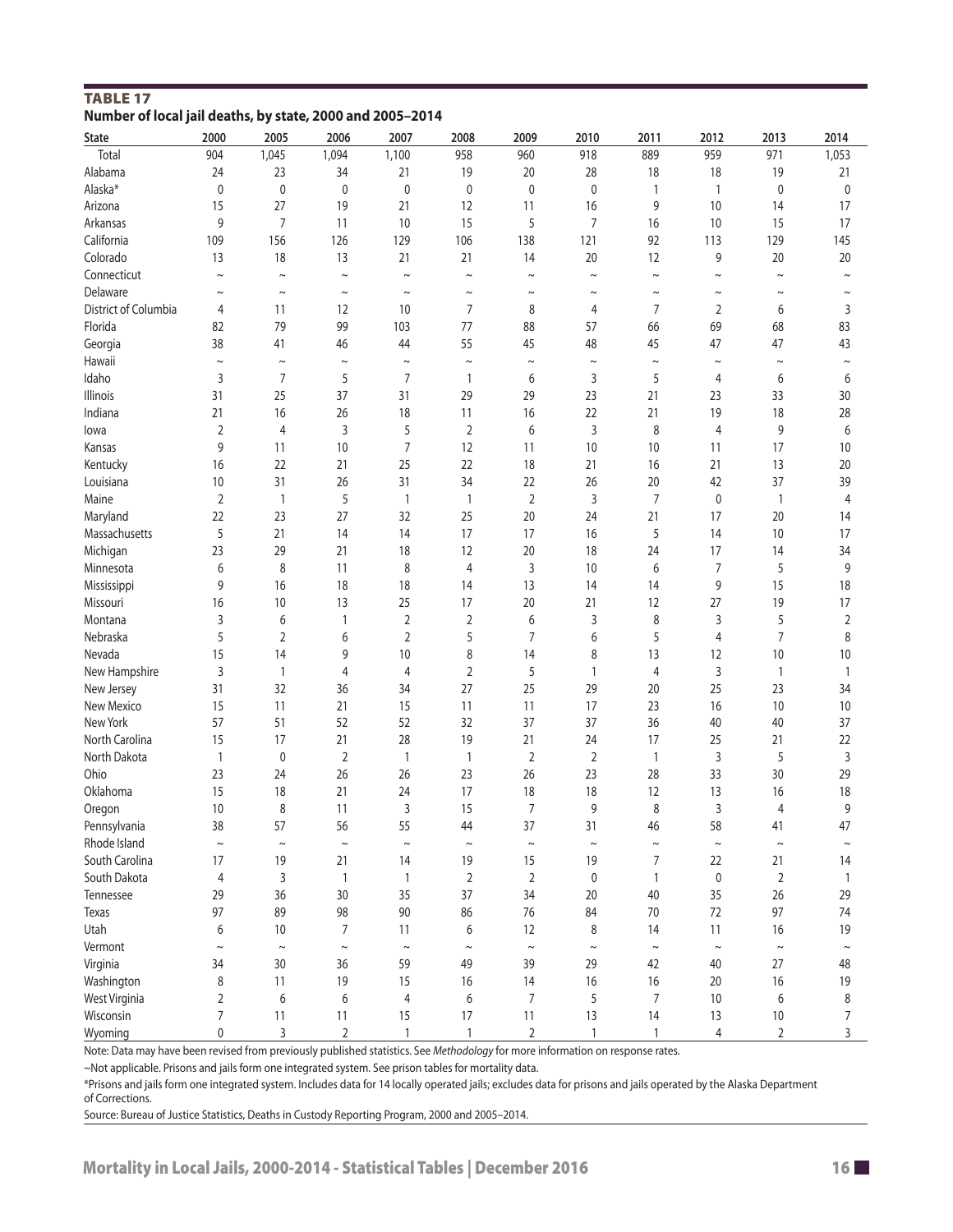| <b>TABLE 18</b>                                                             |  |
|-----------------------------------------------------------------------------|--|
| Mortality rate per 100,000 local jail inmates, by state, 2000 and 2005-2014 |  |

| <b>State</b>         | 2000   | 2005      | 2006        | 2007        | 2008      | 2009        | 2010        | 2011   | 2012        | 2013        | 2014        |
|----------------------|--------|-----------|-------------|-------------|-----------|-------------|-------------|--------|-------------|-------------|-------------|
| Total                | 151    | 141       | 142         | 141         | 123       | 128         | 125         | 123    | 129         | 136         | 140         |
| Alabama              | 185    | 157       | 228         | 132         | 118       | 144         | 186         | 117    | 120         | 143         | 147         |
| Alaska*              | 0      | $\pmb{0}$ | $\mathbf 0$ | $\pmb{0}$   | $\pmb{0}$ | 0           | $\pmb{0}$   | 1,370! | 962!        | 0           | 0           |
| Arizona              | 138    | 176       | 126         | 127         | 67!       | 73!         | 121         | 67!    | 69!         | 98          | 122         |
| Arkansas             | 171!   | 116!      | 172!        | 143!        | 203       | 67!         | 94!         | 223    | 134!        | 212         | 214         |
| California           | 150    | 190       | 154         | 155         | 127       | 169         | 162         | 128    | 142         | 158         | 176         |
| Colorado             | 142    | 136       | 94          | 155         | 160       | 106         | 157         | 102!   | 72!         | 160         | 164         |
| Connecticut          | $\sim$ | $\sim$    | $\sim$      | $\thicksim$ | $\sim$    | $\sim$      | $\thicksim$ | $\sim$ | $\sim$      | $\sim$      | $\thicksim$ |
| Delaware             | $\sim$ | $\sim$    | $\sim$      | $\sim$      | $\sim$    | $\sim$      | $\sim$      | $\sim$ | $\sim$      | $\sim$      | $\sim$      |
| District of Columbia | 242!   | 475!      | 346!        | 318!        | 234!      | 259!        | 132!        | 232!   | 81!         | 262!        | 152!        |
| Florida              | 166    | 125       | 153         | 154         | 115       | 143         | 97          | 114    | 121         | 130         | 154         |
| Georgia              | 113    | 92        | 100         | 98          | 115       | 97          | 102         | 101    | 105         | 123         | 98          |
| Hawaii               | $\sim$ | $\sim$    | $\sim$      | $\sim$      | $\sim$    | $\thicksim$ | $\sim$      | $\sim$ | $\thicksim$ | $\sim$      | $\thicksim$ |
| Idaho                | 112!   | 178!      | 127!        | 172!        | 25!       | 160!        | 85!         | 134!   | 107!        | 170!        | 163!        |
| Illinois             | 178    | 84        | 181         | 150         | 138       | 148         | 114         | 102    | 108         | 149         | 133         |
| Indiana              | 165    | 92        | 139         | 104         | 62!       | 87          | 124         | 121    | 108         | 111         | 162         |
| lowa                 | 66!    | 96!       | 75!         | 120!        | 49!       | 154!        | 75!         | 195!   | 94!         | 222!        | 139!        |
| Kansas               | 177!   | 148!      | 130!        | 95!         | 156!      | 157!        | 130!        | 138!   | 158!        | 239         | 134!        |
| Kentucky             | 139    | 134       | 124         | 138         | 122       | 101         | 120         | 88     | 107         | 72          | 91          |
| Louisiana            | 44!    | 104       | 100         | 104         | 117       | 74          | 81          | 64     | 129         | 136         | 125         |
| Maine                | 154!   | 64!       | 283!        | 61!         | 63!       | 127!        | 282!        | 530!   | 0           | 93!         | 220!        |
| Maryland             | 210    | 181       | 207         | 228         | 184       | 164         | 194         | 169    | 139         | 166         | 125         |
| Massachusetts        | 53!    | 168       | 101         | 103         | 128       | 129         | 149         | 48!    | 146         | 96          | 166         |
| Michigan             | 145    | 159       | 112         | 98          | 68!       | 118         | 109         | 145    | 99          | 81          | 200         |
| Minnesota            | 121!   | 110!      | 151!        | 106!        | 56!       | 44!         | 146!        | 92!    |             | 75!         |             |
|                      |        | 146       |             |             |           |             |             |        | 108!        |             | 130!        |
| Mississippi          | 91!    |           | 164         | 152         | 127       | 134         | 133         | 132    | 71!         | 130         | 138         |
| Missouri             | 211    | 97!       | 116         | 235         | 146       | 175         | 197         | 104!   | 218         | 161         | 150         |
| Montana              | 232!   | 288!      | 50!         | 116!        | 112!      | 345!        | 154!        | 773!   | 152!        | 179!        | 86!         |
| Nebraska             | 234!   | 68!       | 219!        | 68!         | 159!      | 204!        | 177!        | 147!   | 116!        | 198!        | 229!        |
| Nevada               | 288    | 228       | 139!        | 131!        | 106!      | 181         | 108!        | 184    | 173!        | 145!        | 137!        |
| New Hampshire        | 338!   | 54!       | 195!        | 196!        | 99!       | 237!        | 48!         | 194!   | 140!        | 50!         | 45!         |
| New Jersey           | 205    | 177       | 189         | 185         | 151       | 152         | 182         | 131    | 154         | 140         | 227         |
| New Mexico           | 253    | 128!      | 233         | 171         | 121!      | 133!        | 191         | 277    | 190         | 118!        | 121!        |
| New York             | 208    | 166       | 161         | 166         | 106       | 124         | 123         | 121    | 142         | 148         | 135         |
| North Carolina       | 122    | 95        | 115         | 147         | 98        | 128         | 129         | 93     | 130         | 112         | 113         |
| North Dakota         | 162!   | $\pmb{0}$ | 208!        | 112!        | 104!      | 223!        | 211!        | 90!    | 252!        | 460!        | 212!        |
| Ohio                 | 143    | 122       | 126         | 127         | 119       | 130         | 132         | 157    | 176         | 163         | 152         |
| Oklahoma             | 208    | 179       | 191         | 222         | 169       | 172         | 209         | 139!   | 136         | 186         | 132         |
| Oregon               | 150!   | 117!      | 165!        | 36!         | 238       | 121!        | 153!        | 136!   | 38!         | 70!         | 150!        |
| Pennsylvania         | 135    | 166       | 155         | 144         | 118       | 97          | 87          | 127    | 155         | 110         | 124         |
| Rhode Island         | $\sim$ | $\sim$    | $\sim$      | $\sim$      | $\sim$    | $\thicksim$ | $\sim$      | $\sim$ | $\sim$      | $\sim$      | $\sim$      |
| South Carolina       | 194    | 157       | 165         | 103         | 139       | 119         | 155         | 58!    | 192         | 181         | 122         |
| South Dakota         | 344!   | 192!      | 61!         | 65!         | 141!      | 123!        | 0           | 66!    | 0           | 108!        | 58!         |
| Tennessee            | 143    | 149       | 92          | 139         | 139       | 129         | 85          | 166    | 141         | 103         | 107         |
| Texas                | 167    | 165       | 144         | 130         | 124       | 113         | 125         | 105    | 107         | 151         | 111         |
| Utah                 | 112!   | 156!      | 107!        | 160!        | 87!       | 173!        | 110!        | 195    | 151!        | 248         | 258         |
| Vermont              | $\sim$ | $\sim$    | $\sim$      | $\thicksim$ | $\sim$    | $\thicksim$ | $\sim$      | $\sim$ | $\sim$      | $\thicksim$ | $\sim$      |
| Virginia             | 170    | 113       | 127         | 200         | 170       | 138         | 100         | 154    | 133         | 97          | 159         |
| Washington           | 93!    | 85!       | 142         | 109         | 119       | 107         | 130         | 123    | 167         | 147         | 154         |
| West Virginia        | 71!    | 147!      | 139!        | 92!         | 138!      | 180!        | 121!        | 180!   | 230!        | 134!        | 186!        |
| Wisconsin            | 54!    | 74!       | 73!         | 96          | 110       | 90!         | 92          | 100    | 101         | 79!         | 53!         |
| Wyoming              | 0      | 196!      | 131!        | 64!         | 59!       | 123!        | 64!         | 67!    | 260!        | 126!        | 155!        |

Note: Data may have been revised from previously published statistics. Local jail mortality rates are per 100,000 inmates held in custody. Mortality rates are based on the average daily population (ADP). In 2000, ADP was estimated by taking the average of January 1 and December 31 inmate population counts. Mortality rates between states are not directly comparable because rates are not adjusted. See *Methodology* for more information on response rates.

~Not applicable. Prisons and jails form one integrated system. See prison tables for mortality data.

! Interpret with caution. Too few cases to provide a reliable rate.

\*Prisons and jails form one integrated system. Includes data for 14 locally operated jails; excludes data for prisons and jails operated by the Alaska Department of Corrections.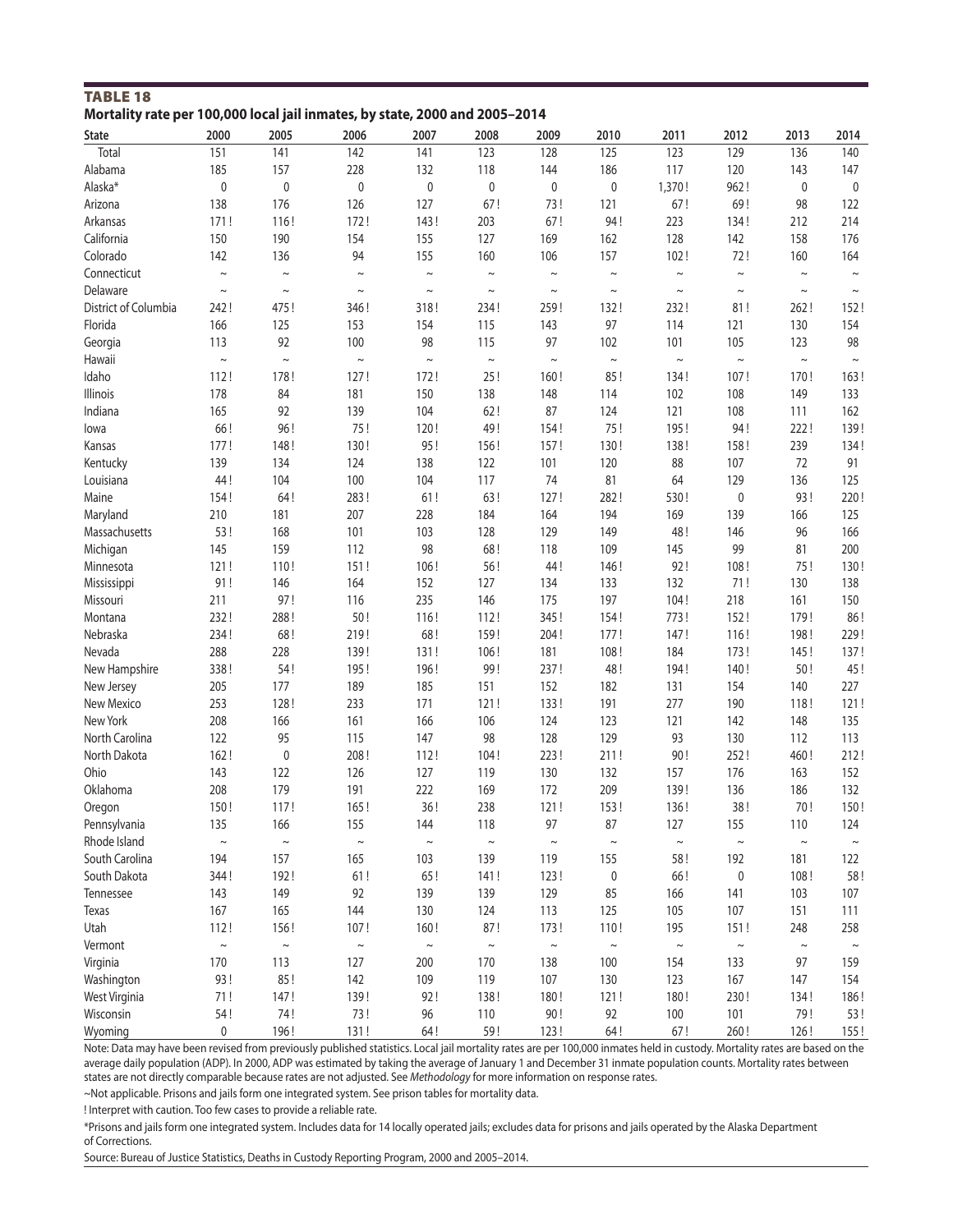| <b>TABLE 19</b>      | Number of local jail jurisdictions reporting to the Deaths in Custody Reporting Program, by state, 2000 and 2005-2014 |             |             |              |              |              |             |             |        |        |            |
|----------------------|-----------------------------------------------------------------------------------------------------------------------|-------------|-------------|--------------|--------------|--------------|-------------|-------------|--------|--------|------------|
|                      |                                                                                                                       |             |             |              |              |              |             |             |        |        |            |
| State                | 2000                                                                                                                  | 2005        | 2006        | 2007         | 2008         | 2009         | 2010        | 2011        | 2012   | 2013   | 2014       |
| Total                | 2,988                                                                                                                 | 2,897       | 2,869       | 2,848        | 2,833        | 2,748        | 2,754       | 2,746       | 2,805  | 2,704  | 2,870      |
| Alabama              | 151                                                                                                                   | 142         | 136         | 132          | 125          | 115          | 117         | 115         | 122    | 116    | 129        |
| Alaska*              | 15                                                                                                                    | 15          | 15          | 15           | 15           | 14           | 15          | 15          | 15     | 15     | 15         |
| Arizona              | 16                                                                                                                    | 15          | 15          | 15           | 15           | 15           | 15          | 15          | 15     | 15     | 16         |
| Arkansas             | 85                                                                                                                    | 83          | 81          | 81           | 81           | 76           | 71          | 73          | 77     | 67     | 78         |
| California           | 68                                                                                                                    | 66          | 65          | 64           | 64           | 63           | 63          | 62          | 63     | 63     | 65         |
| Colorado             | 55                                                                                                                    | 55          | 53          | 53           | 53           | 53           | 52          | 50          | 52     | 54     | 56         |
| Connecticut          | $\sim$                                                                                                                | $\sim$      | $\sim$      | $\sim$       | $\sim$       | $\sim$       | $\sim$      | $\sim$      | $\sim$ | $\sim$ | $\tilde{}$ |
| Delaware             | $\sim$                                                                                                                | $\thicksim$ | $\sim$      | $\thicksim$  | $\sim$       | $\sim$       | $\thicksim$ | $\thicksim$ | $\sim$ | $\sim$ | $\sim$     |
| District of Columbia | $\mathbf{1}$                                                                                                          | 1           | 1           | $\mathbf{1}$ | $\mathbf{1}$ | $\mathbf{1}$ | 1           | 1           | 1      | 1      | 1          |
| Florida              | 68                                                                                                                    | 67          | 67          | 67           | 67           | 65           | 66          | 66          | 67     | 64     | 67         |
| Georgia              | 176                                                                                                                   | 167         | 164         | 162          | 159          | 152          | 153         | 154         | 158    | 145    | 156        |
| Hawaii               | $\sim$                                                                                                                | $\sim$      | $\thicksim$ | $\thicksim$  | $\sim$       | $\thicksim$  | $\sim$      | $\sim$      | $\sim$ | $\sim$ | $\sim$     |
| Idaho                | 39                                                                                                                    | 38          | 38          | 37           | 37           | 35           | 34          | 34          | 35     | 36     | 36         |
| Illinois             | 90                                                                                                                    | 90          | 90          | 90           | 90           | 90           | 90          | 88          | 90     | 89     | 91         |
| Indiana              | 90                                                                                                                    | 90          | 90          | 90           | 90           | 89           | 89          | 90          | 90     | 88     | 91         |
| lowa                 | 94                                                                                                                    | 93          | 93          | 93           | 93           | 92           | 90          | 93          | 93     | 92     | 96         |
| Kansas               | 95                                                                                                                    | 95          | 94          | 94           | 93           | 90           | 92          | 90          | 93     | 95     | 97         |
| Kentucky             | 80                                                                                                                    | 76          | 74          | 74           | 74           | 70           | 72          | 73          | 75     | 74     | 82         |
| Louisiana            | 87                                                                                                                    | 83          | 83          | 83           | 83           | 79           | 82          | 75          | 83     | 76     | 87         |
| Maine                | 15                                                                                                                    | 15          | 15          | 14           | 14           | 14           | 11          | 12          | 12     | 11     | 13         |
| Maryland             | 24                                                                                                                    | 24          | 24          | 24           | 24           | 23           | 24          | 24          | 24     | 24     | 24         |
| Massachusetts        | 13                                                                                                                    | 13          | 13          | 13           | 13           | 13           | 13          | 13          | 13     | 11     | 13         |
| Michigan             | 83                                                                                                                    | 82          | 81          | 81           | 81           | 81           | 81          | 80          | 81     | 79     | 82         |
| Minnesota            | 71                                                                                                                    | 71          | 71          | 71           | 70           | 68           | 70          | 69          | 70     | 76     | 77         |
| Mississippi          | 91                                                                                                                    | 85          | 84          | 84           | 83           | 80           | 77          | 77          | 83     | 67     | 84         |
| Missouri             | 125                                                                                                                   | 119         | 120         | 119          | 119          | 111          | 115         | 115         | 116    | 109    | 116        |
| Montana              | 41                                                                                                                    |             |             | 40           | 40           | 37           | 39          | 39          | 39     | 37     | 38         |
|                      |                                                                                                                       | 40          | 40          |              |              |              |             |             |        |        |            |
| Nebraska             | 64                                                                                                                    | 63          | 62          | 62           | 62           | 61           | 61          | 60          | 61     | 60     | 62         |
| Nevada               | 20                                                                                                                    | 20          | 20          | 20           | 20           | 20           | 20          | 20          | 20     | 18     | 19         |
| New Hampshire        | 10                                                                                                                    | 10          | 10          | 10           | 10           | 10           | 10          | 10          | 10     | 10     | 10         |
| New Jersey           | 21                                                                                                                    | 21          | 21          | 21           | 21           | 20           | 21          | 21          | 21     | 21     | 20         |
| New Mexico           | 34                                                                                                                    | 32          | 32          | 32           | 32           | 29           | 29          | 31          | 31     | 31     | 33         |
| New York             | 58                                                                                                                    | 58          | 58          | 58           | 58           | 57           | 57          | 58          | 56     | 55     | 58         |
| North Carolina       | 96                                                                                                                    | 94          | 94          | 94           | 93           | 89           | 92          | 93          | 93     | 90     | 93         |
| North Dakota         | 23                                                                                                                    | 23          | 22          | 21           | 21           | 22           | 22          | 22          | 22     | 22     | 23         |
| Ohio                 | 97                                                                                                                    | 93          | 92          | 91           | 91           | 91           | 90          | 93          | 93     | 98     | 100        |
| Oklahoma             | 100                                                                                                                   | 96          | 94          | 93           | 93           | 88           | 90          | 88          | 89     | 79     | 92         |
| Oregon               | 33                                                                                                                    | 32          | 32          | 32           | 32           | 31           | 31          | 30          | 31     | 32     | 34         |
| Pennsylvania         | 63                                                                                                                    | 63          | 63          | 63           | 63           | 63           | 63          | 63          | 63     | 60     | 62         |
| Rhode Island         | $\sim$                                                                                                                | $\thicksim$ | $\thicksim$ | $\thicksim$  | $\thicksim$  | $\sim$       | $\thicksim$ | $\sim$      | $\sim$ | $\sim$ | $\sim$     |
| South Carolina       | 46                                                                                                                    | 45          | 45          | 45           | 45           | 45           | 42          | 44          | 45     | 44     | 45         |
| South Dakota         | 28                                                                                                                    | 28          | 28          | 28           | 28           | 26           | 27          | 25          | 27     | 27     | 27         |
| Tennessee            | 97                                                                                                                    | 96          | 95          | 94           | 94           | 90           | 89          | 89          | 95     | 90     | 96         |
| Texas                | 248                                                                                                                   | 242         | 242         | 237          | 236          | 232          | 229         | 228         | 234    | 224    | 237        |
| Utah                 | 26                                                                                                                    | 26          | 26          | 26           | 26           | 26           | 26          | 25          | 26     | 24     | 26         |
| Vermont              | $\sim$                                                                                                                | $\sim$      | $\sim$      | $\sim$       | $\sim$       | $\sim$       | $\sim$      | $\sim$      | $\sim$ | $\sim$ | $\sim$     |
| Virginia             | 73                                                                                                                    | 69          | 66          | 64           | 64           | 64           | 65          | 65          | 62     | 58     | 61         |
| Washington           | 58                                                                                                                    | 56          | 56          | 56           | 56           | 56           | 55          | 55          | 55     | 55     | 56         |
| West Virginia        | 28                                                                                                                    | 13          | 12          | 12           | 12           | 11           | 11          | 10          | 11     | 11     | 11         |
| Wisconsin            | 70                                                                                                                    | 70          | 70          | 70           | 70           | 69           | 70          | 70          | 70     | 68     | 71         |
| Wyoming              | 22                                                                                                                    | 22          | 22          | 22           | 22           | 22           | 22          | 23          | 23     | 23     | 24         |

~Not applicable. Prisons and jails form one integrated system. See prison tables for mortality data.

\*Prisons and jails form one integrated system. Includes data for 14 locally operated jails; excludes data for prisons and jails operated by the Alaska Department of Corrections.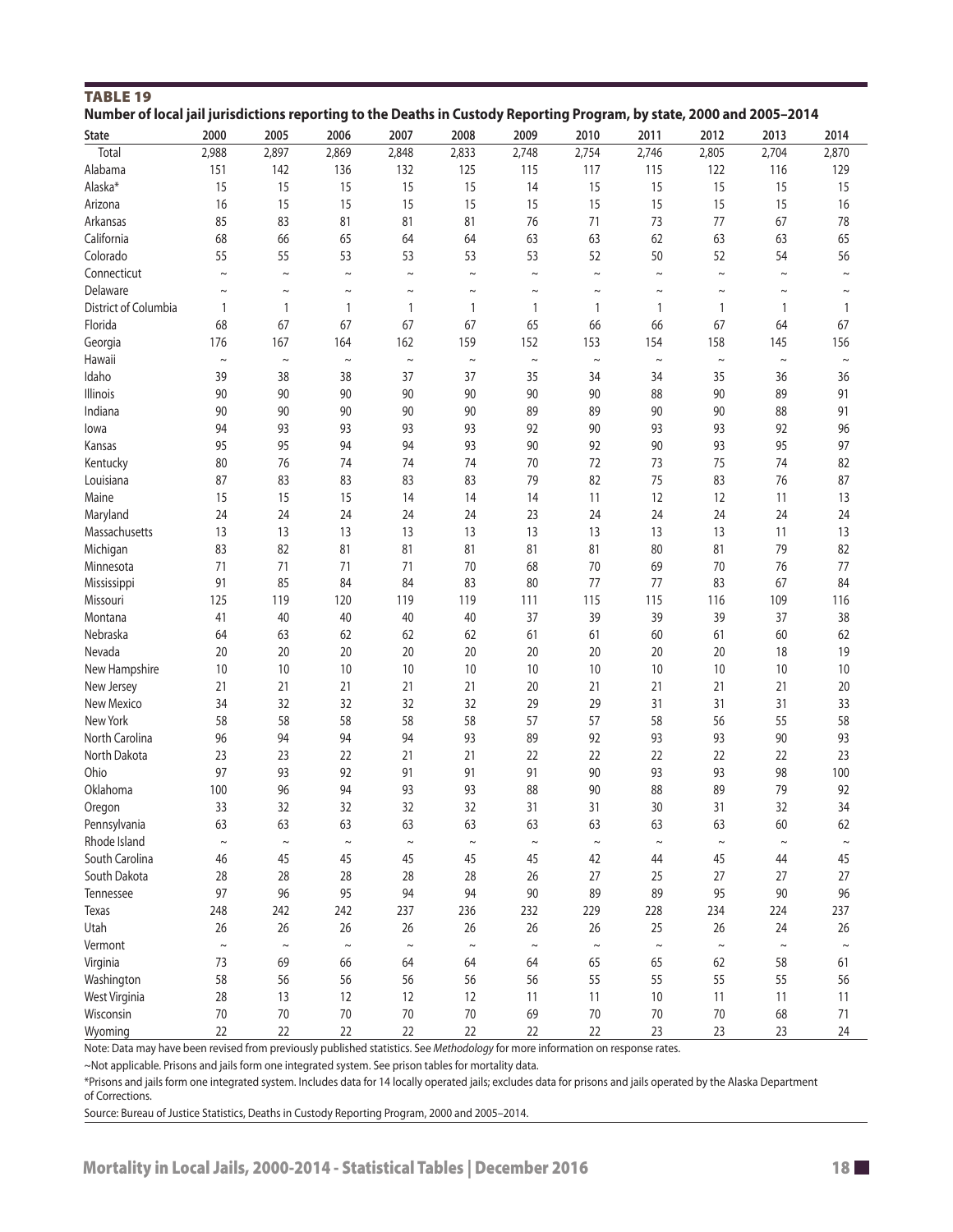| <b>TABLE 20</b>                                                                                                      |
|----------------------------------------------------------------------------------------------------------------------|
| Number of local jail jurisdictions reporting one or more deaths to the Deaths in Custody Program, by state, 2000 and |
| 2005-2014                                                                                                            |

| 435<br>538<br>Total<br>522<br>539<br>534<br>501<br>501<br>501<br>523<br>543<br>581<br>Alabama<br>15<br>22<br>25<br>15<br>18<br>16<br>17<br>24<br>16<br>17<br>19<br>Alaska*<br>0<br>$\pmb{0}$<br>$\pmb{0}$<br>$\pmb{0}$<br>$\pmb{0}$<br>0<br>0<br>1<br>$\mathbf{1}$<br>0<br>0<br>5<br>5<br>5<br>7<br>5<br>5<br>3<br>Arizona<br>6<br>$\overline{4}$<br>$\overline{4}$<br>6<br>Arkansas<br>7<br>$\overline{4}$<br>10<br>7<br>11<br>4<br>8<br>10<br>6<br>13<br>11<br>California<br>30<br>27<br>32<br>30<br>28<br>36<br>38<br>34<br>33<br>28<br>29<br>Colorado<br>$\overline{7}$<br>6<br>12<br>10<br>11<br>13<br>6<br>11<br>7<br>11<br>17<br>Connecticut<br>$\sim$<br>$\sim$<br>$\sim$<br>$\sim$<br>$\tilde{}$<br>$\sim$<br>$\thicksim$<br>$\sim$<br>$\sim$<br>$\sim$<br>$\sim$<br>Delaware<br>$\sim$<br>$\tilde{}$<br>$\sim$<br>$\sim$<br>$\sim$<br>$\thicksim$<br>$\sim$<br>$\sim$<br>$\sim$<br>$\sim$<br>$\sim$<br>District of Columbia<br>1<br>$\mathbf{1}$<br>$\mathbf{1}$<br>$\mathbf{1}$<br>$\mathbf{1}$<br>$\mathbf{1}$<br>1<br>$\mathbf{1}$<br>1<br>1<br>1<br>Florida<br>23<br>25<br>30<br>29<br>30<br>33<br>31<br>23<br>28<br>27<br>32<br>Georgia<br>33<br>29<br>33<br>29<br>27<br>35<br>30<br>24<br>30<br>30<br>28<br>Hawaii<br>$\thicksim$<br>$\thicksim$<br>$\sim$<br>$\thicksim$<br>$\thicksim$<br>$\sim$<br>$\sim$<br>$\sim$<br>$\sim$<br>$\thicksim$<br>$\sim$<br>Idaho<br>7<br>5<br>7<br>$\overline{2}$<br>5<br>3<br>$\mathbf{1}$<br>6<br>6<br>4<br>4<br>7<br>15<br>Illinois<br>13<br>13<br>9<br>12<br>15<br>11<br>14<br>15<br>12<br>Indiana<br>19<br>12<br>$10$<br>15<br>15<br>19<br>11<br>14<br>11<br>16<br>14<br>5<br>$\overline{2}$<br>3<br>$\overline{7}$<br>$\overline{2}$<br>3<br>5<br>7<br>6<br>4<br>4<br>lowa<br>8<br>$\overline{7}$<br>$\overline{7}$<br>11<br>6<br>9<br>9<br>Kansas<br>11<br>6<br>8<br>11<br>Kentucky<br>12<br>15<br>17<br>15<br>15<br>15<br>10<br>15<br>16<br>19<br>11<br>Louisiana<br>5<br>15<br>17<br>16<br>25<br>23<br>24<br>24<br>16<br>16<br>13<br>Maine<br>$\overline{2}$<br>5<br>$\overline{2}$<br>3<br>5<br>$\mathbf{1}$<br>1<br>$\mathbf{1}$<br>$\mathbf 0$<br>$\mathbf{1}$<br>4<br>$\overline{7}$<br>9<br>11<br>6<br>7<br>10<br>9<br>11<br>9<br>9<br>8<br>Maryland<br>$\overline{7}$<br>Massachusetts<br>3<br>8<br>8<br>7<br>8<br>8<br>8<br>3<br>5<br>9<br>Michigan<br>12<br>10<br>17<br>17<br>15<br>14<br>12<br>12<br>13<br>12<br>12<br>5<br>$\overline{7}$<br>5<br>6<br>9<br>6<br>$\overline{4}$<br>$\overline{2}$<br>8<br>5<br>Minnesota<br>6<br>15<br>Mississippi<br>8<br>13<br>13<br>13<br>11<br>11<br>12<br>8<br>10<br>16<br>9<br>10<br>17<br>12<br>16<br>19<br>15<br>15<br>Missouri<br>10<br>10<br>20<br>$\sqrt{2}$<br>$\overline{2}$<br>3<br>4<br>$\overline{2}$<br>6<br>$\sqrt{2}$<br>$\overline{2}$<br>Montana<br>1<br>6<br>4<br>$\overline{2}$<br>5<br>5<br>Nebraska<br>5<br>$\overline{2}$<br>5<br>3<br>$\overline{2}$<br>7<br>4<br>6<br>Nevada<br>7<br>5<br>5<br>$\overline{7}$<br>5<br>6<br>$\overline{4}$<br>6<br>6<br>5<br>6<br>New Hampshire<br>3<br>3<br>3<br>$\overline{2}$<br>$\overline{2}$<br>4<br>4<br>1<br>1<br>$\mathbf{1}$<br>$\mathbf{1}$<br>12<br>15<br>12<br>New Jersey<br>12<br>11<br>12<br>12<br>10<br>13<br>10<br>11<br>New Mexico<br>9<br>$\overline{4}$<br>8<br>10<br>6<br>9<br>8<br>8<br>4<br>10<br>12<br>New York<br>12<br>12<br>12<br>13<br>9<br>18<br>18<br>15<br>20<br>11<br>14<br>North Carolina<br>16<br>17<br>17<br>17<br>19<br>17<br>13<br>14<br>19<br>12<br>23<br>North Dakota<br>$\sqrt{2}$<br>$\overline{2}$<br>$\sqrt{2}$<br>5<br>3<br>1<br>$\mathbf 0$<br>$\mathbf{1}$<br>$\mathbf{1}$<br>$\mathbf{1}$<br>$\mathbf{1}$<br>Ohio<br>17<br>19<br>16<br>15<br>18<br>13<br>17<br>16<br>18<br>22<br>21<br>Oklahoma<br>9<br>13<br>9<br>10<br>13<br>12<br>13<br>12<br>12<br>10<br>10<br>$\overline{7}$<br>5<br>5<br>$\overline{7}$<br>6<br>3<br>9<br>5<br>3<br>Oregon<br>4<br>4<br>15<br>Pennsylvania<br>18<br>20<br>25<br>16<br>19<br>15<br>21<br>23<br>21<br>21<br>Rhode Island<br>$\sim$<br>$\thicksim$<br>$\sim$<br>$\thicksim$<br>$\thicksim$<br>$\thicksim$<br>$\thicksim$<br>$\thicksim$<br>$\thicksim$<br>$\thicksim$<br>$\sim$<br>South Carolina<br>11<br>15<br>10<br>15<br>$10$<br>12<br>6<br>17<br>13<br>14<br>14<br>South Dakota<br>4<br>3<br>$\mathbf{1}$<br>$\overline{2}$<br>$\overline{2}$<br>$\mathbf 0$<br>$\mathbf{1}$<br>$\pmb{0}$<br>$\overline{2}$<br>$\mathbf{1}$<br>$\mathbf{1}$<br>17<br>19<br>15<br>19<br>22<br>19<br>18<br>Tennessee<br>14<br>22<br>21<br>11<br>50<br>49<br>49<br>38<br>37<br>43<br>44<br>40<br>51<br>41<br><b>Texas</b><br>41<br>Utah<br>3<br>$\overline{4}$<br>3<br>8<br>$\overline{2}$<br>5<br>8<br>6<br>6<br>6<br>$\overline{4}$<br>Vermont<br>$\sim$<br>$\sim$<br>$\thicksim$<br>$\sim$<br>$\sim$<br>$\thicksim$<br>$\thicksim$<br>$\sim$<br>$\thicksim$<br>$\sim$<br>$\sim$<br>Virginia<br>21<br>19<br>22<br>26<br>27<br>20<br>17<br>22<br>20<br>19<br>27 | <b>State</b> | 2000 | 2005 | 2006 | 2007 | 2008 | 2009 | 2010 | 2011 | 2012 | 2013 | 2014 |
|------------------------------------------------------------------------------------------------------------------------------------------------------------------------------------------------------------------------------------------------------------------------------------------------------------------------------------------------------------------------------------------------------------------------------------------------------------------------------------------------------------------------------------------------------------------------------------------------------------------------------------------------------------------------------------------------------------------------------------------------------------------------------------------------------------------------------------------------------------------------------------------------------------------------------------------------------------------------------------------------------------------------------------------------------------------------------------------------------------------------------------------------------------------------------------------------------------------------------------------------------------------------------------------------------------------------------------------------------------------------------------------------------------------------------------------------------------------------------------------------------------------------------------------------------------------------------------------------------------------------------------------------------------------------------------------------------------------------------------------------------------------------------------------------------------------------------------------------------------------------------------------------------------------------------------------------------------------------------------------------------------------------------------------------------------------------------------------------------------------------------------------------------------------------------------------------------------------------------------------------------------------------------------------------------------------------------------------------------------------------------------------------------------------------------------------------------------------------------------------------------------------------------------------------------------------------------------------------------------------------------------------------------------------------------------------------------------------------------------------------------------------------------------------------------------------------------------------------------------------------------------------------------------------------------------------------------------------------------------------------------------------------------------------------------------------------------------------------------------------------------------------------------------------------------------------------------------------------------------------------------------------------------------------------------------------------------------------------------------------------------------------------------------------------------------------------------------------------------------------------------------------------------------------------------------------------------------------------------------------------------------------------------------------------------------------------------------------------------------------------------------------------------------------------------------------------------------------------------------------------------------------------------------------------------------------------------------------------------------------------------------------------------------------------------------------------------------------------------------------------------------------------------------------------------------------------------------------------------------------------------------------------------------------------------------------------------------------------------------------------------------------------------------------------------------------------------------------------------------------------------------------------------------------------------------------------------------------------------------------------------------------------------------------------------------------------------------------------------------------------------------------------------------------------------------------------------------------------------------------------------------------------------|--------------|------|------|------|------|------|------|------|------|------|------|------|
|                                                                                                                                                                                                                                                                                                                                                                                                                                                                                                                                                                                                                                                                                                                                                                                                                                                                                                                                                                                                                                                                                                                                                                                                                                                                                                                                                                                                                                                                                                                                                                                                                                                                                                                                                                                                                                                                                                                                                                                                                                                                                                                                                                                                                                                                                                                                                                                                                                                                                                                                                                                                                                                                                                                                                                                                                                                                                                                                                                                                                                                                                                                                                                                                                                                                                                                                                                                                                                                                                                                                                                                                                                                                                                                                                                                                                                                                                                                                                                                                                                                                                                                                                                                                                                                                                                                                                                                                                                                                                                                                                                                                                                                                                                                                                                                                                                                                                                      |              |      |      |      |      |      |      |      |      |      |      |      |
|                                                                                                                                                                                                                                                                                                                                                                                                                                                                                                                                                                                                                                                                                                                                                                                                                                                                                                                                                                                                                                                                                                                                                                                                                                                                                                                                                                                                                                                                                                                                                                                                                                                                                                                                                                                                                                                                                                                                                                                                                                                                                                                                                                                                                                                                                                                                                                                                                                                                                                                                                                                                                                                                                                                                                                                                                                                                                                                                                                                                                                                                                                                                                                                                                                                                                                                                                                                                                                                                                                                                                                                                                                                                                                                                                                                                                                                                                                                                                                                                                                                                                                                                                                                                                                                                                                                                                                                                                                                                                                                                                                                                                                                                                                                                                                                                                                                                                                      |              |      |      |      |      |      |      |      |      |      |      |      |
|                                                                                                                                                                                                                                                                                                                                                                                                                                                                                                                                                                                                                                                                                                                                                                                                                                                                                                                                                                                                                                                                                                                                                                                                                                                                                                                                                                                                                                                                                                                                                                                                                                                                                                                                                                                                                                                                                                                                                                                                                                                                                                                                                                                                                                                                                                                                                                                                                                                                                                                                                                                                                                                                                                                                                                                                                                                                                                                                                                                                                                                                                                                                                                                                                                                                                                                                                                                                                                                                                                                                                                                                                                                                                                                                                                                                                                                                                                                                                                                                                                                                                                                                                                                                                                                                                                                                                                                                                                                                                                                                                                                                                                                                                                                                                                                                                                                                                                      |              |      |      |      |      |      |      |      |      |      |      |      |
|                                                                                                                                                                                                                                                                                                                                                                                                                                                                                                                                                                                                                                                                                                                                                                                                                                                                                                                                                                                                                                                                                                                                                                                                                                                                                                                                                                                                                                                                                                                                                                                                                                                                                                                                                                                                                                                                                                                                                                                                                                                                                                                                                                                                                                                                                                                                                                                                                                                                                                                                                                                                                                                                                                                                                                                                                                                                                                                                                                                                                                                                                                                                                                                                                                                                                                                                                                                                                                                                                                                                                                                                                                                                                                                                                                                                                                                                                                                                                                                                                                                                                                                                                                                                                                                                                                                                                                                                                                                                                                                                                                                                                                                                                                                                                                                                                                                                                                      |              |      |      |      |      |      |      |      |      |      |      |      |
|                                                                                                                                                                                                                                                                                                                                                                                                                                                                                                                                                                                                                                                                                                                                                                                                                                                                                                                                                                                                                                                                                                                                                                                                                                                                                                                                                                                                                                                                                                                                                                                                                                                                                                                                                                                                                                                                                                                                                                                                                                                                                                                                                                                                                                                                                                                                                                                                                                                                                                                                                                                                                                                                                                                                                                                                                                                                                                                                                                                                                                                                                                                                                                                                                                                                                                                                                                                                                                                                                                                                                                                                                                                                                                                                                                                                                                                                                                                                                                                                                                                                                                                                                                                                                                                                                                                                                                                                                                                                                                                                                                                                                                                                                                                                                                                                                                                                                                      |              |      |      |      |      |      |      |      |      |      |      |      |
|                                                                                                                                                                                                                                                                                                                                                                                                                                                                                                                                                                                                                                                                                                                                                                                                                                                                                                                                                                                                                                                                                                                                                                                                                                                                                                                                                                                                                                                                                                                                                                                                                                                                                                                                                                                                                                                                                                                                                                                                                                                                                                                                                                                                                                                                                                                                                                                                                                                                                                                                                                                                                                                                                                                                                                                                                                                                                                                                                                                                                                                                                                                                                                                                                                                                                                                                                                                                                                                                                                                                                                                                                                                                                                                                                                                                                                                                                                                                                                                                                                                                                                                                                                                                                                                                                                                                                                                                                                                                                                                                                                                                                                                                                                                                                                                                                                                                                                      |              |      |      |      |      |      |      |      |      |      |      |      |
|                                                                                                                                                                                                                                                                                                                                                                                                                                                                                                                                                                                                                                                                                                                                                                                                                                                                                                                                                                                                                                                                                                                                                                                                                                                                                                                                                                                                                                                                                                                                                                                                                                                                                                                                                                                                                                                                                                                                                                                                                                                                                                                                                                                                                                                                                                                                                                                                                                                                                                                                                                                                                                                                                                                                                                                                                                                                                                                                                                                                                                                                                                                                                                                                                                                                                                                                                                                                                                                                                                                                                                                                                                                                                                                                                                                                                                                                                                                                                                                                                                                                                                                                                                                                                                                                                                                                                                                                                                                                                                                                                                                                                                                                                                                                                                                                                                                                                                      |              |      |      |      |      |      |      |      |      |      |      |      |
|                                                                                                                                                                                                                                                                                                                                                                                                                                                                                                                                                                                                                                                                                                                                                                                                                                                                                                                                                                                                                                                                                                                                                                                                                                                                                                                                                                                                                                                                                                                                                                                                                                                                                                                                                                                                                                                                                                                                                                                                                                                                                                                                                                                                                                                                                                                                                                                                                                                                                                                                                                                                                                                                                                                                                                                                                                                                                                                                                                                                                                                                                                                                                                                                                                                                                                                                                                                                                                                                                                                                                                                                                                                                                                                                                                                                                                                                                                                                                                                                                                                                                                                                                                                                                                                                                                                                                                                                                                                                                                                                                                                                                                                                                                                                                                                                                                                                                                      |              |      |      |      |      |      |      |      |      |      |      |      |
|                                                                                                                                                                                                                                                                                                                                                                                                                                                                                                                                                                                                                                                                                                                                                                                                                                                                                                                                                                                                                                                                                                                                                                                                                                                                                                                                                                                                                                                                                                                                                                                                                                                                                                                                                                                                                                                                                                                                                                                                                                                                                                                                                                                                                                                                                                                                                                                                                                                                                                                                                                                                                                                                                                                                                                                                                                                                                                                                                                                                                                                                                                                                                                                                                                                                                                                                                                                                                                                                                                                                                                                                                                                                                                                                                                                                                                                                                                                                                                                                                                                                                                                                                                                                                                                                                                                                                                                                                                                                                                                                                                                                                                                                                                                                                                                                                                                                                                      |              |      |      |      |      |      |      |      |      |      |      |      |
|                                                                                                                                                                                                                                                                                                                                                                                                                                                                                                                                                                                                                                                                                                                                                                                                                                                                                                                                                                                                                                                                                                                                                                                                                                                                                                                                                                                                                                                                                                                                                                                                                                                                                                                                                                                                                                                                                                                                                                                                                                                                                                                                                                                                                                                                                                                                                                                                                                                                                                                                                                                                                                                                                                                                                                                                                                                                                                                                                                                                                                                                                                                                                                                                                                                                                                                                                                                                                                                                                                                                                                                                                                                                                                                                                                                                                                                                                                                                                                                                                                                                                                                                                                                                                                                                                                                                                                                                                                                                                                                                                                                                                                                                                                                                                                                                                                                                                                      |              |      |      |      |      |      |      |      |      |      |      |      |
|                                                                                                                                                                                                                                                                                                                                                                                                                                                                                                                                                                                                                                                                                                                                                                                                                                                                                                                                                                                                                                                                                                                                                                                                                                                                                                                                                                                                                                                                                                                                                                                                                                                                                                                                                                                                                                                                                                                                                                                                                                                                                                                                                                                                                                                                                                                                                                                                                                                                                                                                                                                                                                                                                                                                                                                                                                                                                                                                                                                                                                                                                                                                                                                                                                                                                                                                                                                                                                                                                                                                                                                                                                                                                                                                                                                                                                                                                                                                                                                                                                                                                                                                                                                                                                                                                                                                                                                                                                                                                                                                                                                                                                                                                                                                                                                                                                                                                                      |              |      |      |      |      |      |      |      |      |      |      |      |
|                                                                                                                                                                                                                                                                                                                                                                                                                                                                                                                                                                                                                                                                                                                                                                                                                                                                                                                                                                                                                                                                                                                                                                                                                                                                                                                                                                                                                                                                                                                                                                                                                                                                                                                                                                                                                                                                                                                                                                                                                                                                                                                                                                                                                                                                                                                                                                                                                                                                                                                                                                                                                                                                                                                                                                                                                                                                                                                                                                                                                                                                                                                                                                                                                                                                                                                                                                                                                                                                                                                                                                                                                                                                                                                                                                                                                                                                                                                                                                                                                                                                                                                                                                                                                                                                                                                                                                                                                                                                                                                                                                                                                                                                                                                                                                                                                                                                                                      |              |      |      |      |      |      |      |      |      |      |      |      |
|                                                                                                                                                                                                                                                                                                                                                                                                                                                                                                                                                                                                                                                                                                                                                                                                                                                                                                                                                                                                                                                                                                                                                                                                                                                                                                                                                                                                                                                                                                                                                                                                                                                                                                                                                                                                                                                                                                                                                                                                                                                                                                                                                                                                                                                                                                                                                                                                                                                                                                                                                                                                                                                                                                                                                                                                                                                                                                                                                                                                                                                                                                                                                                                                                                                                                                                                                                                                                                                                                                                                                                                                                                                                                                                                                                                                                                                                                                                                                                                                                                                                                                                                                                                                                                                                                                                                                                                                                                                                                                                                                                                                                                                                                                                                                                                                                                                                                                      |              |      |      |      |      |      |      |      |      |      |      |      |
|                                                                                                                                                                                                                                                                                                                                                                                                                                                                                                                                                                                                                                                                                                                                                                                                                                                                                                                                                                                                                                                                                                                                                                                                                                                                                                                                                                                                                                                                                                                                                                                                                                                                                                                                                                                                                                                                                                                                                                                                                                                                                                                                                                                                                                                                                                                                                                                                                                                                                                                                                                                                                                                                                                                                                                                                                                                                                                                                                                                                                                                                                                                                                                                                                                                                                                                                                                                                                                                                                                                                                                                                                                                                                                                                                                                                                                                                                                                                                                                                                                                                                                                                                                                                                                                                                                                                                                                                                                                                                                                                                                                                                                                                                                                                                                                                                                                                                                      |              |      |      |      |      |      |      |      |      |      |      |      |
|                                                                                                                                                                                                                                                                                                                                                                                                                                                                                                                                                                                                                                                                                                                                                                                                                                                                                                                                                                                                                                                                                                                                                                                                                                                                                                                                                                                                                                                                                                                                                                                                                                                                                                                                                                                                                                                                                                                                                                                                                                                                                                                                                                                                                                                                                                                                                                                                                                                                                                                                                                                                                                                                                                                                                                                                                                                                                                                                                                                                                                                                                                                                                                                                                                                                                                                                                                                                                                                                                                                                                                                                                                                                                                                                                                                                                                                                                                                                                                                                                                                                                                                                                                                                                                                                                                                                                                                                                                                                                                                                                                                                                                                                                                                                                                                                                                                                                                      |              |      |      |      |      |      |      |      |      |      |      |      |
|                                                                                                                                                                                                                                                                                                                                                                                                                                                                                                                                                                                                                                                                                                                                                                                                                                                                                                                                                                                                                                                                                                                                                                                                                                                                                                                                                                                                                                                                                                                                                                                                                                                                                                                                                                                                                                                                                                                                                                                                                                                                                                                                                                                                                                                                                                                                                                                                                                                                                                                                                                                                                                                                                                                                                                                                                                                                                                                                                                                                                                                                                                                                                                                                                                                                                                                                                                                                                                                                                                                                                                                                                                                                                                                                                                                                                                                                                                                                                                                                                                                                                                                                                                                                                                                                                                                                                                                                                                                                                                                                                                                                                                                                                                                                                                                                                                                                                                      |              |      |      |      |      |      |      |      |      |      |      |      |
|                                                                                                                                                                                                                                                                                                                                                                                                                                                                                                                                                                                                                                                                                                                                                                                                                                                                                                                                                                                                                                                                                                                                                                                                                                                                                                                                                                                                                                                                                                                                                                                                                                                                                                                                                                                                                                                                                                                                                                                                                                                                                                                                                                                                                                                                                                                                                                                                                                                                                                                                                                                                                                                                                                                                                                                                                                                                                                                                                                                                                                                                                                                                                                                                                                                                                                                                                                                                                                                                                                                                                                                                                                                                                                                                                                                                                                                                                                                                                                                                                                                                                                                                                                                                                                                                                                                                                                                                                                                                                                                                                                                                                                                                                                                                                                                                                                                                                                      |              |      |      |      |      |      |      |      |      |      |      |      |
|                                                                                                                                                                                                                                                                                                                                                                                                                                                                                                                                                                                                                                                                                                                                                                                                                                                                                                                                                                                                                                                                                                                                                                                                                                                                                                                                                                                                                                                                                                                                                                                                                                                                                                                                                                                                                                                                                                                                                                                                                                                                                                                                                                                                                                                                                                                                                                                                                                                                                                                                                                                                                                                                                                                                                                                                                                                                                                                                                                                                                                                                                                                                                                                                                                                                                                                                                                                                                                                                                                                                                                                                                                                                                                                                                                                                                                                                                                                                                                                                                                                                                                                                                                                                                                                                                                                                                                                                                                                                                                                                                                                                                                                                                                                                                                                                                                                                                                      |              |      |      |      |      |      |      |      |      |      |      |      |
|                                                                                                                                                                                                                                                                                                                                                                                                                                                                                                                                                                                                                                                                                                                                                                                                                                                                                                                                                                                                                                                                                                                                                                                                                                                                                                                                                                                                                                                                                                                                                                                                                                                                                                                                                                                                                                                                                                                                                                                                                                                                                                                                                                                                                                                                                                                                                                                                                                                                                                                                                                                                                                                                                                                                                                                                                                                                                                                                                                                                                                                                                                                                                                                                                                                                                                                                                                                                                                                                                                                                                                                                                                                                                                                                                                                                                                                                                                                                                                                                                                                                                                                                                                                                                                                                                                                                                                                                                                                                                                                                                                                                                                                                                                                                                                                                                                                                                                      |              |      |      |      |      |      |      |      |      |      |      |      |
|                                                                                                                                                                                                                                                                                                                                                                                                                                                                                                                                                                                                                                                                                                                                                                                                                                                                                                                                                                                                                                                                                                                                                                                                                                                                                                                                                                                                                                                                                                                                                                                                                                                                                                                                                                                                                                                                                                                                                                                                                                                                                                                                                                                                                                                                                                                                                                                                                                                                                                                                                                                                                                                                                                                                                                                                                                                                                                                                                                                                                                                                                                                                                                                                                                                                                                                                                                                                                                                                                                                                                                                                                                                                                                                                                                                                                                                                                                                                                                                                                                                                                                                                                                                                                                                                                                                                                                                                                                                                                                                                                                                                                                                                                                                                                                                                                                                                                                      |              |      |      |      |      |      |      |      |      |      |      |      |
|                                                                                                                                                                                                                                                                                                                                                                                                                                                                                                                                                                                                                                                                                                                                                                                                                                                                                                                                                                                                                                                                                                                                                                                                                                                                                                                                                                                                                                                                                                                                                                                                                                                                                                                                                                                                                                                                                                                                                                                                                                                                                                                                                                                                                                                                                                                                                                                                                                                                                                                                                                                                                                                                                                                                                                                                                                                                                                                                                                                                                                                                                                                                                                                                                                                                                                                                                                                                                                                                                                                                                                                                                                                                                                                                                                                                                                                                                                                                                                                                                                                                                                                                                                                                                                                                                                                                                                                                                                                                                                                                                                                                                                                                                                                                                                                                                                                                                                      |              |      |      |      |      |      |      |      |      |      |      |      |
|                                                                                                                                                                                                                                                                                                                                                                                                                                                                                                                                                                                                                                                                                                                                                                                                                                                                                                                                                                                                                                                                                                                                                                                                                                                                                                                                                                                                                                                                                                                                                                                                                                                                                                                                                                                                                                                                                                                                                                                                                                                                                                                                                                                                                                                                                                                                                                                                                                                                                                                                                                                                                                                                                                                                                                                                                                                                                                                                                                                                                                                                                                                                                                                                                                                                                                                                                                                                                                                                                                                                                                                                                                                                                                                                                                                                                                                                                                                                                                                                                                                                                                                                                                                                                                                                                                                                                                                                                                                                                                                                                                                                                                                                                                                                                                                                                                                                                                      |              |      |      |      |      |      |      |      |      |      |      |      |
|                                                                                                                                                                                                                                                                                                                                                                                                                                                                                                                                                                                                                                                                                                                                                                                                                                                                                                                                                                                                                                                                                                                                                                                                                                                                                                                                                                                                                                                                                                                                                                                                                                                                                                                                                                                                                                                                                                                                                                                                                                                                                                                                                                                                                                                                                                                                                                                                                                                                                                                                                                                                                                                                                                                                                                                                                                                                                                                                                                                                                                                                                                                                                                                                                                                                                                                                                                                                                                                                                                                                                                                                                                                                                                                                                                                                                                                                                                                                                                                                                                                                                                                                                                                                                                                                                                                                                                                                                                                                                                                                                                                                                                                                                                                                                                                                                                                                                                      |              |      |      |      |      |      |      |      |      |      |      |      |
|                                                                                                                                                                                                                                                                                                                                                                                                                                                                                                                                                                                                                                                                                                                                                                                                                                                                                                                                                                                                                                                                                                                                                                                                                                                                                                                                                                                                                                                                                                                                                                                                                                                                                                                                                                                                                                                                                                                                                                                                                                                                                                                                                                                                                                                                                                                                                                                                                                                                                                                                                                                                                                                                                                                                                                                                                                                                                                                                                                                                                                                                                                                                                                                                                                                                                                                                                                                                                                                                                                                                                                                                                                                                                                                                                                                                                                                                                                                                                                                                                                                                                                                                                                                                                                                                                                                                                                                                                                                                                                                                                                                                                                                                                                                                                                                                                                                                                                      |              |      |      |      |      |      |      |      |      |      |      |      |
|                                                                                                                                                                                                                                                                                                                                                                                                                                                                                                                                                                                                                                                                                                                                                                                                                                                                                                                                                                                                                                                                                                                                                                                                                                                                                                                                                                                                                                                                                                                                                                                                                                                                                                                                                                                                                                                                                                                                                                                                                                                                                                                                                                                                                                                                                                                                                                                                                                                                                                                                                                                                                                                                                                                                                                                                                                                                                                                                                                                                                                                                                                                                                                                                                                                                                                                                                                                                                                                                                                                                                                                                                                                                                                                                                                                                                                                                                                                                                                                                                                                                                                                                                                                                                                                                                                                                                                                                                                                                                                                                                                                                                                                                                                                                                                                                                                                                                                      |              |      |      |      |      |      |      |      |      |      |      |      |
|                                                                                                                                                                                                                                                                                                                                                                                                                                                                                                                                                                                                                                                                                                                                                                                                                                                                                                                                                                                                                                                                                                                                                                                                                                                                                                                                                                                                                                                                                                                                                                                                                                                                                                                                                                                                                                                                                                                                                                                                                                                                                                                                                                                                                                                                                                                                                                                                                                                                                                                                                                                                                                                                                                                                                                                                                                                                                                                                                                                                                                                                                                                                                                                                                                                                                                                                                                                                                                                                                                                                                                                                                                                                                                                                                                                                                                                                                                                                                                                                                                                                                                                                                                                                                                                                                                                                                                                                                                                                                                                                                                                                                                                                                                                                                                                                                                                                                                      |              |      |      |      |      |      |      |      |      |      |      |      |
|                                                                                                                                                                                                                                                                                                                                                                                                                                                                                                                                                                                                                                                                                                                                                                                                                                                                                                                                                                                                                                                                                                                                                                                                                                                                                                                                                                                                                                                                                                                                                                                                                                                                                                                                                                                                                                                                                                                                                                                                                                                                                                                                                                                                                                                                                                                                                                                                                                                                                                                                                                                                                                                                                                                                                                                                                                                                                                                                                                                                                                                                                                                                                                                                                                                                                                                                                                                                                                                                                                                                                                                                                                                                                                                                                                                                                                                                                                                                                                                                                                                                                                                                                                                                                                                                                                                                                                                                                                                                                                                                                                                                                                                                                                                                                                                                                                                                                                      |              |      |      |      |      |      |      |      |      |      |      |      |
|                                                                                                                                                                                                                                                                                                                                                                                                                                                                                                                                                                                                                                                                                                                                                                                                                                                                                                                                                                                                                                                                                                                                                                                                                                                                                                                                                                                                                                                                                                                                                                                                                                                                                                                                                                                                                                                                                                                                                                                                                                                                                                                                                                                                                                                                                                                                                                                                                                                                                                                                                                                                                                                                                                                                                                                                                                                                                                                                                                                                                                                                                                                                                                                                                                                                                                                                                                                                                                                                                                                                                                                                                                                                                                                                                                                                                                                                                                                                                                                                                                                                                                                                                                                                                                                                                                                                                                                                                                                                                                                                                                                                                                                                                                                                                                                                                                                                                                      |              |      |      |      |      |      |      |      |      |      |      |      |
|                                                                                                                                                                                                                                                                                                                                                                                                                                                                                                                                                                                                                                                                                                                                                                                                                                                                                                                                                                                                                                                                                                                                                                                                                                                                                                                                                                                                                                                                                                                                                                                                                                                                                                                                                                                                                                                                                                                                                                                                                                                                                                                                                                                                                                                                                                                                                                                                                                                                                                                                                                                                                                                                                                                                                                                                                                                                                                                                                                                                                                                                                                                                                                                                                                                                                                                                                                                                                                                                                                                                                                                                                                                                                                                                                                                                                                                                                                                                                                                                                                                                                                                                                                                                                                                                                                                                                                                                                                                                                                                                                                                                                                                                                                                                                                                                                                                                                                      |              |      |      |      |      |      |      |      |      |      |      |      |
|                                                                                                                                                                                                                                                                                                                                                                                                                                                                                                                                                                                                                                                                                                                                                                                                                                                                                                                                                                                                                                                                                                                                                                                                                                                                                                                                                                                                                                                                                                                                                                                                                                                                                                                                                                                                                                                                                                                                                                                                                                                                                                                                                                                                                                                                                                                                                                                                                                                                                                                                                                                                                                                                                                                                                                                                                                                                                                                                                                                                                                                                                                                                                                                                                                                                                                                                                                                                                                                                                                                                                                                                                                                                                                                                                                                                                                                                                                                                                                                                                                                                                                                                                                                                                                                                                                                                                                                                                                                                                                                                                                                                                                                                                                                                                                                                                                                                                                      |              |      |      |      |      |      |      |      |      |      |      |      |
|                                                                                                                                                                                                                                                                                                                                                                                                                                                                                                                                                                                                                                                                                                                                                                                                                                                                                                                                                                                                                                                                                                                                                                                                                                                                                                                                                                                                                                                                                                                                                                                                                                                                                                                                                                                                                                                                                                                                                                                                                                                                                                                                                                                                                                                                                                                                                                                                                                                                                                                                                                                                                                                                                                                                                                                                                                                                                                                                                                                                                                                                                                                                                                                                                                                                                                                                                                                                                                                                                                                                                                                                                                                                                                                                                                                                                                                                                                                                                                                                                                                                                                                                                                                                                                                                                                                                                                                                                                                                                                                                                                                                                                                                                                                                                                                                                                                                                                      |              |      |      |      |      |      |      |      |      |      |      |      |
|                                                                                                                                                                                                                                                                                                                                                                                                                                                                                                                                                                                                                                                                                                                                                                                                                                                                                                                                                                                                                                                                                                                                                                                                                                                                                                                                                                                                                                                                                                                                                                                                                                                                                                                                                                                                                                                                                                                                                                                                                                                                                                                                                                                                                                                                                                                                                                                                                                                                                                                                                                                                                                                                                                                                                                                                                                                                                                                                                                                                                                                                                                                                                                                                                                                                                                                                                                                                                                                                                                                                                                                                                                                                                                                                                                                                                                                                                                                                                                                                                                                                                                                                                                                                                                                                                                                                                                                                                                                                                                                                                                                                                                                                                                                                                                                                                                                                                                      |              |      |      |      |      |      |      |      |      |      |      |      |
|                                                                                                                                                                                                                                                                                                                                                                                                                                                                                                                                                                                                                                                                                                                                                                                                                                                                                                                                                                                                                                                                                                                                                                                                                                                                                                                                                                                                                                                                                                                                                                                                                                                                                                                                                                                                                                                                                                                                                                                                                                                                                                                                                                                                                                                                                                                                                                                                                                                                                                                                                                                                                                                                                                                                                                                                                                                                                                                                                                                                                                                                                                                                                                                                                                                                                                                                                                                                                                                                                                                                                                                                                                                                                                                                                                                                                                                                                                                                                                                                                                                                                                                                                                                                                                                                                                                                                                                                                                                                                                                                                                                                                                                                                                                                                                                                                                                                                                      |              |      |      |      |      |      |      |      |      |      |      |      |
|                                                                                                                                                                                                                                                                                                                                                                                                                                                                                                                                                                                                                                                                                                                                                                                                                                                                                                                                                                                                                                                                                                                                                                                                                                                                                                                                                                                                                                                                                                                                                                                                                                                                                                                                                                                                                                                                                                                                                                                                                                                                                                                                                                                                                                                                                                                                                                                                                                                                                                                                                                                                                                                                                                                                                                                                                                                                                                                                                                                                                                                                                                                                                                                                                                                                                                                                                                                                                                                                                                                                                                                                                                                                                                                                                                                                                                                                                                                                                                                                                                                                                                                                                                                                                                                                                                                                                                                                                                                                                                                                                                                                                                                                                                                                                                                                                                                                                                      |              |      |      |      |      |      |      |      |      |      |      |      |
|                                                                                                                                                                                                                                                                                                                                                                                                                                                                                                                                                                                                                                                                                                                                                                                                                                                                                                                                                                                                                                                                                                                                                                                                                                                                                                                                                                                                                                                                                                                                                                                                                                                                                                                                                                                                                                                                                                                                                                                                                                                                                                                                                                                                                                                                                                                                                                                                                                                                                                                                                                                                                                                                                                                                                                                                                                                                                                                                                                                                                                                                                                                                                                                                                                                                                                                                                                                                                                                                                                                                                                                                                                                                                                                                                                                                                                                                                                                                                                                                                                                                                                                                                                                                                                                                                                                                                                                                                                                                                                                                                                                                                                                                                                                                                                                                                                                                                                      |              |      |      |      |      |      |      |      |      |      |      |      |
|                                                                                                                                                                                                                                                                                                                                                                                                                                                                                                                                                                                                                                                                                                                                                                                                                                                                                                                                                                                                                                                                                                                                                                                                                                                                                                                                                                                                                                                                                                                                                                                                                                                                                                                                                                                                                                                                                                                                                                                                                                                                                                                                                                                                                                                                                                                                                                                                                                                                                                                                                                                                                                                                                                                                                                                                                                                                                                                                                                                                                                                                                                                                                                                                                                                                                                                                                                                                                                                                                                                                                                                                                                                                                                                                                                                                                                                                                                                                                                                                                                                                                                                                                                                                                                                                                                                                                                                                                                                                                                                                                                                                                                                                                                                                                                                                                                                                                                      |              |      |      |      |      |      |      |      |      |      |      |      |
|                                                                                                                                                                                                                                                                                                                                                                                                                                                                                                                                                                                                                                                                                                                                                                                                                                                                                                                                                                                                                                                                                                                                                                                                                                                                                                                                                                                                                                                                                                                                                                                                                                                                                                                                                                                                                                                                                                                                                                                                                                                                                                                                                                                                                                                                                                                                                                                                                                                                                                                                                                                                                                                                                                                                                                                                                                                                                                                                                                                                                                                                                                                                                                                                                                                                                                                                                                                                                                                                                                                                                                                                                                                                                                                                                                                                                                                                                                                                                                                                                                                                                                                                                                                                                                                                                                                                                                                                                                                                                                                                                                                                                                                                                                                                                                                                                                                                                                      |              |      |      |      |      |      |      |      |      |      |      |      |
|                                                                                                                                                                                                                                                                                                                                                                                                                                                                                                                                                                                                                                                                                                                                                                                                                                                                                                                                                                                                                                                                                                                                                                                                                                                                                                                                                                                                                                                                                                                                                                                                                                                                                                                                                                                                                                                                                                                                                                                                                                                                                                                                                                                                                                                                                                                                                                                                                                                                                                                                                                                                                                                                                                                                                                                                                                                                                                                                                                                                                                                                                                                                                                                                                                                                                                                                                                                                                                                                                                                                                                                                                                                                                                                                                                                                                                                                                                                                                                                                                                                                                                                                                                                                                                                                                                                                                                                                                                                                                                                                                                                                                                                                                                                                                                                                                                                                                                      |              |      |      |      |      |      |      |      |      |      |      |      |
|                                                                                                                                                                                                                                                                                                                                                                                                                                                                                                                                                                                                                                                                                                                                                                                                                                                                                                                                                                                                                                                                                                                                                                                                                                                                                                                                                                                                                                                                                                                                                                                                                                                                                                                                                                                                                                                                                                                                                                                                                                                                                                                                                                                                                                                                                                                                                                                                                                                                                                                                                                                                                                                                                                                                                                                                                                                                                                                                                                                                                                                                                                                                                                                                                                                                                                                                                                                                                                                                                                                                                                                                                                                                                                                                                                                                                                                                                                                                                                                                                                                                                                                                                                                                                                                                                                                                                                                                                                                                                                                                                                                                                                                                                                                                                                                                                                                                                                      |              |      |      |      |      |      |      |      |      |      |      |      |
|                                                                                                                                                                                                                                                                                                                                                                                                                                                                                                                                                                                                                                                                                                                                                                                                                                                                                                                                                                                                                                                                                                                                                                                                                                                                                                                                                                                                                                                                                                                                                                                                                                                                                                                                                                                                                                                                                                                                                                                                                                                                                                                                                                                                                                                                                                                                                                                                                                                                                                                                                                                                                                                                                                                                                                                                                                                                                                                                                                                                                                                                                                                                                                                                                                                                                                                                                                                                                                                                                                                                                                                                                                                                                                                                                                                                                                                                                                                                                                                                                                                                                                                                                                                                                                                                                                                                                                                                                                                                                                                                                                                                                                                                                                                                                                                                                                                                                                      |              |      |      |      |      |      |      |      |      |      |      |      |
|                                                                                                                                                                                                                                                                                                                                                                                                                                                                                                                                                                                                                                                                                                                                                                                                                                                                                                                                                                                                                                                                                                                                                                                                                                                                                                                                                                                                                                                                                                                                                                                                                                                                                                                                                                                                                                                                                                                                                                                                                                                                                                                                                                                                                                                                                                                                                                                                                                                                                                                                                                                                                                                                                                                                                                                                                                                                                                                                                                                                                                                                                                                                                                                                                                                                                                                                                                                                                                                                                                                                                                                                                                                                                                                                                                                                                                                                                                                                                                                                                                                                                                                                                                                                                                                                                                                                                                                                                                                                                                                                                                                                                                                                                                                                                                                                                                                                                                      |              |      |      |      |      |      |      |      |      |      |      |      |
|                                                                                                                                                                                                                                                                                                                                                                                                                                                                                                                                                                                                                                                                                                                                                                                                                                                                                                                                                                                                                                                                                                                                                                                                                                                                                                                                                                                                                                                                                                                                                                                                                                                                                                                                                                                                                                                                                                                                                                                                                                                                                                                                                                                                                                                                                                                                                                                                                                                                                                                                                                                                                                                                                                                                                                                                                                                                                                                                                                                                                                                                                                                                                                                                                                                                                                                                                                                                                                                                                                                                                                                                                                                                                                                                                                                                                                                                                                                                                                                                                                                                                                                                                                                                                                                                                                                                                                                                                                                                                                                                                                                                                                                                                                                                                                                                                                                                                                      |              |      |      |      |      |      |      |      |      |      |      |      |
|                                                                                                                                                                                                                                                                                                                                                                                                                                                                                                                                                                                                                                                                                                                                                                                                                                                                                                                                                                                                                                                                                                                                                                                                                                                                                                                                                                                                                                                                                                                                                                                                                                                                                                                                                                                                                                                                                                                                                                                                                                                                                                                                                                                                                                                                                                                                                                                                                                                                                                                                                                                                                                                                                                                                                                                                                                                                                                                                                                                                                                                                                                                                                                                                                                                                                                                                                                                                                                                                                                                                                                                                                                                                                                                                                                                                                                                                                                                                                                                                                                                                                                                                                                                                                                                                                                                                                                                                                                                                                                                                                                                                                                                                                                                                                                                                                                                                                                      |              |      |      |      |      |      |      |      |      |      |      |      |
|                                                                                                                                                                                                                                                                                                                                                                                                                                                                                                                                                                                                                                                                                                                                                                                                                                                                                                                                                                                                                                                                                                                                                                                                                                                                                                                                                                                                                                                                                                                                                                                                                                                                                                                                                                                                                                                                                                                                                                                                                                                                                                                                                                                                                                                                                                                                                                                                                                                                                                                                                                                                                                                                                                                                                                                                                                                                                                                                                                                                                                                                                                                                                                                                                                                                                                                                                                                                                                                                                                                                                                                                                                                                                                                                                                                                                                                                                                                                                                                                                                                                                                                                                                                                                                                                                                                                                                                                                                                                                                                                                                                                                                                                                                                                                                                                                                                                                                      |              |      |      |      |      |      |      |      |      |      |      |      |
|                                                                                                                                                                                                                                                                                                                                                                                                                                                                                                                                                                                                                                                                                                                                                                                                                                                                                                                                                                                                                                                                                                                                                                                                                                                                                                                                                                                                                                                                                                                                                                                                                                                                                                                                                                                                                                                                                                                                                                                                                                                                                                                                                                                                                                                                                                                                                                                                                                                                                                                                                                                                                                                                                                                                                                                                                                                                                                                                                                                                                                                                                                                                                                                                                                                                                                                                                                                                                                                                                                                                                                                                                                                                                                                                                                                                                                                                                                                                                                                                                                                                                                                                                                                                                                                                                                                                                                                                                                                                                                                                                                                                                                                                                                                                                                                                                                                                                                      |              |      |      |      |      |      |      |      |      |      |      |      |
|                                                                                                                                                                                                                                                                                                                                                                                                                                                                                                                                                                                                                                                                                                                                                                                                                                                                                                                                                                                                                                                                                                                                                                                                                                                                                                                                                                                                                                                                                                                                                                                                                                                                                                                                                                                                                                                                                                                                                                                                                                                                                                                                                                                                                                                                                                                                                                                                                                                                                                                                                                                                                                                                                                                                                                                                                                                                                                                                                                                                                                                                                                                                                                                                                                                                                                                                                                                                                                                                                                                                                                                                                                                                                                                                                                                                                                                                                                                                                                                                                                                                                                                                                                                                                                                                                                                                                                                                                                                                                                                                                                                                                                                                                                                                                                                                                                                                                                      |              |      |      |      |      |      |      |      |      |      |      |      |
|                                                                                                                                                                                                                                                                                                                                                                                                                                                                                                                                                                                                                                                                                                                                                                                                                                                                                                                                                                                                                                                                                                                                                                                                                                                                                                                                                                                                                                                                                                                                                                                                                                                                                                                                                                                                                                                                                                                                                                                                                                                                                                                                                                                                                                                                                                                                                                                                                                                                                                                                                                                                                                                                                                                                                                                                                                                                                                                                                                                                                                                                                                                                                                                                                                                                                                                                                                                                                                                                                                                                                                                                                                                                                                                                                                                                                                                                                                                                                                                                                                                                                                                                                                                                                                                                                                                                                                                                                                                                                                                                                                                                                                                                                                                                                                                                                                                                                                      |              |      |      |      |      |      |      |      |      |      |      |      |
|                                                                                                                                                                                                                                                                                                                                                                                                                                                                                                                                                                                                                                                                                                                                                                                                                                                                                                                                                                                                                                                                                                                                                                                                                                                                                                                                                                                                                                                                                                                                                                                                                                                                                                                                                                                                                                                                                                                                                                                                                                                                                                                                                                                                                                                                                                                                                                                                                                                                                                                                                                                                                                                                                                                                                                                                                                                                                                                                                                                                                                                                                                                                                                                                                                                                                                                                                                                                                                                                                                                                                                                                                                                                                                                                                                                                                                                                                                                                                                                                                                                                                                                                                                                                                                                                                                                                                                                                                                                                                                                                                                                                                                                                                                                                                                                                                                                                                                      |              |      |      |      |      |      |      |      |      |      |      |      |
|                                                                                                                                                                                                                                                                                                                                                                                                                                                                                                                                                                                                                                                                                                                                                                                                                                                                                                                                                                                                                                                                                                                                                                                                                                                                                                                                                                                                                                                                                                                                                                                                                                                                                                                                                                                                                                                                                                                                                                                                                                                                                                                                                                                                                                                                                                                                                                                                                                                                                                                                                                                                                                                                                                                                                                                                                                                                                                                                                                                                                                                                                                                                                                                                                                                                                                                                                                                                                                                                                                                                                                                                                                                                                                                                                                                                                                                                                                                                                                                                                                                                                                                                                                                                                                                                                                                                                                                                                                                                                                                                                                                                                                                                                                                                                                                                                                                                                                      | Washington   | 8    | 11   | 11   | 8    | 9    | 9    | 10   | 12   | 9    | 10   | 11   |
| $\overline{2}$<br>5<br>West Virginia<br>2<br>5<br>3<br>5<br>5<br>$\overline{4}$<br>8<br>$\overline{4}$<br>5                                                                                                                                                                                                                                                                                                                                                                                                                                                                                                                                                                                                                                                                                                                                                                                                                                                                                                                                                                                                                                                                                                                                                                                                                                                                                                                                                                                                                                                                                                                                                                                                                                                                                                                                                                                                                                                                                                                                                                                                                                                                                                                                                                                                                                                                                                                                                                                                                                                                                                                                                                                                                                                                                                                                                                                                                                                                                                                                                                                                                                                                                                                                                                                                                                                                                                                                                                                                                                                                                                                                                                                                                                                                                                                                                                                                                                                                                                                                                                                                                                                                                                                                                                                                                                                                                                                                                                                                                                                                                                                                                                                                                                                                                                                                                                                          |              |      |      |      |      |      |      |      |      |      |      |      |
| 8<br>8<br>Wisconsin<br>7<br>12<br>12<br>9<br>$10\,$<br>11<br>12<br>8<br>$\overline{7}$                                                                                                                                                                                                                                                                                                                                                                                                                                                                                                                                                                                                                                                                                                                                                                                                                                                                                                                                                                                                                                                                                                                                                                                                                                                                                                                                                                                                                                                                                                                                                                                                                                                                                                                                                                                                                                                                                                                                                                                                                                                                                                                                                                                                                                                                                                                                                                                                                                                                                                                                                                                                                                                                                                                                                                                                                                                                                                                                                                                                                                                                                                                                                                                                                                                                                                                                                                                                                                                                                                                                                                                                                                                                                                                                                                                                                                                                                                                                                                                                                                                                                                                                                                                                                                                                                                                                                                                                                                                                                                                                                                                                                                                                                                                                                                                                               |              |      |      |      |      |      |      |      |      |      |      |      |
| $\overline{2}$<br>$\mathbf 2$<br>0<br>3<br>$\mathbf{1}$<br>$\mathbf{1}$<br>$\overline{2}$<br>$\mathbf{1}$<br>$\mathbf{1}$<br>$\overline{2}$<br>Wyoming<br>3                                                                                                                                                                                                                                                                                                                                                                                                                                                                                                                                                                                                                                                                                                                                                                                                                                                                                                                                                                                                                                                                                                                                                                                                                                                                                                                                                                                                                                                                                                                                                                                                                                                                                                                                                                                                                                                                                                                                                                                                                                                                                                                                                                                                                                                                                                                                                                                                                                                                                                                                                                                                                                                                                                                                                                                                                                                                                                                                                                                                                                                                                                                                                                                                                                                                                                                                                                                                                                                                                                                                                                                                                                                                                                                                                                                                                                                                                                                                                                                                                                                                                                                                                                                                                                                                                                                                                                                                                                                                                                                                                                                                                                                                                                                                          |              |      |      |      |      |      |      |      |      |      |      |      |

Note: Data may have been revised from previously published statistics. See *Methodology* for more information on response rates.

~Not applicable. Prisons and jails form one integrated system. See prison tables for mortality data.

\*Prisons and jails form one integrated system. Includes data for 14 locally operated jails; excludes data for prisons and jails operated by the Alaska Department of Corrections.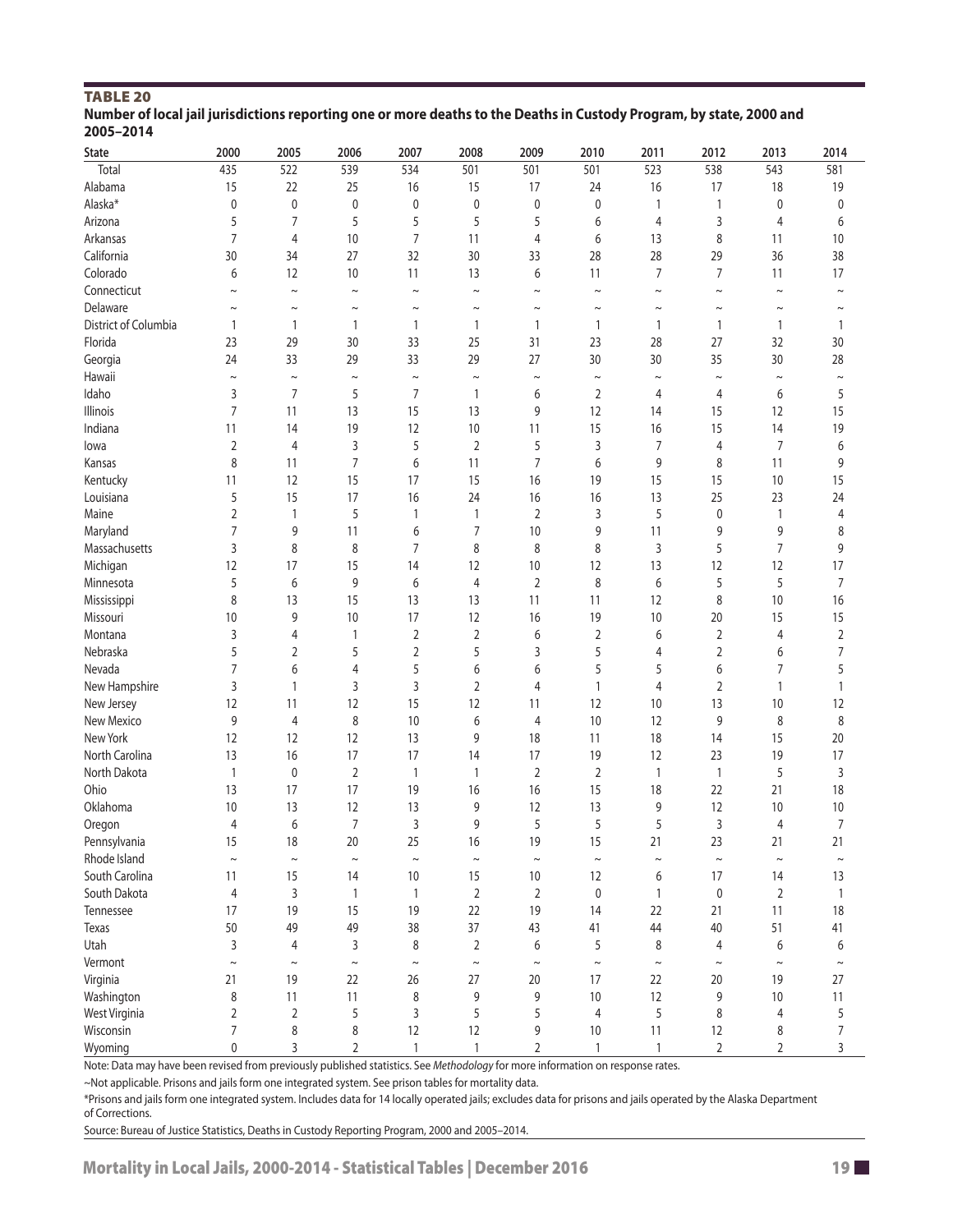#### TABLE 21 **Preliminary number and percent of jail inmate deaths, by select causes, 2015**

| Cause of death            | <b>Total number</b> | Percent |
|---------------------------|---------------------|---------|
| Total                     | 1,069               | 100%    |
| Illness*                  | 503                 | 47.1    |
| AIDS-related              | 10                  | 0.9     |
| Suicide                   | 364                 | 34.1    |
| Alcohol/drug intoxication | 92                  | 8.6     |
| Accident                  | 26                  | 2.4     |
| Homicide                  | 30                  | 2.8     |
| Other/unknown             | 29                  | 2.7     |
| Missing                   | 15                  | 1.4     |

Note: Data presented in this table is preliminary. It is based on data submitted to the Deaths in Custody Reporting Program as of September 6, 2016. Detailed 2015 death data will be published in 2017, and estimates are likely to change. See *Methodology* for more information.

\*Does not include AIDS-related deaths.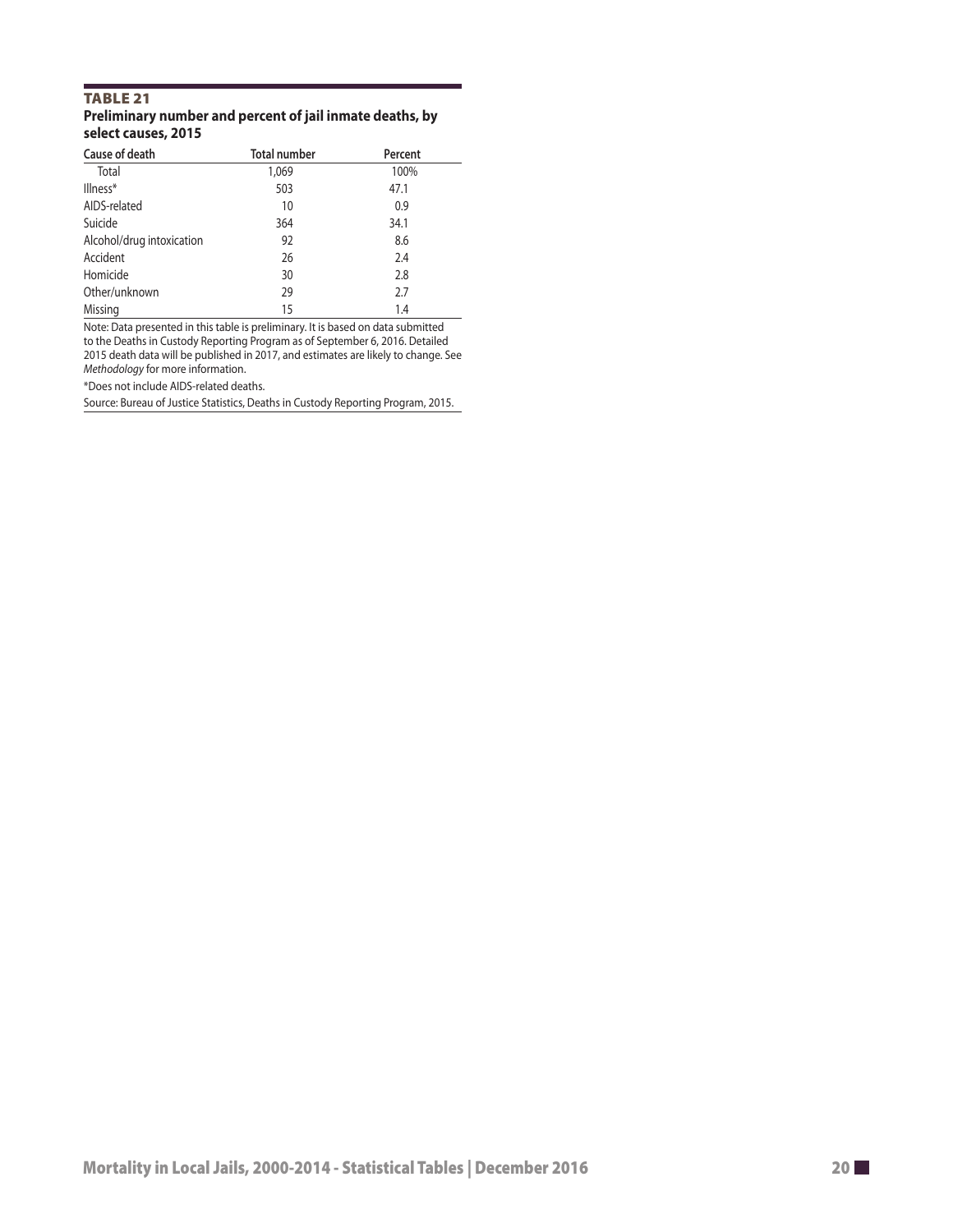# Methodology

#### **Data collection coverage**

The Deaths in Custody Reporting Program (DCRP) is an annual Bureau of Justice Statistics (BJS) data collection. It obtains national, state, and incident-level data on persons who died while in the physical custody of the 50 state departments of correction or the approximately 2,800 local adult jail jurisdictions nationwide. This methodology pertains to the local jail portion of the DCRP collection only. See *Mortality in State Prisons, 2001-2014 - Statistical Tables* (NCJ 250150, BJS web, November 2016) for data and methodology on deaths occurring in prisons.

The DCRP began in 2000 in response to the Death in Custody Reporting Act of 2000 (P.L. 106-297). It is the only national statistical collection to obtain comprehensive information about deaths in adult correctional facilities. Starting in 2000 and annually thereafer, BJS has collected DCRP data directly from the approximately 3,000 jail jurisdictions and maintained an average annual response rate of 98%. BJS uses DCRP data to track national trends in the number and causes of deaths occurring in local jails.

Mortality data measured by the DCRP include decedent characteristics, such as age, sex, race or Hispanic origin, date of admission, conviction status, admission ofense, and the location and type of facility where the inmate died. The DCRP also collects data about circumstances surrounding the death, including the cause, time, and location where the death occurred, information on whether an autopsy was conducted, and availability of autopsy results to the respondent. Statistics for reference year 2014 presented in this report are current as of April 27, 2016. Preliminary statistics for reference year 2015 presented in this report are current as of August 1, 2016.

For more information on mortality in correctional settings, see—

- *Assessing Inmate Cause of Death: Deaths in Custody Reporting Program and National Death Index*  (NCJ 249568, BJS web, April 2016)
- *Mortality in Local Jails, 2000–07* (NCJ 222988, BJS web, July 2010)
- *Suicide and Homicide in State Prisons and Local Jails*  (NCJ 210036, BJS web, August 2005).

Respondents provide an aggregate count of the number of deaths that occurred during the referenced calendar year. The jail (CJ-9) survey instruments used to obtain data on each jail death are available on the BJS website.

In addition to the death count, BJS requests that jails provide summary statistics about their population and admissions. BJS asks all jails, including those with no deaths to report (about 80% of jails in any given year), to complete the annual summary survey form.

#### **Nonresponse**

The jail universe includes all jails currently operating and those that BJS contacted for the DCRP but have closed, consolidated, or otherwise eliminated operations. This universe allows BJS to determine jail participation in the DCRP. The most recent jail universe, constructed in January 2016, identifed 2,870 jurisdictions representing 3,170 jail facilities. Of these, 2,788 jurisdictions (97.1%) participated in the DCRP.

A jail jurisdiction is a legal entity that has responsibility for managing jail facilities. Jail jurisdictions typically operate at the county level, in which a sheriff's office or jail administrator manages the local facilities. The DCRP data identify the jail facility in which a jail inmate dies, but the data are arrayed at the jail jurisdiction level. BJS defnes a jail as a locally operated correctional facility that confnes persons before or after adjudication for more than 72 hours, excluding temporary lockups.

#### **Determining eligibility for reporting to the DCRP**

In the DCRP, custody refers to the holding of an inmate in a facility or to the period during which a correctional authority maintains a chain of custody over an inmate. For instance, if a jail transports an ill inmate to a hospital for medical services and that inmate dies while in the chain of custody of the jail, then that death is counted as a death in custody. A death that occurs when an inmate is not in the custody of a correctional authority is considered beyond the scope of the DCRP. Out-of-scope deaths include inmates on escape status or under the supervision of community corrections on probation, parole, or home-electronic monitoring. BJS instructs local jail officials to determine whether the inmate was in the physical custody of the jurisdiction at the time of death, regardless of the reason an inmate was being held.

Jail inmate custody includes inmates who are temporarily out of the jail facility but are within the chain of custody of the jail. For example, a death in custody would include a jail inmate who died after being transferred to an offsite facility that cares for critically ill persons.

Custody is further complicated by the dual law enforcement and jail administration functions of some sheriffs' offices. As a result, some deaths reported as jail deaths actually occurred before the jail had custody of the decedent. BJS identifes and excludes from the DCRP these deaths that occurred in the process of arrest by using information about the circumstances surrounding the death.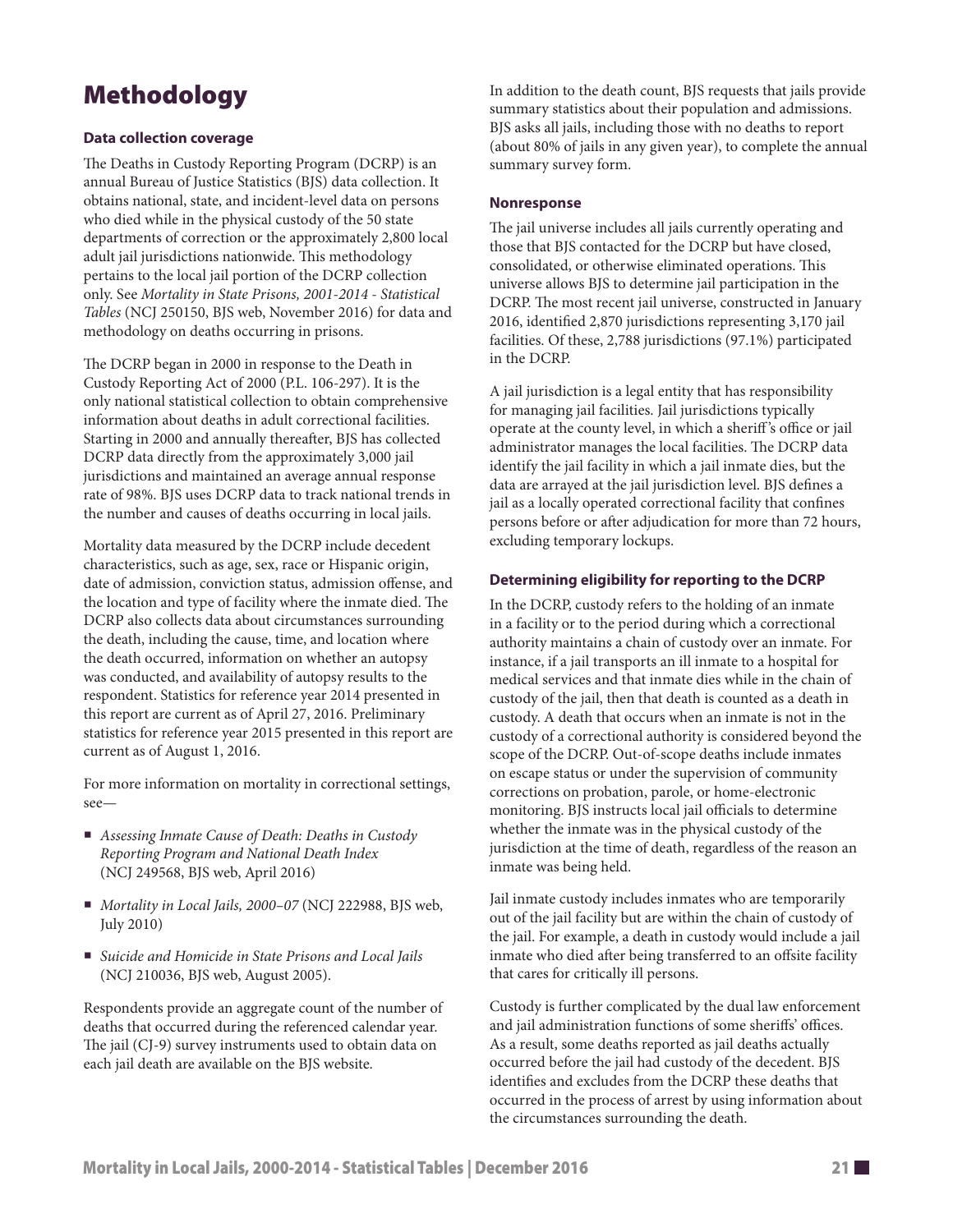#### **Identifying and excluding duplicate records**

Duplicate and out-of-scope records are excluded from the analysis. Duplicate death records may occur in the DCRP due to overlapping correctional populations and overlapping duties within correctional facilities.

To identify duplicate death records, BJS reconciles the aggregate summary counts of deaths occurring during a calendar year with the number of individual death records obtained from a reporting jurisdiction. When discrepancies are identifed, BJS contacts reporting jurisdictions to clarify matters. However, even if summary counts and individual reports are reconciled, duplicate death records may exist if multiple reporting units within a jurisdiction provide reconciled data.

Duplicate records occur primarily in reports from jail jurisdictions that have multiple reporting entities. To identify duplicate records, BJS performs record-matching based on inmate name and date of birth, date of death, and date of admission into a correctional facility. Afer the aggregate count review, BJS searches for deaths reported to both the jail and prison DCRP collections, which most commonly occur when a local jail is housing an inmate for the state department of corrections. The death is considered part of the count of the facility that had custody of the inmate at the time of death, and the duplicate record is deleted.

Duplicate and out-of-scope records are excluded from the analyses.

#### **Cause-of-death information**

DCRP respondents are instructed to report death information as determined by an autopsy or other official medical death investigation. For this collection, intoxication deaths, accidents, suicides, and homicides are considered discrete causes of death. Although there is a distinction between manner and cause of death from a medico-legal standpoint, no such distinction is made in the DCRP. When reporting a death due to illness, accident, suicide, intoxication, or homicide, BJS requests that respondents describe the events surrounding these deaths.

Clinical data specialists convert illness-related death text entries into standard medical codes according to the World Health Organization's International Statistical Classifcation of Diseases and Related Health Problems, Tenth Revision (ICD-10).

Homicides include all types of intentional homicide and involuntary manslaughter as ruled by a medical examiner or pathologist at autopsy. For example, an inmate may die of positional asphyxia (sufocation caused by body position) while being removed from a cell. A legal-intervention homicide committed while the inmate is trying to escape is

included in the homicide count. Homicides also encompass cases that are ruled a homicide at autopsy when events that led to the death occurred prior to incarceration, such as an inmate previously shot in the community who later died from complications of the gunshot wound while incarcerated.

#### **Other BJS sources of correctional mortality data**

BJS collects other data reported to the DCRP on jail mortality. These other collections include—

- $\blacksquare$  The Census of Jails, conducted every 5 to 6 years, provides counts of inmate deaths in local jails. Further discussion of the Census of Jails is available on the BJS website.
- $\blacksquare$  The Survey of Jails in Indian Country (SJIC), which provides aggregate counts of the number of deaths occurring in all known Indian country correctional facilities operated by tribal authorities or the U.S. Department of the Interior's Bureau of Indian Afairs. Further discussion of the SJIC is available on the BJS website.

#### **Reported statistics**

Mortality data shown in statistical tables include the number of deaths and mortality rates by year, cause of death, selected decedent characteristics, and the state where the death occurred.

Mortality rates are calculated per 100,000 local jail inmates, with the denominators providing estimates of the number of person-years of exposure in custody in institutional corrections. The mortality rate in local jails is calculated as the number of deaths per year divided by the jail inmate average daily population (ADP) multiplied by 100,000. The ADP for local jails is defned as the average daily number of jail inmates held in a jail jurisdiction during a calendar year, from January 1 through December 31.

The ADP is used as the denominator for jail mortality rates to accommodate the high turnover and daily fuctuation in local jail populations. Also, the ADP better refects the number of inmate days per year than a 1-day count. Jail populations have a higher turnover than prison populations. Mean length of stay in local jails is about 21 days, compared to 2 years in state prisons.

The jail ADP also reflects the annual number of admissions and mean length of stay, and can be expressed as the product of these two values. When mean length of stay is expressed in years, the ADP is equivalent to the number of personyears spent by jail inmates during a given year. BJS obtains the jail ADP data directly from jails through the DCRP using the summary form CJ-9A. Starting in 2002, BJS collected the ADP directly from respondents. Prior to 2002, BJS calculated the jail ADP by taking the average of the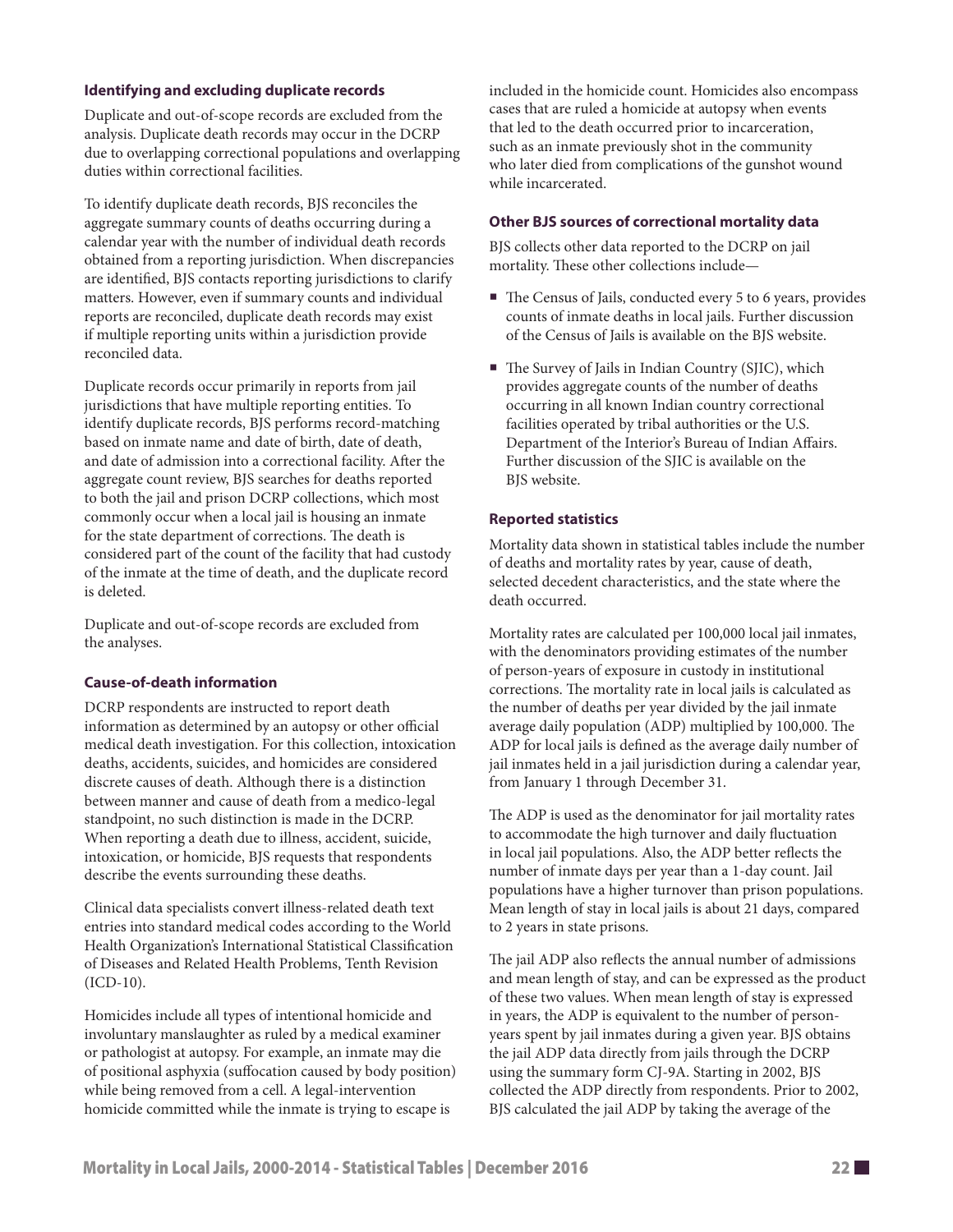January 1 count from the prior year and the December 31 count from the reference year, which is an appropriate proxy measure for the ADP.

Both denominators provide for annualizing mortality rates, which are calculated separately by group or by characteristic. The annualized mortality rates in state prisons and local jails are comparable to annual crude mortality rates reported by the National Center for Health Statistics (NCHS).

The NCHS calculates crude mortality rates as the number of events for a period (e.g., a year) divided by the population estimate at the midpoint of the period. For general population mortality statistics, the NCHS employs the midyear population as an approximation to the average population exposed to risk of death during any given year.<sup>1</sup>

The crude mortality rates reported in the DCRP annual statistical tables are not directly comparable to the crude mortality rates within the (nonincarcerated) general population, and the crude mortality rates in state prisons are not directly comparable to those of local jails. The composition of the general population (i.e., age, sex, and race or Hispanic origin) difers from the population in local jails. Because mortality is correlated with age, sex, and race or Hispanic origin, the crude mortality rates in local jails and the general population should not be compared.

Individual inmate death records collected annually in the death fle are included in the national death count. Independent jail-specifc summary death counts are collected in the annual summary form (CJ-9A/CJ-10A) and serve as control death totals. If the death count in the summary form fle is greater than the count in the individual inmate death fle, the summary fle count is used as the total in calculating a jail mortality rate. For 2013, individual records for jail inmate deaths were adjusted to match independent counts of deaths occurring in each jail, and the mortality rates were adjusted accordingly.

#### **Preliminary 2015 numbers**

The 2015 death number is preliminary as of September 6, 2016. At that time, 97% of jails reported death and population data to the DCRP. The 2015 DCRP jail files are currently being fnalized and are scheduled to be delivered to BJS in the fnal quarter of 2016. Final data for data year 2015 is scheduled to be published in 2017.

#### **Estimating inmate population characteristics to calculate mortality rates by demographic subgroups**

To estimate inmate demographic characteristic distributions of the ADP, BJS used data from several surveys to generate distributions of age, sex, and race or Hispanic origin and applied these distributions to the ADP. BJS's Annual Survey

<sup>1</sup> See Siegal, J. & Swanson, D. (2004). *The Methods and Materials of Demography,* Second Edition. San Diego, CA: Elsevier Academic Press, 269. of Jails (ASJ) provided estimates of the sex distribution of inmates for each year of the DCRP collection and applied these to each year's ADP from the DCRP to estimate the ADP of male and female jail inmates. *Jail Inmates at Midyear 2010 - Statistical Tables* (NCJ 233431, BJS web, April 2011) documents that the distributions of inmate characteristics have changed slowly over time. For the most recent information on the ASJ, see the BJS website.

To estimate the distribution of race and Hispanic origin of adult jail inmates, BJS used data from the Survey of Inmates in Local Jails (SILJ), the National Inmate Survey (NIS), and the Census of Jails to estimate the relative distribution of adults by race and Hispanic origin for diferent periods. Because the SILJ (2002), the NIS (2007 to 2009), and the Census of Jails (2013) are not felded annually, the population estimates were smoothed before being applied to DCRP data. BJS used the SILJ estimates to cover the period from 2000 to 2004, the NIS estimates to cover the period from 2005 to 2012, and the Census of Jails to cover 2013. In all cases, the percentages associated with the distribution of race and Hispanic origin were applied to the adult jail ADP. For more information about jail inmates in 2002, see *Profle of Jail Inmates, 2002* (NCJ 201932, BJS web, July 2004).

To estimate the age distribution of the jail inmate population, BJS frst obtained an estimate of the number of jail inmates age 17 or younger from the 2013 Census of Jails data collection. By applying the annual percentage of jail inmates age 17 or younger to the annual ADP, BJS obtained an estimate of the ADP of jail inmates age 17 or younger.

To estimate the age distribution of adult jail inmates, BJS used data from the SILJ for 2000 to 2006 and the NIS for 2007 to 2013 to estimate the relative distribution of adults by age category for different periods. The age estimates were smoothed to account for gaps in reference years when age estimates were available, specifcally for 2003, 2006, 2010, and 2011.

#### **Moving averages**

Moving averages were used to smooth short-term irregularities and estimate long-term trends. For instance, moving averages were computed to examine data trends for certain causes of death in prisons while smoothing short-term fluctuations. The data were cut into several 3-year overlapping periods spanning 10 years of jail data.

The moving averages in this report describe some changes in cause-specifc mortality rates over time (e.g., whether the increase of suicides in jails was recent). Moving averages were not computed for all causes of death in custody because the resultant rates would have been unstable and, therefore, statistically meaningless due to small cell sizes.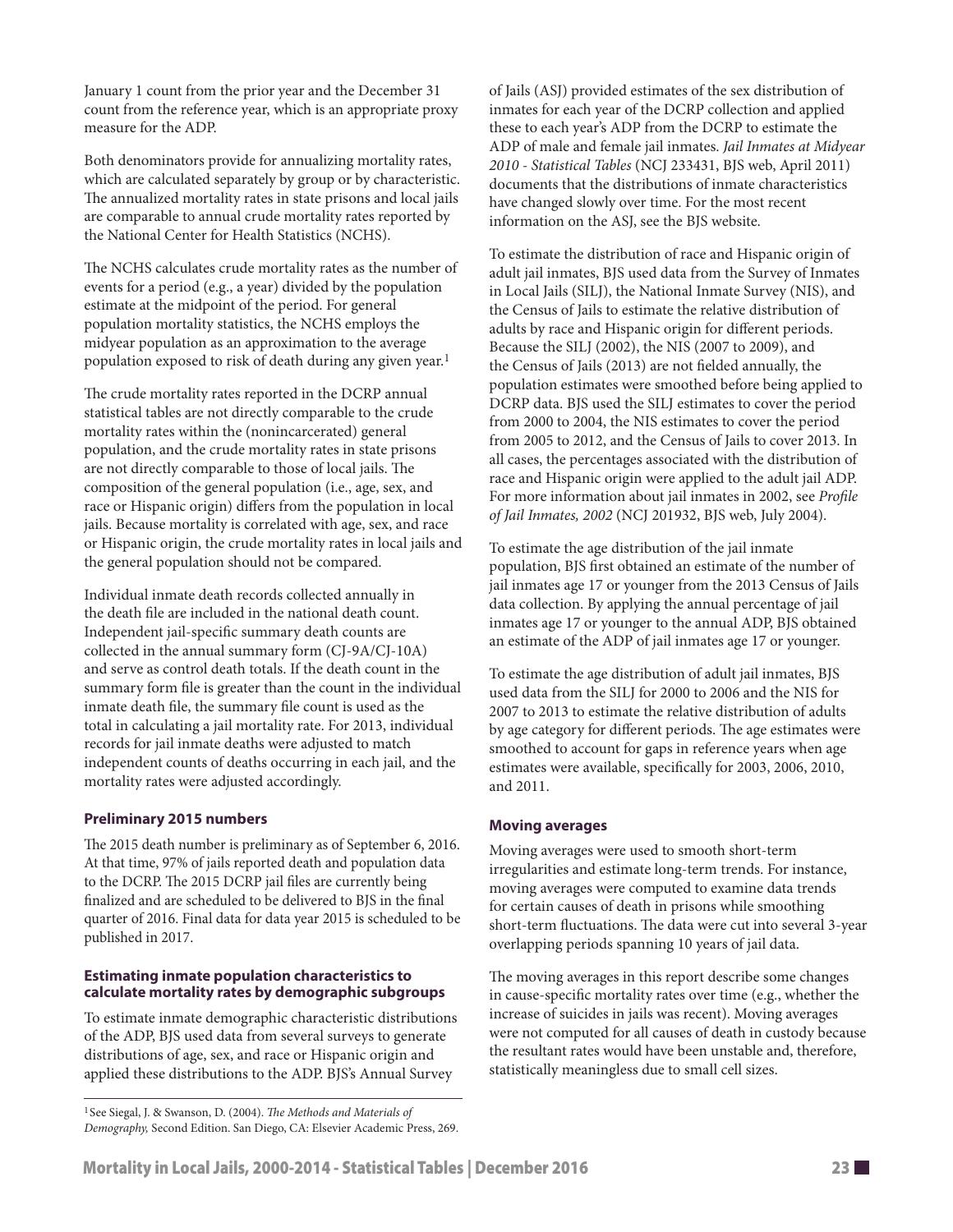#### **Random error and suppression**

The DCRP data on deaths in local jails are not subject to sampling error because it is a full enumeration of deaths. However, according to Brillinger and NCHS, mortality data from a complete enumeration may be subject to random error because "the number of deaths that actually occurred may be considered as one of a large series of possible results that could have arisen under the same set of  $circumstances"$ —or, death occurs at random.<sup>2,3</sup> The random variation can be large when the number of deaths is small. Therefore, caution is warranted when interpreting statistics based on small numbers of deaths. According to NCHS standards, mortality rates based on fewer than 100 deaths per year should be interpreted with caution.

<sup>2</sup> See Brillinger, D.R. (1986). The Natural Variability of Vital Rates and Associated Statistics. *Biometrics, 42,* 693–734.

<sup>3</sup> See Xu, J. et al. (2010). Deaths: Final Data for 2007. *National Vital Statistics Report, 58* (19). Retrieved from [http://www.cdc.gov/nchs/data/nvsr/nvsr58/](http://www.cdc.gov/nchs/data/nvsr/nvsr58) nvsr58\_19.pdf

Continuing to use the NCHS and Brillinger methods, BJS quantifed random variation by assuming that the appropriate underlying probability distribution for the number of deaths is a Poisson distribution. This provides a computationally simple and reasonable approach for estimating variances in mortality statistics when the probability of dying is low. BJS calculated variances based on the assumption of a Poisson process. From these variances, BJS calculated relative random error estimates. These are comparable to relative standard error because the relative random error is the ratio of random error derived from the Poisson variance, to the number of deaths. Following NCHS practice, when the relative random error exceeded 30%, BJS fags estimated mortality rates due to the instability of the rate with a "!" symbol (Interpret with caution; too few sample cases to provide a reliable rate).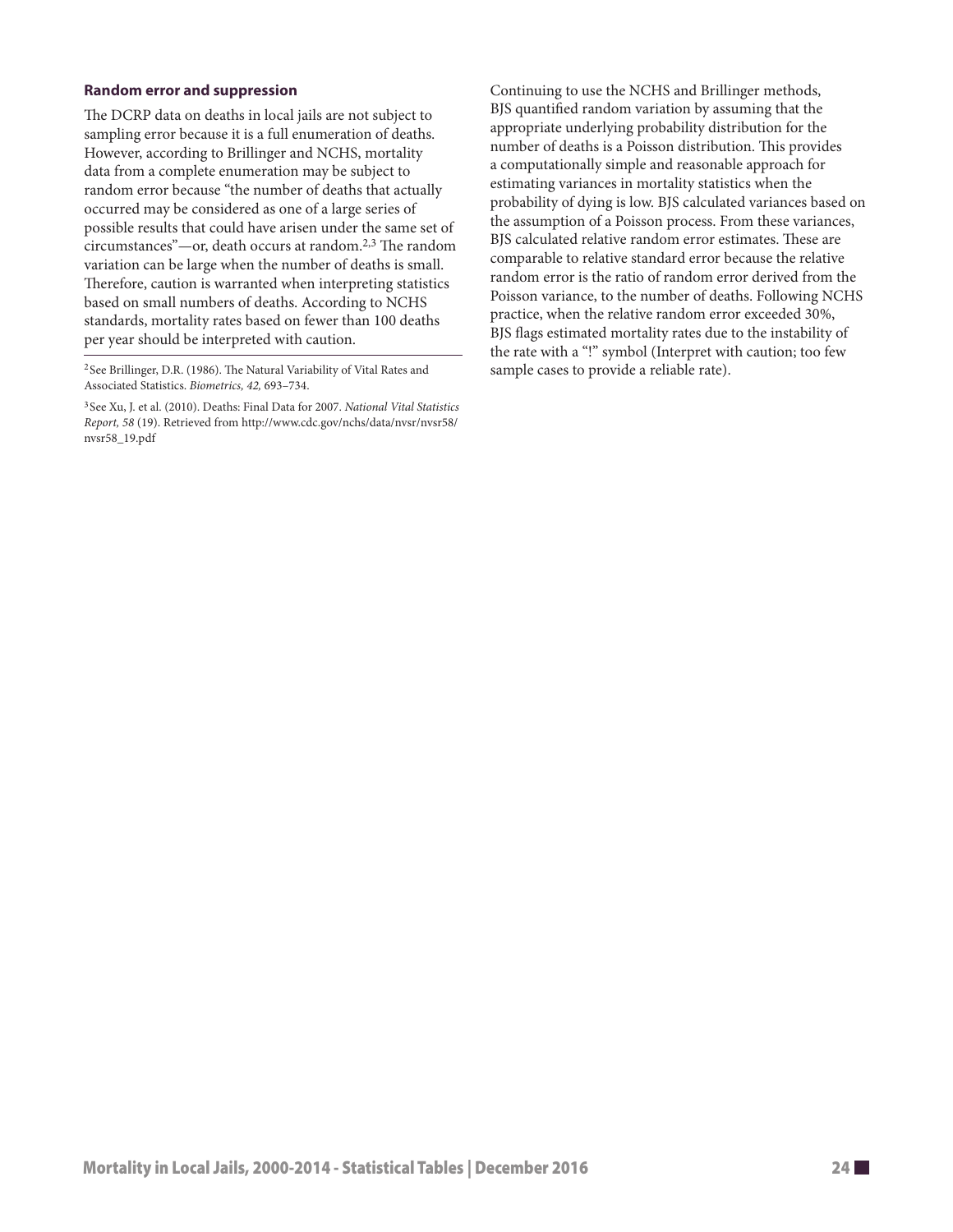| Estimated number of local jail inmates in custody on an average day, by selected inmate characteristics, 2000 and 2005-2014 |         |         |         |         |         |         |         |         |         |         |         |
|-----------------------------------------------------------------------------------------------------------------------------|---------|---------|---------|---------|---------|---------|---------|---------|---------|---------|---------|
| Characteristic                                                                                                              | 2000    | 2005    | 2006    | 2007    | 2008    | 2009    | 2010    | 2011    | 2012    | 2013    | 2014    |
| <b>Total</b>                                                                                                                | 598,400 | 742,300 | 772,300 | 782,600 | 779,700 | 749,400 | 733,800 | 722,700 | 746,000 | 715,600 | 750,100 |
| Sex                                                                                                                         |         |         |         |         |         |         |         |         |         |         |         |
| Male                                                                                                                        | 530,200 | 648,000 | 672,700 | 681,600 | 680,700 | 658,000 | 641,800 | 631,500 | 646,400 | 616,000 | 643,900 |
| Female                                                                                                                      | 68,200  | 94,300  | 99,600  | 101,000 | 99,000  | 91,400  | 92,000  | 91,200  | 99,500  | 99,000  | 106,200 |
| Race/Hispanic origin <sup>a</sup>                                                                                           |         |         |         |         |         |         |         |         |         |         |         |
| White                                                                                                                       | 215,200 | 265,700 | 276,100 | 279,300 | 276,900 | 264,700 | 253,500 | 244,100 | 251,900 | 241,600 | 253,300 |
| Black/African American                                                                                                      | 239,800 | 282,900 | 289,300 | 288,000 | 284,800 | 271,700 | 256,200 | 242,700 | 250,500 | 240,300 | 251,900 |
| Hispanic/Latinob                                                                                                            | 110,600 | 137,000 | 142,400 | 144,200 | 152,100 | 154,300 | 157,600 | 161,700 | 166,900 | 160,100 | 167,800 |
| Other <sup>c</sup>                                                                                                          | 32,800  | 56,700  | 64,600  | 71,100  | 66,000  | 58,700  | 66,500  | 74,300  | 76,700  | 73,500  | 77,100  |
| Age                                                                                                                         |         |         |         |         |         |         |         |         |         |         |         |
| 17 or younger                                                                                                               | 6,600   | 7,200   | 7,100   | 6,900   | 7,000   | 6,900   | 6,100   | 5,400   | 5,600   | 5,300   | 5,600   |
| $18 - 24$                                                                                                                   | 169,600 | 203,600 | 209,500 | 209,900 | 210,900 | 204,400 | 194,000 | 185,100 | 191,000 | 183,200 | 192,100 |
| $25 - 34$                                                                                                                   | 192,100 | 235,600 | 244,200 | 246,500 | 249,800 | 244,100 | 246,200 | 249,700 | 257,700 | 247,200 | 259,200 |
| $35 - 44$                                                                                                                   | 156,600 | 184,000 | 187,900 | 186,800 | 179,200 | 165,500 | 157,300 | 150,300 | 155,100 | 148,800 | 156,000 |
| $45 - 54$                                                                                                                   | 60,300  | 91,100  | 100,400 | 107,500 | 106,200 | 101,100 | 101,500 | 102,400 | 105,700 | 101,400 | 106,300 |
| 55 or older                                                                                                                 | 13,200  | 20,800  | 23,100  | 25,000  | 26,700  | 27,400  | 28,600  | 29,900  | 30,800  | 29,600  | 31,000  |
| Legal status                                                                                                                |         |         |         |         |         |         |         |         |         |         |         |
| Convicted <sup>d</sup>                                                                                                      | 263,300 | 282,100 | 292,700 | 297,400 | 289,300 | 283,300 | 285,400 | 284,800 | 293,900 | 271,900 | 279,200 |
| Unconvicted <sup>e</sup>                                                                                                    | 335,100 | 460,200 | 479,600 | 485,200 | 490,400 | 466,200 | 448,300 | 438,000 | 452,100 | 443,600 | 471,000 |
| Jail size <sup>f</sup>                                                                                                      |         |         |         |         |         |         |         |         |         |         |         |
| 49 inmates or fewer                                                                                                         | 28,000  | 23,000  | 23,000  | 22,000  | 22,000  | 21,000  | 21,000  | 21,000  | 22,000  | 20,000  | 21,400  |
| $50 - 99$                                                                                                                   | 40,000  | 40,000  | 40,000  | 38,000  | 39,000  | 38,000  | 37,000  | 36,000  | 37,000  | 36,000  | 38,500  |
| 100-249                                                                                                                     | 83,000  | 98,000  | 100,000 | 97,000  | 97,000  | 96,000  | 99,000  | 98,000  | 98,000  | 97,000  | 104,800 |
| 250-499                                                                                                                     | 76,000  | 103,000 | 100,000 | 110,000 | 107,000 | 108,000 | 102,000 | 106,000 | 116,000 | 105,000 | 115,900 |
| 500-999                                                                                                                     | 100,000 | 127,000 | 135,000 | 128,000 | 132,000 | 125,000 | 136,000 | 133,000 | 134,000 | 133,000 | 140,100 |
| 1,000 or more                                                                                                               | 270,000 | 351,000 | 375,000 | 388,000 | 382,000 | 361,000 | 339,000 | 328,000 | 339,000 | 323,000 | 329,400 |

APPENDIX TABLE 1

Note: Data may have been revised from previously published statistics. Subpopulation estimates, such as sex, race or Hispanic origin, and age, were based on the reported proportion of the subpopulation in comparison to the total average daily population (ADP). Subpopulations for legal status were estimated using data from the Annual Survey of Jails. Subpopulations for sex and jail size were based on total counts as reported to the Deaths in Custody Reporting Program. See *Methodology* for details on estimating age, race, and Hispanic origin and probation or parole violations.

aExcludes persons of Hispanic or Latino origin, unless specified.

bIn 2013, the survey separated Hispanic origin from race. Comparisons with previous years should not be made.

cIncludes American Indians or Alaska Natives; Asians, Native Hawaiians, or Other Pacific Islanders; and persons identifying two or more races.

dIncludes inmates who returned on a probation or parole violation.

eIncludes inmates whose status was marked as other or was unspecified.

f Jail size based on ADP.

Source: Bureau of Justice Statistics, Annual Survey of Jails, 2000 and 2005–2014; Deaths in Custody Reporting Program, 2000 and 2005–2014; National Inmate Survey, 2007, 2009, and 2011–2012; and Survey of Inmates in Local Jails, 2002.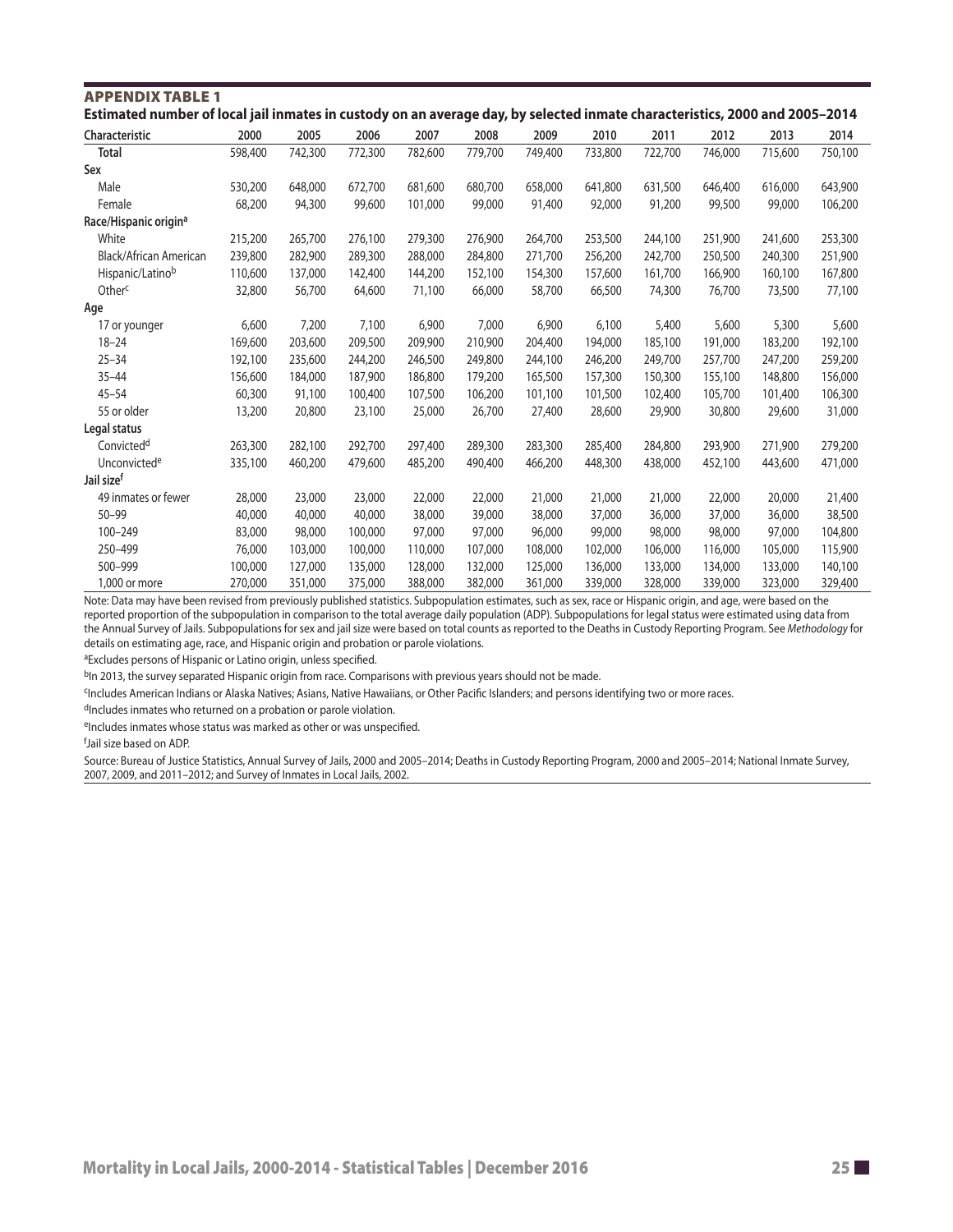| Illness mortality rate per 100,000 local jail inmates, by selected decedent characteristics, 2005-2014 |      |      |      |                |      |      |      |      |      |      |
|--------------------------------------------------------------------------------------------------------|------|------|------|----------------|------|------|------|------|------|------|
| Characteristic                                                                                         | 2005 | 2006 | 2007 | 2008           | 2009 | 2010 | 2011 | 2012 | 2013 | 2014 |
| Total                                                                                                  | 65   | 67   | 69   | 65             | 62   | 59   | 60   | 62   | 63   | 66   |
| Sex                                                                                                    |      |      |      |                |      |      |      |      |      |      |
| Male                                                                                                   | 64   | 66   | 68   | 65             | 62   | 58   | 60   | 61   | 63   | 65   |
| Female                                                                                                 | 70   | 72   | 72   | 70             | 66   | 62   | 64   | 68   | 64   | 69   |
| Race/Hispanic origin <sup>a</sup>                                                                      |      |      |      |                |      |      |      |      |      |      |
| White                                                                                                  | 82   | 83   | 86   | 79             | 80   | 78   | 87   | 91   | 93   | 96   |
| Black/African American                                                                                 | 70   | 75   | 79   | 77             | 70   | 64   | 66   | 71   | 71   | 71   |
| Hispanic/Latinob                                                                                       | 38   | 38   | 37   | 38             | 36   | 32   | 28   | 27   | 30   | 35   |
| Other <sup>c</sup>                                                                                     | 16   | 18   | 17   | 17             | 17   | 15   | 11   | 11   | 10   | 15   |
| Age                                                                                                    |      |      |      |                |      |      |      |      |      |      |
| 17 or younger                                                                                          | 5!   | 9!   | 5!   | 10             | 10   | 15   | 16   | 12   | 6    | 0    |
| $18 - 24$                                                                                              | 8    | 9    | 9    | $\overline{7}$ | 7    | 8    | 9    | 8    | 7    |      |
| $25 - 34$                                                                                              | 22   | 22   | 22   | 22             | 21   | 19   | 20   | 21   | 21   | 22   |
| $35 - 44$                                                                                              | 67   | 69   | 71   | 67             | 60   | 51   | 51   | 49   | 53   | 56   |
| $45 - 54$                                                                                              | 203  | 193  | 186  | 173            | 162  | 153  | 149  | 158  | 156  | 158  |
| 55 or older                                                                                            | 582  | 583  | 590  | 533            | 518  | 493  | 498  | 503  | 504  | 538  |
| Legal status                                                                                           |      |      |      |                |      |      |      |      |      |      |
| Convicted <sup>d</sup>                                                                                 | 49   | 46   | 47   | 43             | 44   | 44   | 46   | 48   | 49   | 53   |
| Unconvicted <sup>e</sup>                                                                               | 75   | 79   | 81   | 78             | 72   | 67   | 68   | 71   | 72   | 73   |

# APPENDIX TABLE 2

Note: Local jail mortality rates are per 100,000 inmates held in custody. Mortality rates are based on the average daily population (ADP). In 2000, ADP was estimated by taking the average of January 1 and December 31 one-day inmate population counts. Based on 3-year rolling averages centered on the most recent year. See *Methodology* for details on rates, Hispanic origin, and probation or parole violations.

! Interpret with caution. Too few cases to provide a reliable rate.

aExcludes persons of Hispanic or Latino origin, unless specified.

bIn 2013, the survey separated Hispanic origin from race. Comparisons with previous years should not be made.

cIncludes American Indians or Alaska Natives; Asians, Native Hawaiians, or Other Pacifc Islanders; and persons identifying two or more races.

dIncludes inmates who returned on a probation or parole violation.

eIncludes inmates whose status was marked as other or was unspecified.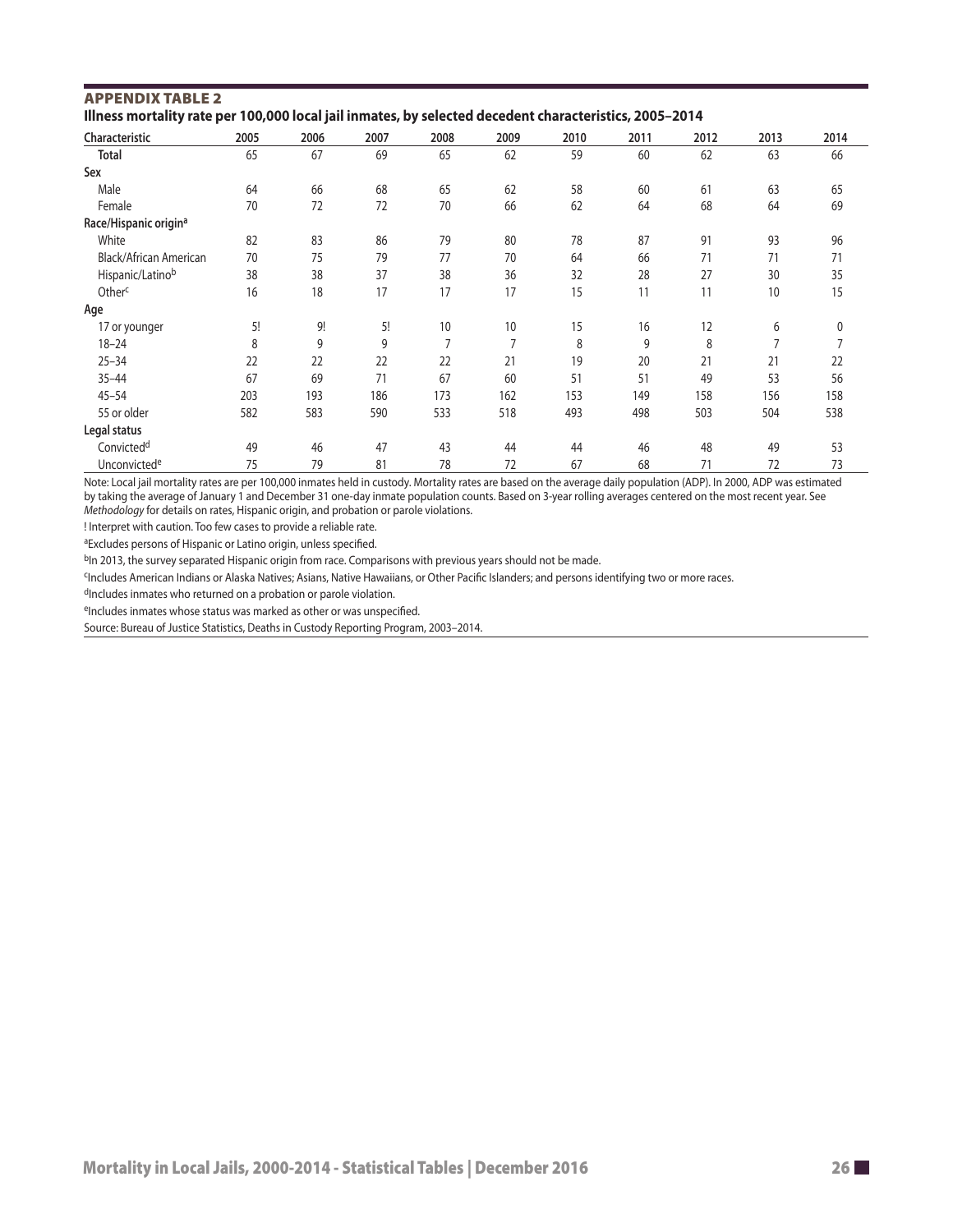| Characteristic                    | 2005 | 2006 | 2007 | 2008           | 2009 | 2010 | 2011 | 2012 | 2013 | 2014 |
|-----------------------------------|------|------|------|----------------|------|------|------|------|------|------|
| <b>Total</b>                      | 31   | 30   | 30   | 28             | 27   | 28   | 31   | 34   | 35   | 35   |
| Sex                               |      |      |      |                |      |      |      |      |      |      |
| Male                              | 32   | 31   | 31   | 29             | 27   | 28   | 31   | 34   | 36   | 35   |
| Female                            | 24   | 23   | 22   | 24             | 24   | 27   | 28   | 32   | 31   | 33   |
| Race/Hispanic origin <sup>a</sup> |      |      |      |                |      |      |      |      |      |      |
| White                             | 40   | 40   | 40   | 35             | 35   | 38   | 46   | 51   | 52   | 50   |
| Black/African American            | 34   | 33   | 33   | 35             | 31   | 32   | 34   | 40   | 43   | 43   |
| Hispanic/Latinob                  | 17   | 15   | 12   | 12             | 13   | 14   | 11   | 10   | 10   | 13   |
| Otherc                            | 6!   | 8    | 9    | 8              | 6    | 5!   | 5!   | 6    | 6    | 7    |
| Age                               |      |      |      |                |      |      |      |      |      |      |
| 17 or younger                     | 0    | 0    | 0    | 0              | 0    | 0    | 0    | 0    | 0    | 0    |
| $18 - 24$                         | 3    | 3    | 3    | $\overline{2}$ | 3    | 3    | 3    | 4    | 4    | 4    |
| $25 - 34$                         | 11   | 10   | 8    | 8              |      |      | 9    | 10   | 10   | 10   |
| $35 - 44$                         | 31   | 31   | 31   | 30             | 27   | 25   | 27   | 29   | 30   | 28   |
| $45 - 54$                         | 97   | 88   | 77   | 73             | 68   | 73   | 79   | 85   | 87   | 84   |
| 55 or older                       | 298  | 280  | 281  | 258            | 246  | 250  | 263  | 287  | 291  | 304  |
| Legal status                      |      |      |      |                |      |      |      |      |      |      |
| Convicted <sup>d</sup>            | 25   | 23   | 22   | 20             | 20   | 22   | 25   | 26   | 27   | 28   |
| Unconvictede                      | 35   | 35   | 34   | 33             | 30   | 31   | 34   | 39   | 40   | 39   |

# APPENDIX TABLE 3

Note: Local jail mortality rates are per 100,000 inmates held in custody. Mortality rates are based on the average daily population (ADP). In 2000, ADP was estimated by taking the average of January 1 and December 31 one-day inmate population counts. Based on 3-year rolling averages centered on the most recent year. See *Methodology* for details on rates, Hispanic origin, and probation or parole violations.

! Interpret with caution. Too few cases to provide a reliable rate.

aExcludes persons of Hispanic or Latino origin, unless specified.

<sup>b</sup>In 2013, the survey separated Hispanic origin from race. Comparisons with previous years should not be made.

Fincludes American Indians or Alaska Natives; Asians, Native Hawaiians, or Other Pacific Islanders; and persons identifying two or more races.

dIncludes inmates who returned on a probation or parole violation.

eIncludes inmates whose status was marked as other or was unspecified.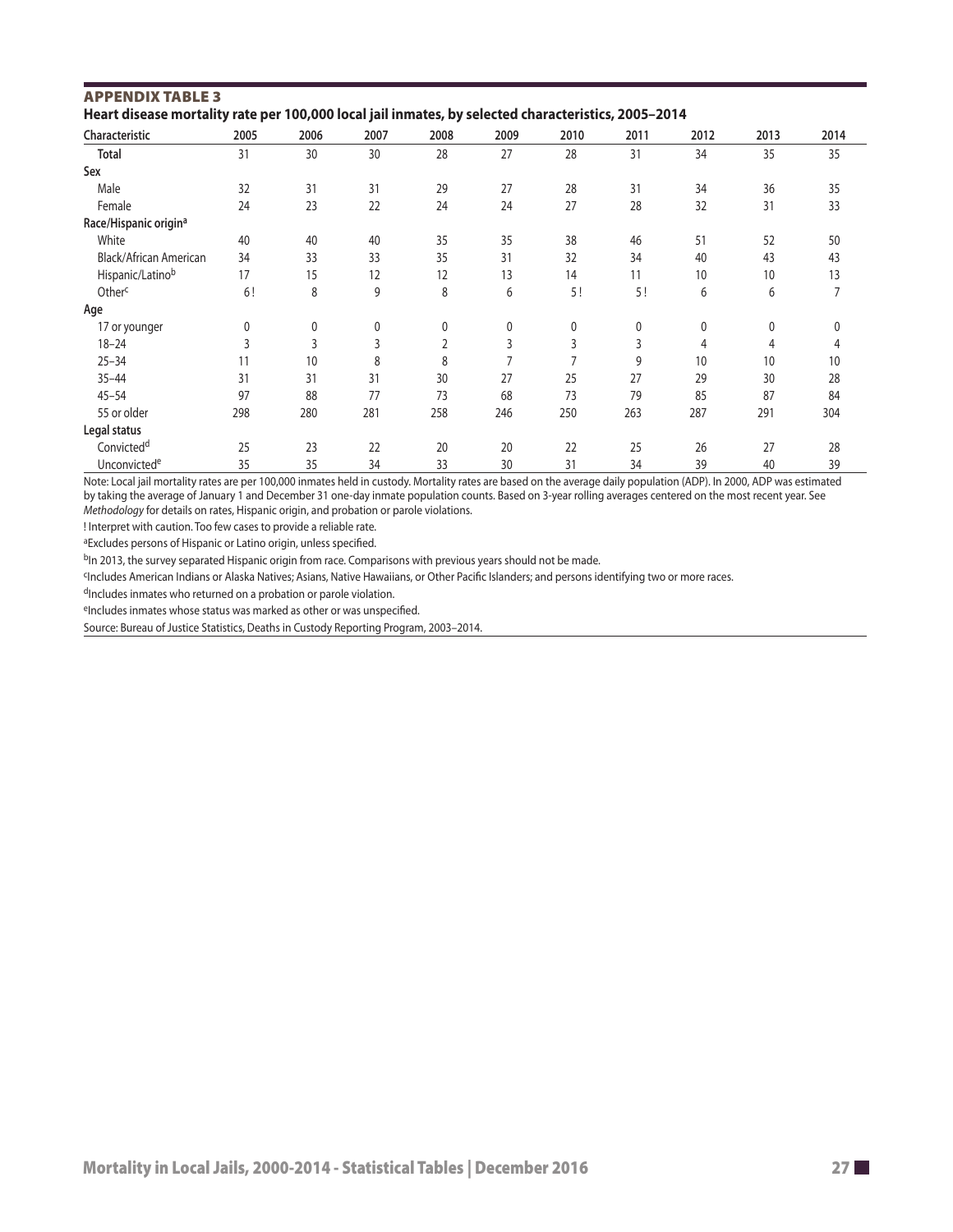| <b>APPENDIX TABLE 4</b> |  |  |                                                                                               |
|-------------------------|--|--|-----------------------------------------------------------------------------------------------|
|                         |  |  | Suicide mortality rate per 100,000 local jail inmates, by selected characteristics, 2005–2014 |

| Characteristic                    | 2005 | 2006 | 2007 | 2008 | 2009 | 2010 | 2011 | 2012 | 2013 | 2014 |
|-----------------------------------|------|------|------|------|------|------|------|------|------|------|
| <b>Total</b>                      | 41   | 39   | 37   | 34   | 35   | 37   | 42   | 42   | 43   | 45   |
| Sex                               |      |      |      |      |      |      |      |      |      |      |
| Male                              | 43   | 41   | 39   | 36   | 37   | 38   | 43   | 44   | 45   | 47   |
| Female                            | 28   | 22   | 21   | 19   | 24   | 28   | 32   | 28   | 28   | 31   |
| Race/Hispanic origin <sup>a</sup> |      |      |      |      |      |      |      |      |      |      |
| White                             | 77   | 71   | 70   | 65   | 71   | 76   | 88   | 89   | 90   | 95   |
| Black/African American            | 16   | 17   | 16   | 14   | 14   | 13   | 15   | 15   | 17   | 19   |
| Hispanic/Latinob                  | 30   | 28   | 23   | 20   | 18   | 19   | 22   | 21   | 24   | 23   |
| Otherc                            | 20   | 19   | 17   | 17   | 19   | 19   | 16   | 13   | 12   | 16   |
| Age                               |      |      |      |      |      |      |      |      |      |      |
| 17 or younger                     | 56   | 51!  | 43!  | 38!  | 29!  | 25!  | 22!  | 29!  | 31!  | 36!  |
| $18 - 24$                         | 30   | 27   | 25   | 23   | 24   | 23   | 26   | 26   | 27   | 28   |
| $25 - 34$                         | 41   | 37   | 34   | 29   | 30   | 35   | 40   | 39   | 41   | 43   |
| $35 - 44$                         | 47   | 48   | 47   | 44   | 46   | 47   | 52   | 53   | 54   | 57   |
| $45 - 54$                         | 45   | 43   | 45   | 44   | 47   | 50   | 56   | 52   | 50   | 53   |
| 55 or older                       | 61   | 56   | 55   | 53   | 54   | 57   | 55   | 63   | 79   | 93   |
| Legal status                      |      |      |      |      |      |      |      |      |      |      |
| Convicted <sup>d</sup>            | 17   | 15   | 15   | 14   | 16   | 18   | 20   | 19   | 19   | 20   |
| Unconvicted <sup>e</sup>          | 56   | 53   | 50   | 45   | 47   | 49   | 55   | 56   | 58   | 61   |

Note: Local jail mortality rates are per 100,000 inmates held in custody. Mortality rates are based on the average daily population (ADP). In 2000, ADP was estimated by taking the average of January 1 and December 31 one-day inmate population counts. Based on 3-year rolling averages centered on the most recent year. See *Methodology* for details on rates, Hispanic origin, and probation or parole violations.

! Interpret with caution. Too few cases to provide a reliable rate.

aExcludes persons of Hispanic or Latino origin, unless specifed.

b<sub>In</sub> 2013, the survey separated Hispanic origin from race. Comparisons with previous years should not be made.

<sup>c</sup>Includes American Indians or Alaska Natives; Asians, Native Hawaiians, or Other Pacific Islanders; and persons identifying two or more races.

dIncludes inmates who returned on a probation or parole violation.

eIncludes inmates whose status was marked as other or was unspecified.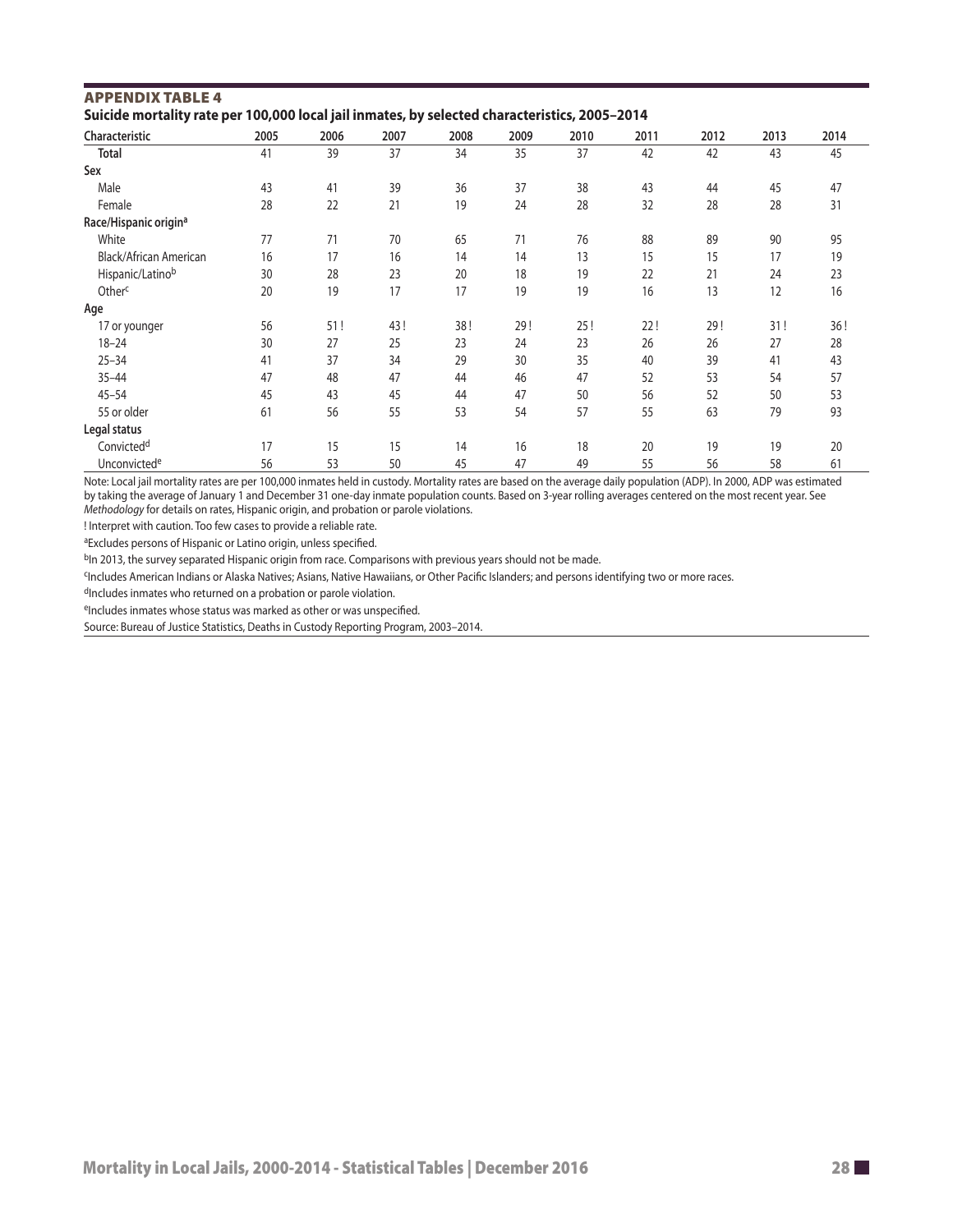| <b>APPENDIX TABLE 5</b>                                                                                              |  |
|----------------------------------------------------------------------------------------------------------------------|--|
| Mortality rate for all other unnatural deaths per 100,000 local jail inmates, by selected characteristics, 2005–2014 |  |

| Characteristic                    | 2005 | 2006 | 2007 | 2008 | 2009 | 2010 | 2011 | 2012 | 2013           | 2014 |
|-----------------------------------|------|------|------|------|------|------|------|------|----------------|------|
| <b>Total</b>                      | 18   | 19   | 17   | 15   | 13   | 13   | 15   | 14   | 16             | 17   |
| Sex                               |      |      |      |      |      |      |      |      |                |      |
| Male                              | 18   | 19   | 18   | 15   | 14   | 13   | 15   | 14   | 15             | 16   |
| Female                            | 24   | 20   | 17   | 14   | 11   | 12   | 17   | 17   | 20             | 21   |
| Race/Hispanic origin <sup>a</sup> |      |      |      |      |      |      |      |      |                |      |
| White                             | 30   | 28   | 26   | 22   | 21   | 22   | 25   | 26   | 28             | 29   |
| <b>Black/African American</b>     | 13   | 15   | 14   | 13   | 10   | 9    | 10   | 9    | 10             | 12   |
| Hispanic/Latinob                  | 13   | 15   | 15   | 12   | 10   | 7    | 10   | 8    | 11             | 11   |
| Otherc                            | 3!   | 4!   | 3!   | 2!   | 3!   | 4!   | 8    | 5!   | 5              | 2!   |
| Age                               |      |      |      |      |      |      |      |      |                |      |
| 17 or younger                     | 14!  | 9!   | 9!   | 10!  | 14!  | 10!  | 5!   | 0    | 6!             | 6!   |
| $18 - 24$                         | 10   | 11   | 11   | 9    | 6    | 6    | 6    | 7    | $\overline{7}$ | 8    |
| $25 - 34$                         | 17   | 18   | 17   | 14   | 12   | 9    | 12   | 13   | 14             | 14   |
| $35 - 44$                         | 21   | 22   | 20   | 18   | 16   | 16   | 19   | 18   | 20             | 20   |
| $45 - 54$                         | 33   | 29   | 25   | 20   | 20   | 20   | 23   | 20   | 24             | 26   |
| 55 or older                       | 39!  | 35   | 28   | 27   | 37   | 42   | 47   | 39   | 42             | 44   |
| Legal status                      |      |      |      |      |      |      |      |      |                |      |
| Convicted <sup>d</sup>            | 8    | 10   | 10   | 9    | 7    | 8    | 11   | 11   | 12             | 11   |
| Unconvictede                      | 25   | 24   | 22   | 19   | 17   | 16   | 17   | 16   | 19             | 20   |

Note: Local jail mortality rates are per 100,000 inmates held in custody. Mortality rates are based on the average daily population (ADP). In 2000, ADP was estimated by taking the average of January 1 and December 31 one-day inmate population counts. All other unnatural deaths includes deaths caused by accident, homicide, and drug or alcohol intoxication. Based on 3-year rolling averages centered on the most recent year. See *Methodology* for details on rates, Hispanic origin, and probation or parole violations.

! Interpret with caution. Too few cases to provide a reliable rate.

aExcludes persons of Hispanic or Latino origin, unless specified.

b<sub>In</sub> 2013, the survey separated Hispanic origin from race. Comparisons with previous years should not be made.

cIncludes American Indians or Alaska Natives; Asians, Native Hawaiians, or Other Pacifc Islanders; and persons identifying two or more races.

dIncludes inmates who returned on a probation or parole violation.

eIncludes inmates whose status was marked as other or was unspecified.